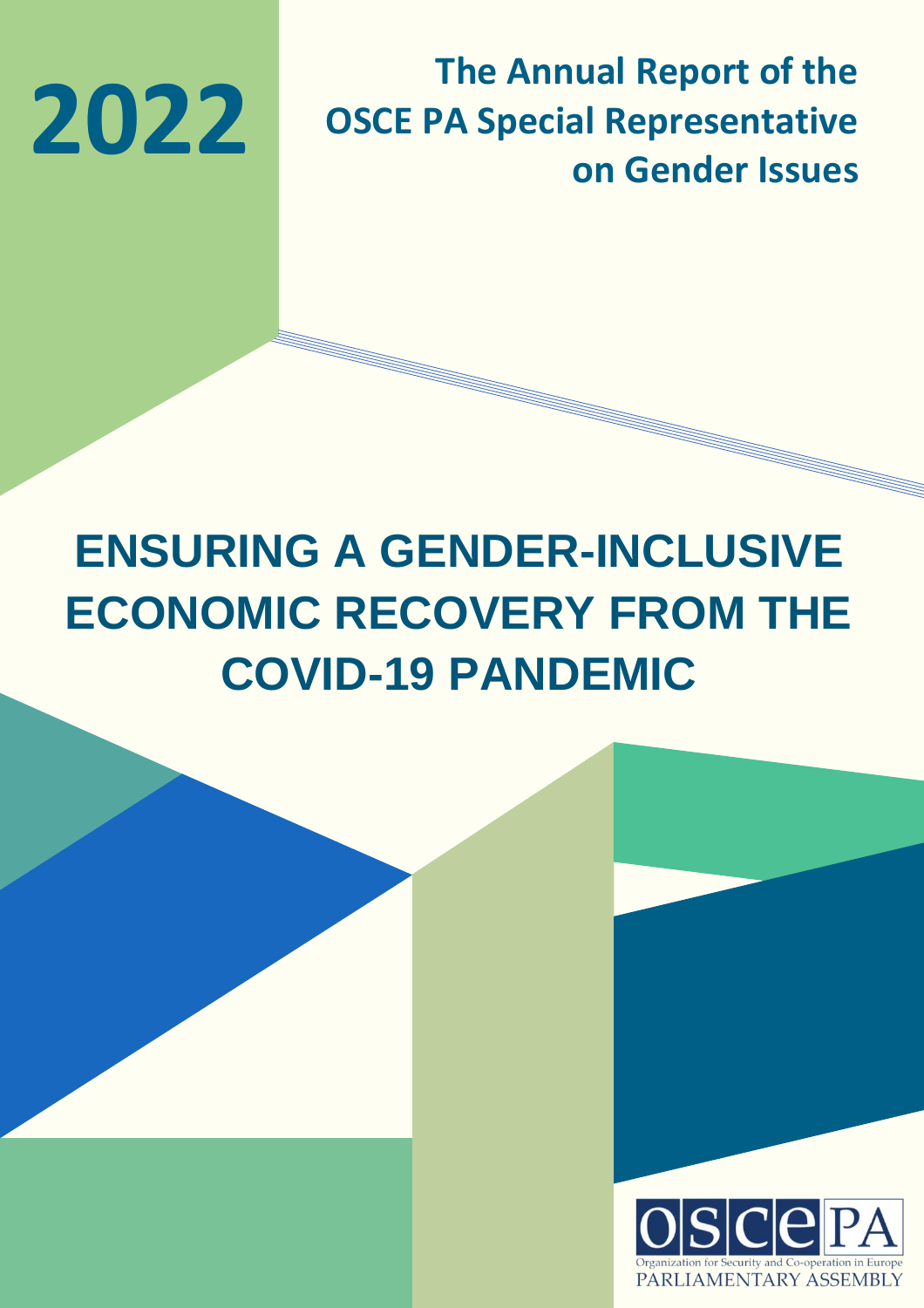

# **The 2022 Annual Report of the**

# **OSCE PA Special Representative on Gender Issues**

# **Ensuring a Gender-Inclusive Economic Recovery from the COVID-19 Pandemic**

**Presented by** 

**the Honourable Dr. Hedy Fry,**

**OSCE PA Special Representative on Gender Issues**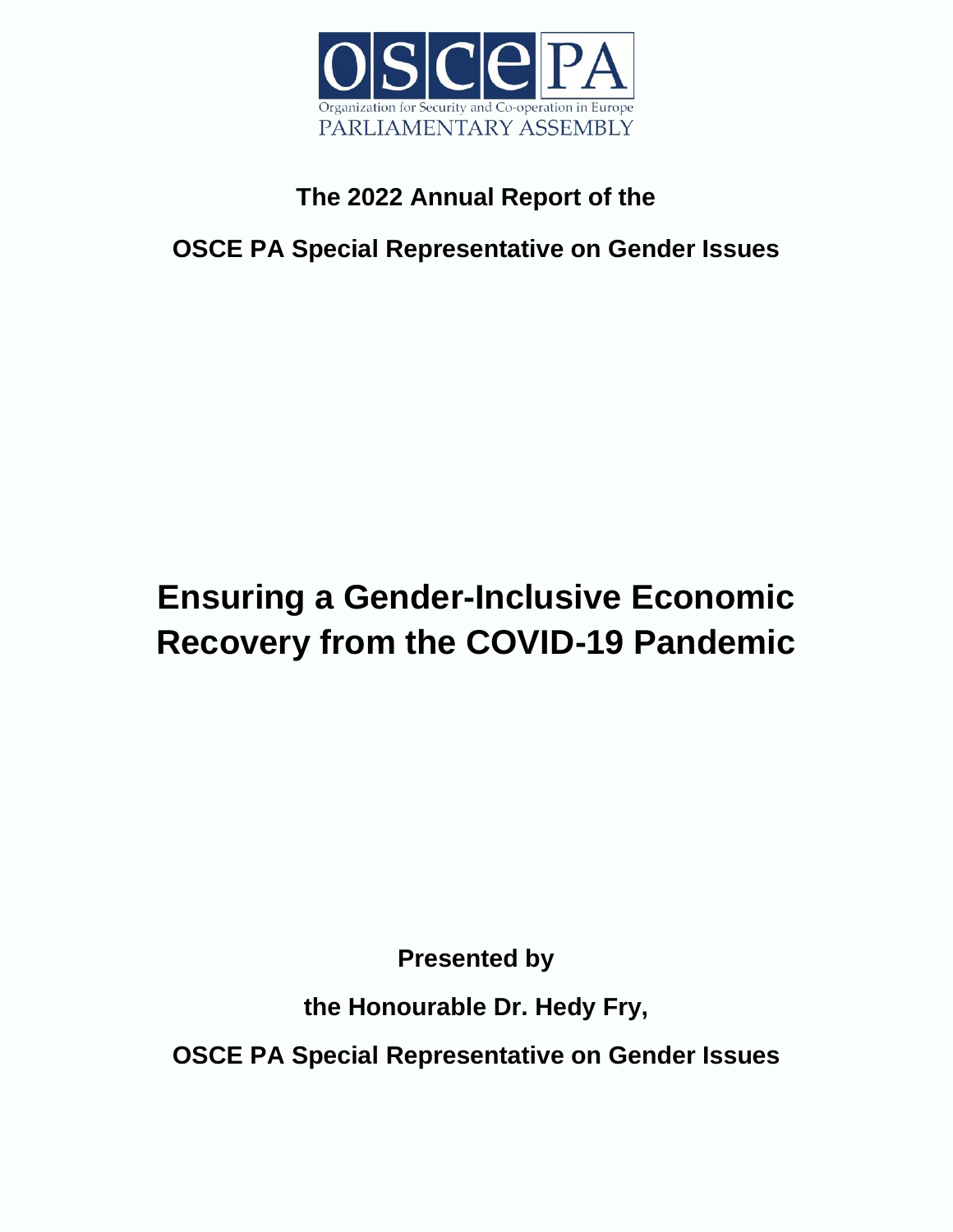# **CONTENTS**

| PREFACE: MAINTAINING A GENDER FOCUS DURING A TIME OF CRISIS  4 |  |
|----------------------------------------------------------------|--|
|                                                                |  |
|                                                                |  |
| PART I: THE GENDERED ECONOMIC IMPACTS OF THE PANDEMIC 10       |  |
|                                                                |  |
|                                                                |  |
| PART II: BEST PRACTICES FOR A GENDER-INCLUSIVE ECONOMIC        |  |
|                                                                |  |
|                                                                |  |
|                                                                |  |
|                                                                |  |
|                                                                |  |
|                                                                |  |
|                                                                |  |
|                                                                |  |
|                                                                |  |
|                                                                |  |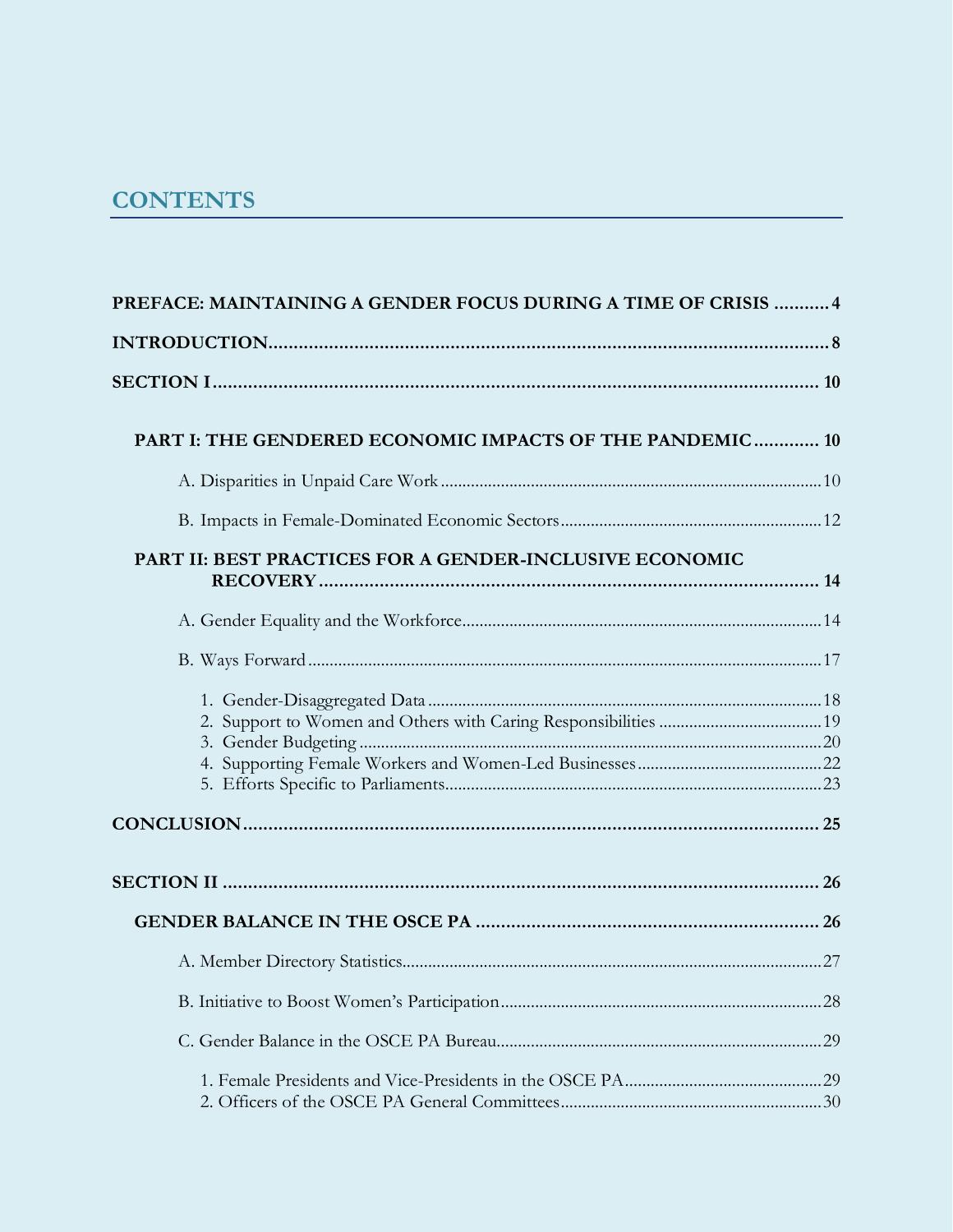| D. FEMALE PARTICIPATION IN THE STATUTORY MEETINGS 30                                                                       |  |
|----------------------------------------------------------------------------------------------------------------------------|--|
|                                                                                                                            |  |
| E. FEMALE PARTICIPATION IN THE OSCE PA ELECTION MONITORING                                                                 |  |
|                                                                                                                            |  |
| G. PARLIAMENTARY PARTICIPATION IN CALL FOR ACTION MEETINGS34                                                               |  |
| <b>GENDER BALANCE IN THE OSCE PA INTERNATIONAL SECRETARIAT 36</b>                                                          |  |
|                                                                                                                            |  |
|                                                                                                                            |  |
|                                                                                                                            |  |
| FEMALE REPRESENTATION IN NATIONAL PARLIAMENTS OF OSCE                                                                      |  |
| <b>GENDER BALANCE AMONG THE VIENNA-BASED AMBASSADORS AND</b><br>PERMANENT REPRESENTATIVES TO THE OSCE PERMANENT COUNCIL 37 |  |
|                                                                                                                            |  |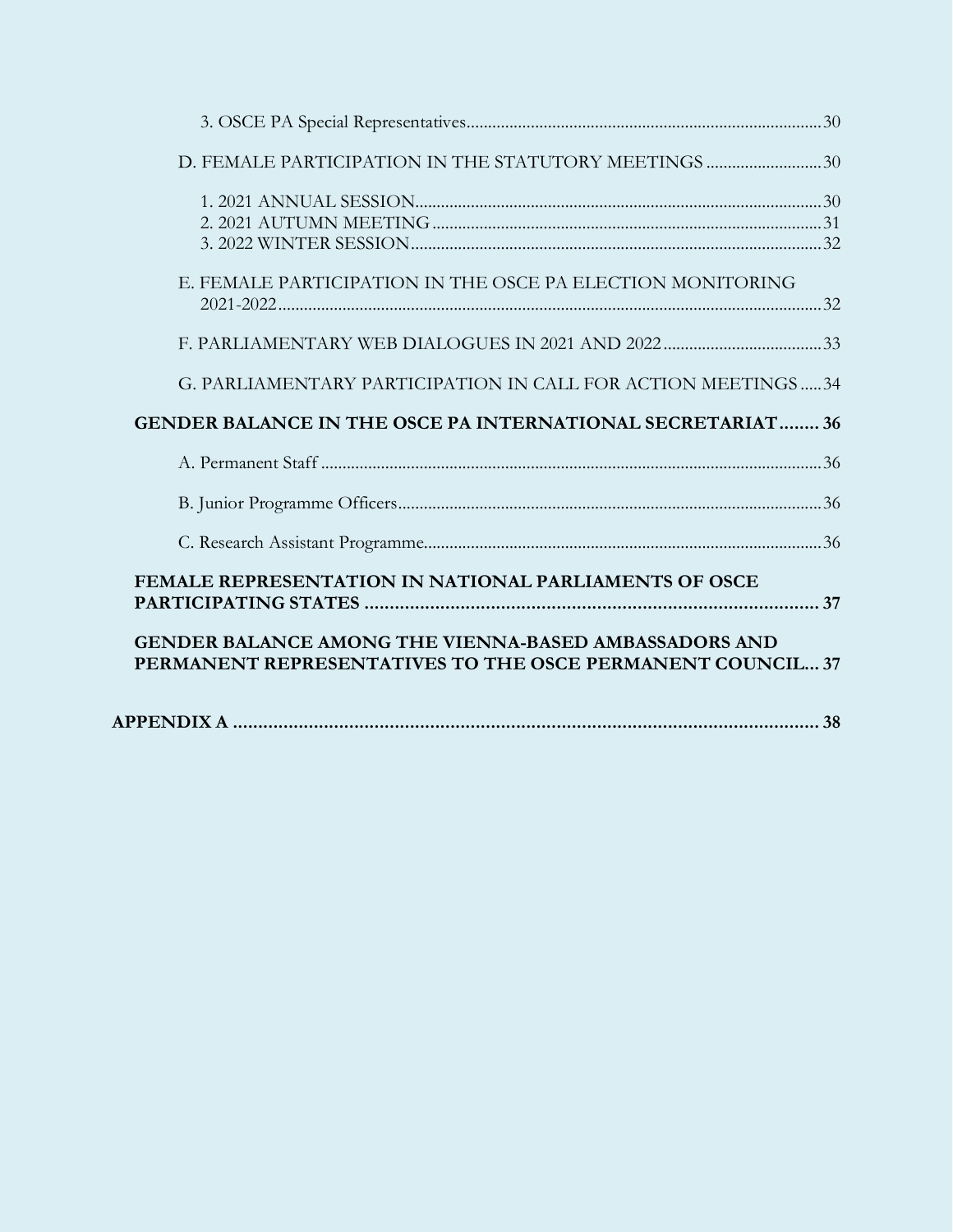<span id="page-4-0"></span>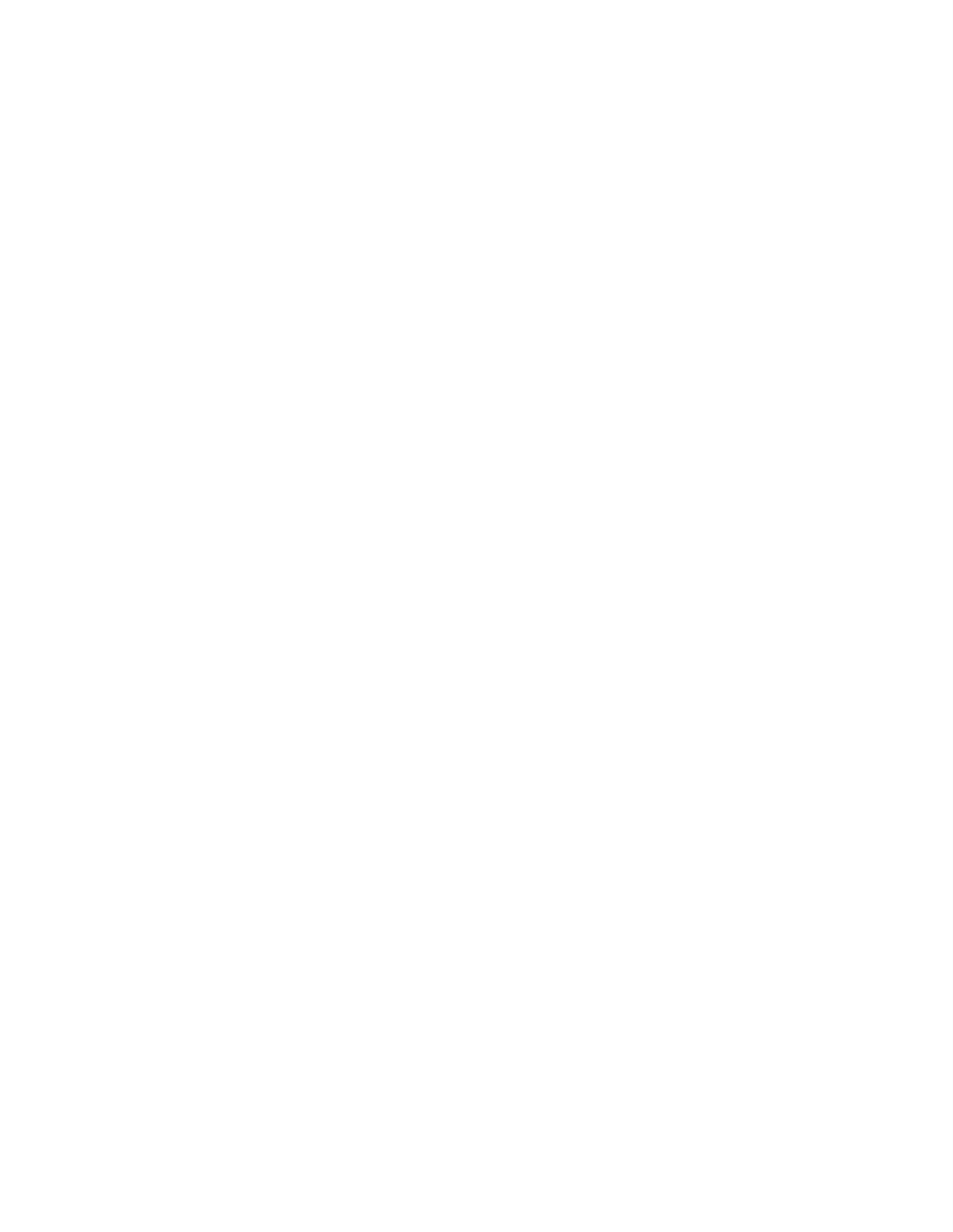DISCLAIMER: The OSCE Parliamentary Assembly makes no claims nor warranties of any kind, expressed or implied, about the completeness and reliability of this report and the data contained in it.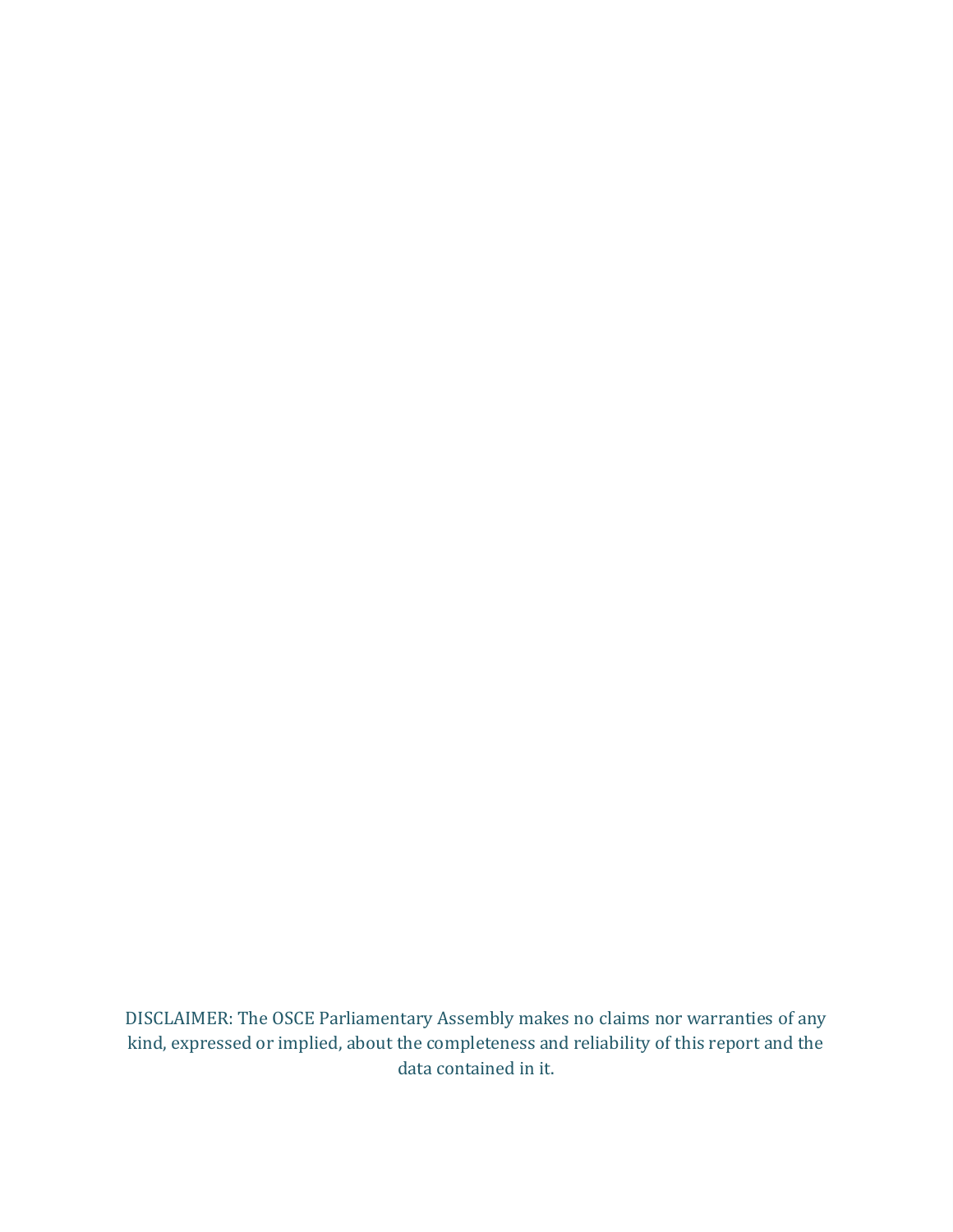## **PREFACE: MAINTAINING A GENDER FOCUS DURING A TIME OF CRISIS**

On 24 February 2022, Russia launched an unprovoked and illegal military invasion of Ukraine, the consequences of which have been devastating. Since the invasion, nearly a third of Ukraine's pre-war population has been displaced, including more than 7.5 million people who have fled to neighbouring countries and another 7.1 million who have been displaced internally. <sup>1</sup> Russia's aggression has caused a humanitarian crisis, forcing millions to rely upon international assistance for their basic needs. Roads, schools, and hospitals have been demolished, and Ukrainians nationwide have seen their businesses and livelihoods destroyed. By mid-May 2022, the war had caused an estimated US\$94 billion in direct infrastructure damage; total economic losses, when accounting for indirect losses due to a decline in gross domestic product and other factors, are estimated at upwards of US\$600 billion. <sup>2</sup> Thousands of Ukrainian civilians have been killed and injured. The massacres in Bucha, Mariupol and other parts of the country have displayed unequivocally the brutality of the war.

At the time of Russia's invasion, the world was emerging from yet another wave of COVID-19. That wave was driven largely by the highly transmissible Omicron variant, which once again stretched the capacity of exhausted care workers and overburdened health systems. While accelerating the economic recovery to COVID-19 has remained an ongoing priority, global attention has also shifted – necessarily – to addressing the crisis in Ukraine.

Russia's aggression in Ukraine has dramatically affected regional security dynamics. Members of the North Atlantic Treaty Organization (NATO) have announced their intention to significantly increase their defence budgets and to procure new military capabilities. As a whole, NATO has agreed to invest more, and more quickly, in its collective defence.<sup>3</sup> Meanwhile, Finland and Sweden, which have been non-aligned militarily since the Second World War, have decided to seek NATO membership.

Russia's aggression in Ukraine has added another layer of challenges to the post-COVID-19 economic recovery in Organization for the Security and Co-operation in Europe (OSCE) region. The consequences of the war in Ukraine have been gendered. The war is likely to exacerbate pre-existing economic inequalities in Ukraine, including by pushing more women into informal and less protected

<sup>&</sup>lt;sup>1</sup> As of 14 June 2022, more than 7.5 million refugee movements had been recorded out of Ukraine. At the same time, authorities have reported more than 2.4 million movements back into the country. The United Nations High Commissioner for Refugees (UNHCR) notes that movements "back to Ukraine may be pendular, and do not necessarily indicate sustainable returns as the situation across Ukraine remains highly volatile and unpredictable." See: UNHCR, Operational Data Portal, Refugee Situations. Ukraine, database accessed 15 June 2022. United Nations Office for the Coordination of Humanitarian Affairs (OCHA), *[Ukraine](https://reports.unocha.org/en/country/ukraine)*, Situation Report, 19 May 2022.

<sup>&</sup>lt;sup>2</sup> As defined by the Kyiv School of Economics, indirect losses also include those incurred due to investment cessation, the outflow of labour, and additional defence and social support costs. See: Kyiv School of Economics, "Total economic losses [since the beginning of the war are estimated at \\$564-600 billion or above](https://kse.ua/about-the-school/news/during-the-week-the-damage-caused-to-ukraine-s-infrastructure-in-the-war-increased-by-3-1-billion/)," 19 May 2022.

<sup>3</sup> North Atlantic Treaty Organization, *[Press conference by NATO Secretary General Jens Stoltenberg on the release of his](https://www.nato.int/cps/en/natohq/opinions_193943.htm)  [Annual Report 2021](https://www.nato.int/cps/en/natohq/opinions_193943.htm)*, 31 March 2022.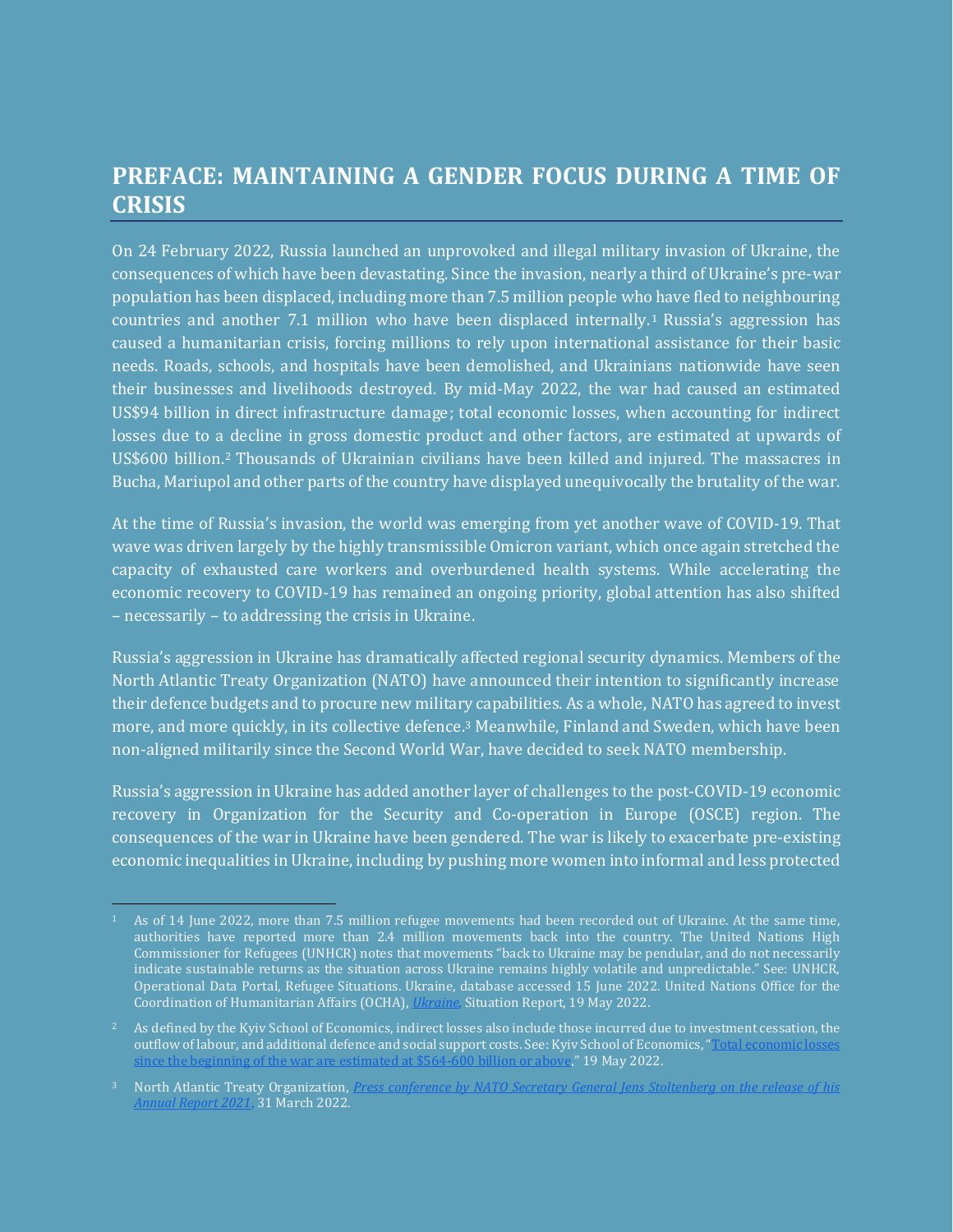sectors of the economy. Of those who have fled Ukraine, 90% are women and children.<sup>4</sup> Moreover, women and children, people with disabilities, older people and minority groups are overrepresented among those who have been displaced internally.<sup>5</sup> History has shown that humanitarian crises and population displacement correlates with increased threats to personal safety. In those contexts, there is a heightened risk of sexual- and gender-based violence, conflict-related violence and human trafficking – all of which disproportionately affect women and girls.

During this time of crisis and shifting budgetary priorities, it is critical that the international community not lose sight of gender as a cross-cutting issue. As this report will discuss in the context of the COVID-19 pandemic, gender considerations must be an integral part of emergency responses. I urge OSCE participating States to ensure that gender considerations are mainstreamed across all policy responses to the war in the Ukraine, including in the design and implementation of security, humanitarian, and economic measures. I also call on participating States, as well as the OSCE as an institution, to ensure the meaningful participation of women in all decision-making processes. This includes ensuring that women play a meaningful role in all relevant peace and security initiatives in line with the implementation of United Nations Security Council Resolution (UNSCR) 1325 and subsequent resolutions on Women, Peace and Security. Together, as an OSCE community, we must all play a role in ensuring gender responsiveness to the war in Ukraine.

<sup>4</sup> UN News, *[One month of war leaves more than half of Ukraine's children displaced](https://news.un.org/en/story/2022/03/1114592)*, 24 March 2022.

<sup>5</sup> CARE International and UN Women, *[Rapid Gender Analysis of Ukraine: Secondary Data Review](https://eca.unwomen.org/sites/default/files/2022-04/RGA%20of%20Ukraine.pdf)*, 29 March 2022.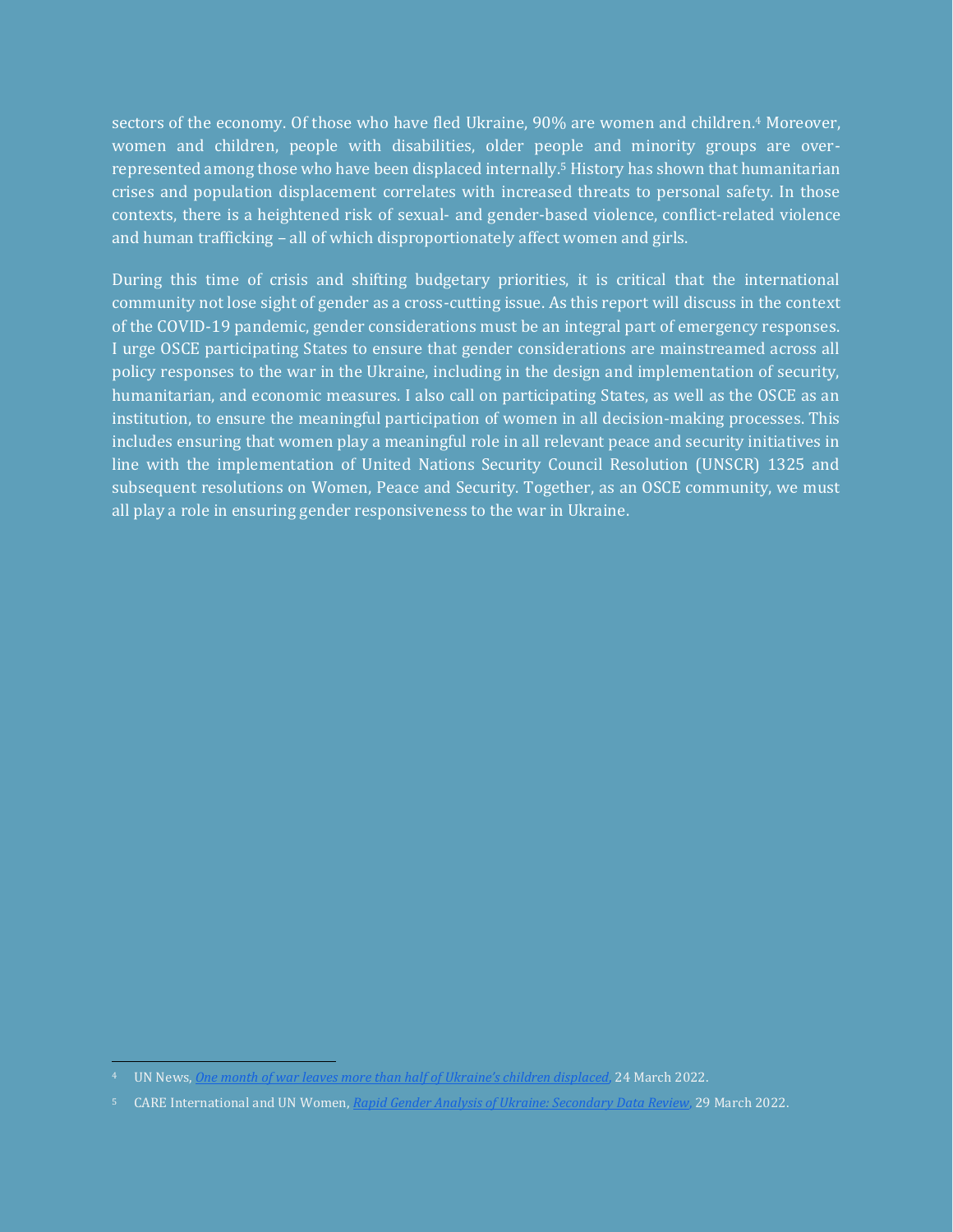#### <span id="page-8-0"></span>**INTRODUCTION**

In June 2020, in my capacity as the Organization for Security and Co-operation in Europe Parliamentary Assembly's (OSCE PA) Special Representative on Gender Issues, I presented a report entitled *The Gendered Impacts of COVID-19.* <sup>6</sup> At the time I presented that report, the COVID-19 pandemic was in its infancy and we – as a global community – could not have predicted how significantly it would affect all of our lives. Now, two and a half years after the World Health Organization (WHO) declared COVID-19 a pandemic, the impact that the virus has had on people across the world is only too apparent. According to the Johns Hopkins University School of Medicine, as of 17 June 2022, COVID-19 had infected more than 538 million people worldwide. Tragically, on a global scale, more than 6.3 million deaths can be directly attributed to COVID-19. <sup>7</sup> Another 9.5 million deaths have been reported from indirect causes associated with the pandemic, including its wider impact on health systems and society. 8

Some things were already clear in those first few months of the pandemic. As the 2020 gender report detailed, early evidence indicated that the pandemic was exacerbating existing inequalities for women and girls, as well as for other vulnerable and marginalized groups. The report underscored the broad-based gendered effects of COVID-19, including on women's health, livelihoods, and representation in political bodies and in other decision-making roles. Apart from the risk that COVID-19 posed for the security of women and girls – including with respect to gender-based violence – the report noted that the pandemic also posed a threat to the collective stability of all OSCE participating States.

The economic impacts of the pandemic have been dramatic. According to the International Monetary Fund (IMF), the global economy contracted by 3.1% in 2020, the sharpest decline since the Great Depression. The United Nations (UN) estimated that approximately 120 million people were driven back into extreme poverty in that year, reversing decades of progress. While the global economy has stabilized and begun to rebound, economic recovery has been uneven both across regions and within countries. Moreover, there is concern that women, vulnerable populations and marginalized groups will be left behind.

Many international organizations and institutions have outlined the importance of applying a gender lens to COVID-19 economic recovery plans. The 2021 G20 Leaders' Declaration, for example, states: "We commit to put women and girls, who have been disproportionately affected by the pandemic, at the core of our efforts to build forward better."<sup>9</sup> The Organisation for Economic Co-operation and

<sup>6</sup> Dr. Hedy Fry, OSCE PA Special Representative on Gender Issues, *[The Gendered Impacts of COVID-19](https://www.oscepa.org/en/documents/special-representatives/gender-issues/report-17/4055-2020-report-by-the-special-representative-on-gender-issues-the-gendered-impacts-of-covid-19/file)*, OSCE PA, 2020.

<sup>7</sup> Johns Hopkins University of Medicine, *[COVID-19 Dashboard](https://coronavirus.jhu.edu/map.html)*, database, accessed 17 June 2022.

<sup>8</sup> According to the World Health Organization (WHO), between 1 January 2020 and 31 December 2021, the global excess mortality associated with COVID-19 in 2021 was 14.91 million. That figure includes deaths directly attributed to COVID-19 that were counted and reported to the WHO, along with those indirectly associated with the pandemic. Excess that would have been expected in the absence of the COVID-19 pandemic. WHO, *Global [excess deaths associated with](https://www.who.int/data/stories/global-excess-deaths-associated-with-covid-19-january-2020-december-2021)  [COVID-19, January 2020-December 2021](https://www.who.int/data/stories/global-excess-deaths-associated-with-covid-19-january-2020-december-2021)*, May 2022.

<sup>9</sup> *[G20 Rome Leaders' Declaration](https://www.international.gc.ca/world-monde/international_relations-relations_internationales/g20/2021-10-31-g20-rome.aspx?lang=eng)*, 31 October 2021.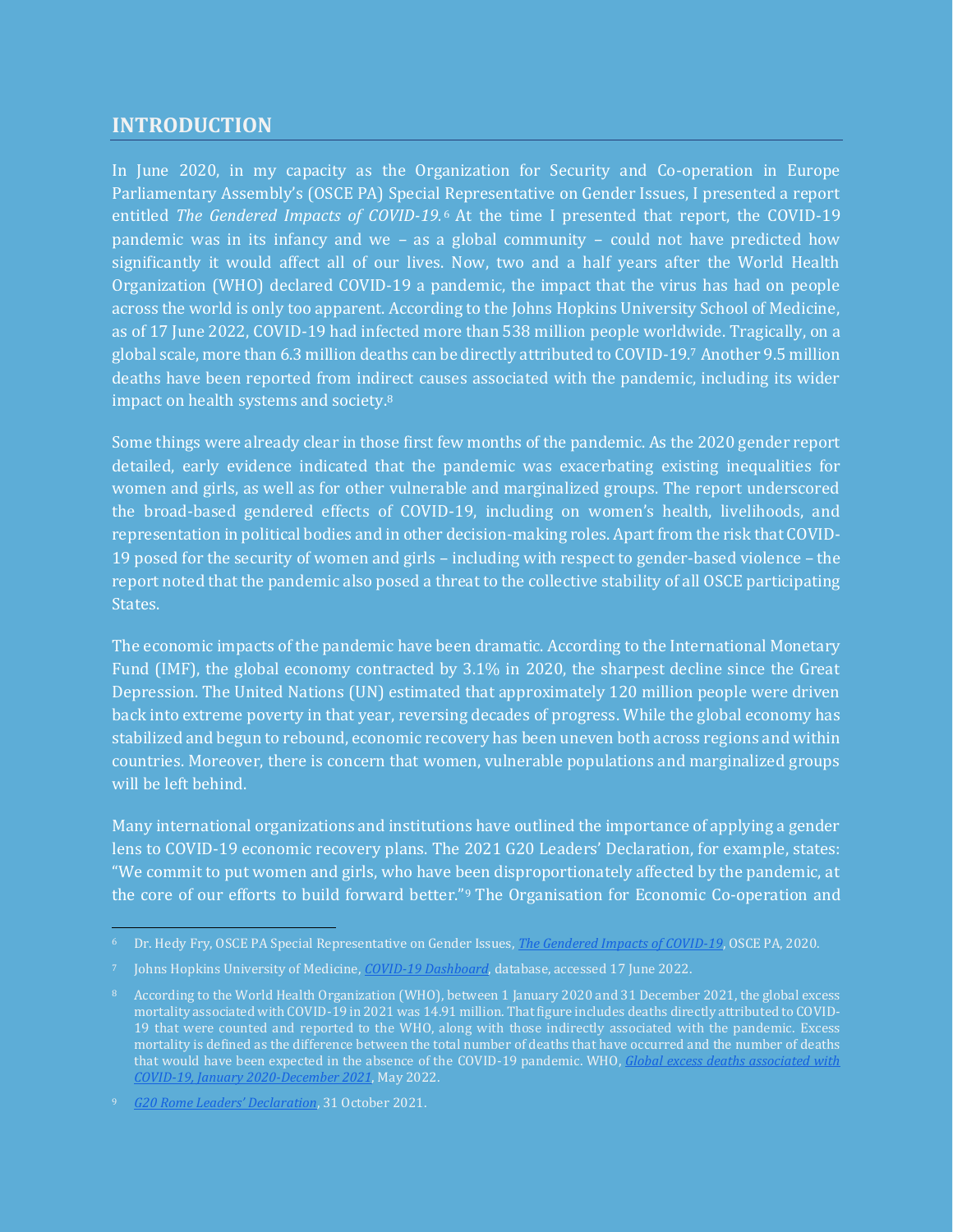Development (OECD), the IMF, the European Parliament and others have underscored the need to mainstream gender perspectives into economic recovery strategies and to build more genderinclusive policy frameworks. As governments move along a path of economic recovery, they have an opportunity to adopt gender-inclusive approaches, an opportunity which they should seize by placing women's economic empowerment front and centre of their economic recovery plans.

This report is divided into two main parts. Using recent data and research, the first part builds on the 2020 gender report by discussing the gendered impacts of the pandemic, particularly on women's economic security. The second part of the report focuses on economic recovery from the COVID-19 pandemic and discusses how that recovery can – and must – be gender-inclusive. In doing so, it looks specifically at best practices from OSCE participating States, along with recommendations from international organizations and civil society.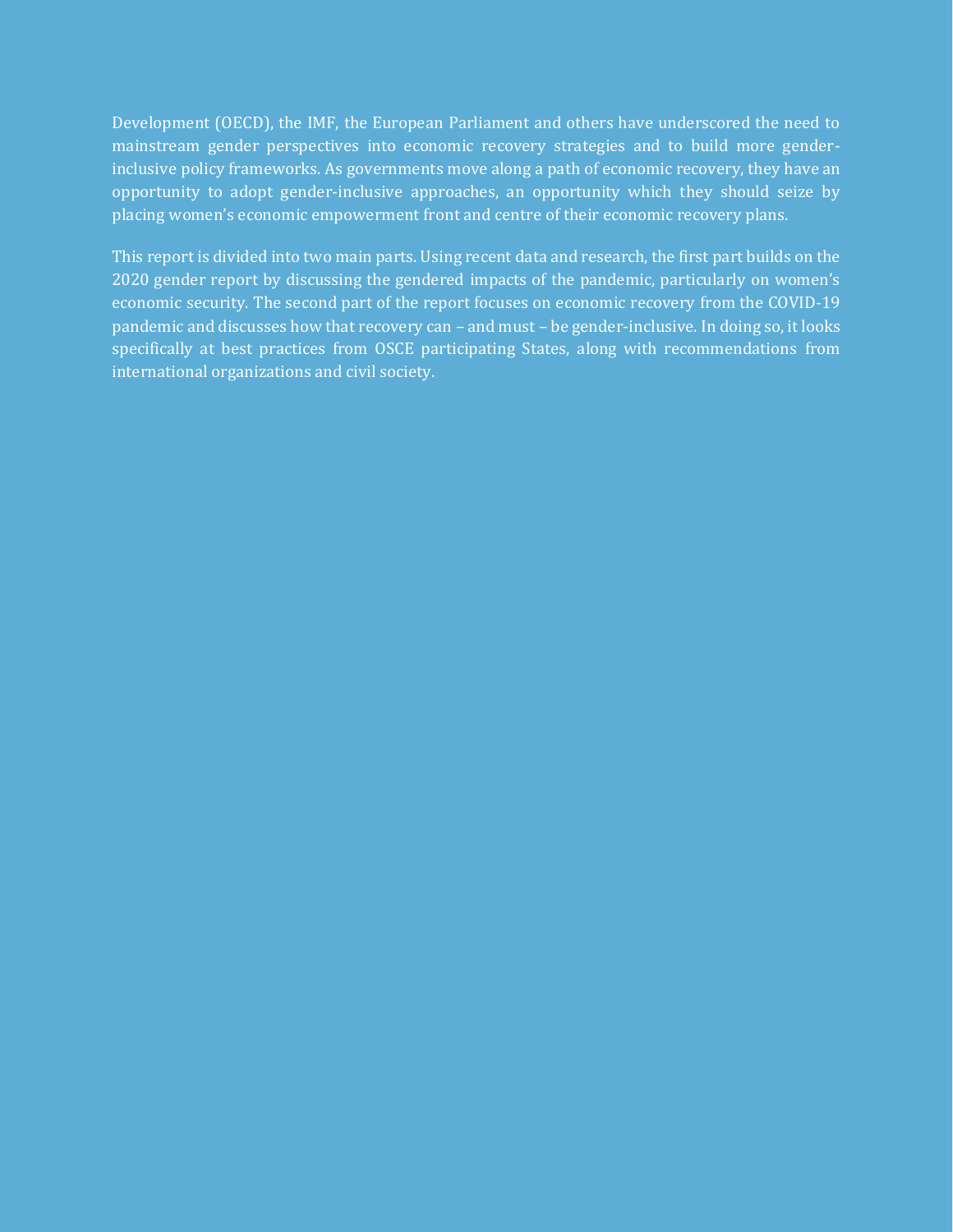## **SECTION I**

#### <span id="page-10-1"></span><span id="page-10-0"></span>**PART I: THE GENDERED ECONOMIC IMPACTS OF THE PANDEMIC**

The COVID-19 pandemic has had far-reaching economic consequences in the OSCE region and beyond. Many stakeholders have characterized the resulting recession as a "she-cession" due to its disproportionately negative consequences for women.<sup>10</sup> While the socioeconomic causes of the "shecession" vary, two factors have particularly aggravated the economic consequences of the pandemic for women. The first of these factors is the disproportionate increase in unpaid care work that women have taken on during the pandemic; the second factor is that women are over-represented in many of the economic sectors most affected by the pandemic. Part one of this report will examine these two factors in more detail.

#### <span id="page-10-2"></span>**A. Disparities in Unpaid Care Work**

In all societies, care and domestic work – such as cooking, cleaning and caring for children or dependant adults – is largely done on an unpaid basis within families and communities, most often by women. As explained by UN Women, "[a]lthough this unpaid care and domestic work is not counted as 'economic activity' in labour-force surveys, nor incorporated in calculations of gross domestic product (GDP), it has enormous economic value: it contributes to human well-being, builds stronger social ties, and enables economic dynamism and growth."<sup>11</sup>

In many countries, public health responses to the pandemic have included periodic closures of schools, daycare centres, recreational facilities, and other health and social services, dramatically increasing unpaid care work for families with children. Women all over the world, including in the OSCE region, already carried out a higher proportion of unpaid care work than men prior to the pandemic, in many cases limiting their paid employment opportunities. These long-standing disparities were exacerbated by the pandemic, resulting in many women reducing their paid work hours, forgoing career opportunities, or leaving the workforce altogether. These economic shifts have reversed progress on gender equality in many OSCE participating States; unfortunately, without gender-inclusive recovery policies, this backsliding may become permanent.

Gender disparity in unpaid care work is a longstanding form of gender inequality that is rooted in socioeconomic conditions and cultural assumptions. It continues to be one of the most significant barriers to women's full and equal participation in the workforce. Unpaid care work often includes the care of children and dependent adults, including preparing meals, cleaning, and other domestic

<sup>&</sup>lt;sup>10</sup> Organisation for Economic Co-operation and Development (OECD), "Caregiving in Crisis: Gender inequality in paid and [unpaid work during COVID-19](https://www.oecd.org/coronavirus/policy-responses/caregiving-in-crisis-gender-inequality-in-paid-and-unpaid-work-during-covid-19-3555d164/)," 13 December 2021; Titan Alon et al., "From Mancession to Shecession: Women's [Employment in Regular and Pandemic Recessions](https://ftp.iza.org/dp14223.pdf)," July 2021.

<sup>11</sup> UN Women, *[Redistributing Unpaid Care and Sustaining Quality Care Services: A Prerequisite for Gender Equality](https://www.unwomen.org/sites/default/files/Headquarters/Attachments/Sections/Library/Publications/2016/UN-Women-Policy-brief-05-Redistributing-unpaid-care-en.pdf)*, 2016.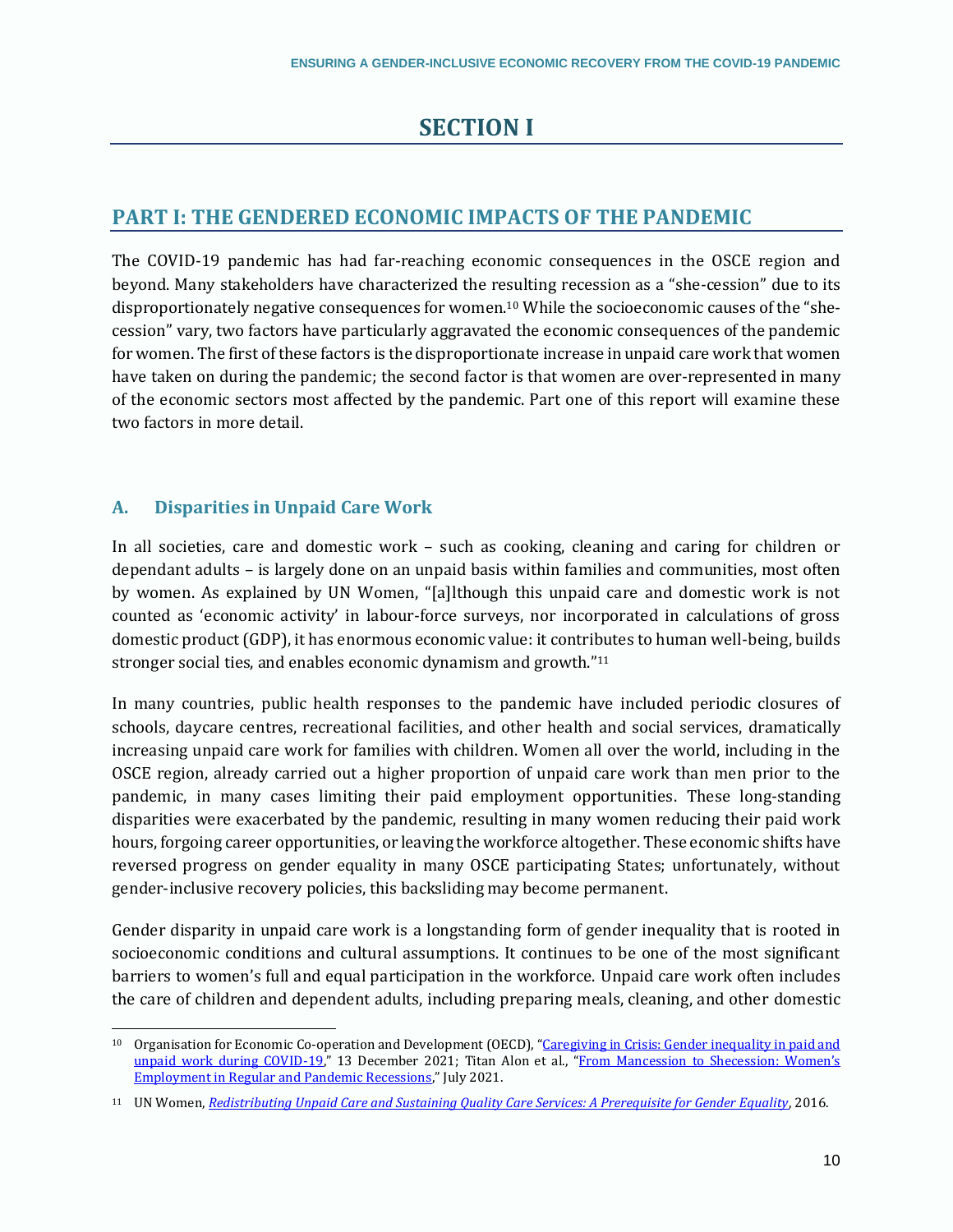tasks. All parts of the economy and of society depend upon this work being performed, and yet too often it is invisible, undervalued, and marginalized.

Research by the International Labour Organization (ILO) indicates that before the pandemic, women performed 76.2% of the total hours of unpaid care work provided globally. Without exception, the ILO found that there was no country in the world in which men and women do an equal share of unpaid care work. <sup>12</sup> This disparity has long acted as a barrier to employment, with 42% of working age women unable to perform paid work because of unpaid care work responsibilities prior to the pandemic, compared to just 6% of men.<sup>13</sup> Further, although women were already disproportionately responsible for unpaid care work prior to the pandemic, women nevertheless took on most of the additional unpaid care work caused by school closures and other pandemic-related challenges.

Data collected by UN Women between March 2020 and March 2021 indicates that in Europe and Central Asia, 73% of women reported an increase in at least one domestic activity (such as cooking, shopping for groceries and cleaning), compared to 58% of men. This disparity was even more pronounced in some of the assessed countries, including in Armenia (53% of women; 35% of men) and in Turkey (86% of women; 66% of men). <sup>14</sup> Moreover, 31% of women respondents in Europe and Central Asia reported an increase in three or more domestic activities, compared to 19% of men. This disparity was especially evident in countries such as Armenia (23% of women; 8% of men), Georgia (22% of women; 7% of men), North Macedonia (38% of women; 21% of men), and Turkey (39% of women; 25% of men). 15

Research also shows that the gender gap is significant and growing with regard to childcare. Before the pandemic, research by UN Women showed that across 16 countries, women spent an average of 26 hours per week caring for children, compared to 20 hours per week spent on childcare by men. This amount increased by 5.2 hours per week for women during the first year of the pandemic, compared to 3.5 hours for men, resulting in the average woman performing the equivalent of a fulltime job doing unpaid childcare.<sup>16</sup>

This trend was particularly pronounced in several OSCE participating States. According to data collected by UN Women between March 2020 and March 2021, 64% of female and 59% of male respondents in Europe and Central Asia reporting taking on at least one additional childcare activity, with a more pronounced gender disparity in countries such as Albania (81% of women; 69% of men), Armenia (65% of women; 55% of men), Belarus (53% of women; 40% of men), Georgia (71% of

<sup>12</sup> International Labour Organization (ILO), *[Care Work and Care Jobs For the Future of Decent Work](https://www.ilo.org/wcmsp5/groups/public/---dgreports/---dcomm/---publ/documents/publication/wcms_633135.pdf)*, 2018. Note that Sweden, Norway and Denmark came closest to gender parity, with men performing between 43% and 45% of unpaid care work.

<sup>13</sup> OXFAM, *[Care in the Time of Coronavirus: Why care work needs to be at the centre of a post-COVID-19 feminist future](https://oxfamilibrary.openrepository.com/bitstream/handle/10546/621009/bp-care-crisis-time-for-global-reevaluation-care-250620-en.pdf;jsessionid=E32C494EF4B01150850925168056F77F?sequence=13)*, June 2020.

<sup>14</sup> UN Women, "Rapid Gender Assessments [on the socioeconomic impacts of COVID-19: Proportion of people who reported](https://data.unwomen.org/rga)  increase in at least one domestic activity, by sex  $(\%)$ ."

<sup>15</sup> Ibid.

<sup>16</sup> World Economic Forum, *[COVID-19: How women are bearing the burden of unpaid work](https://www.weforum.org/agenda/2020/12/covid-women-workload-domestic-caring/)*, 18 December 2020.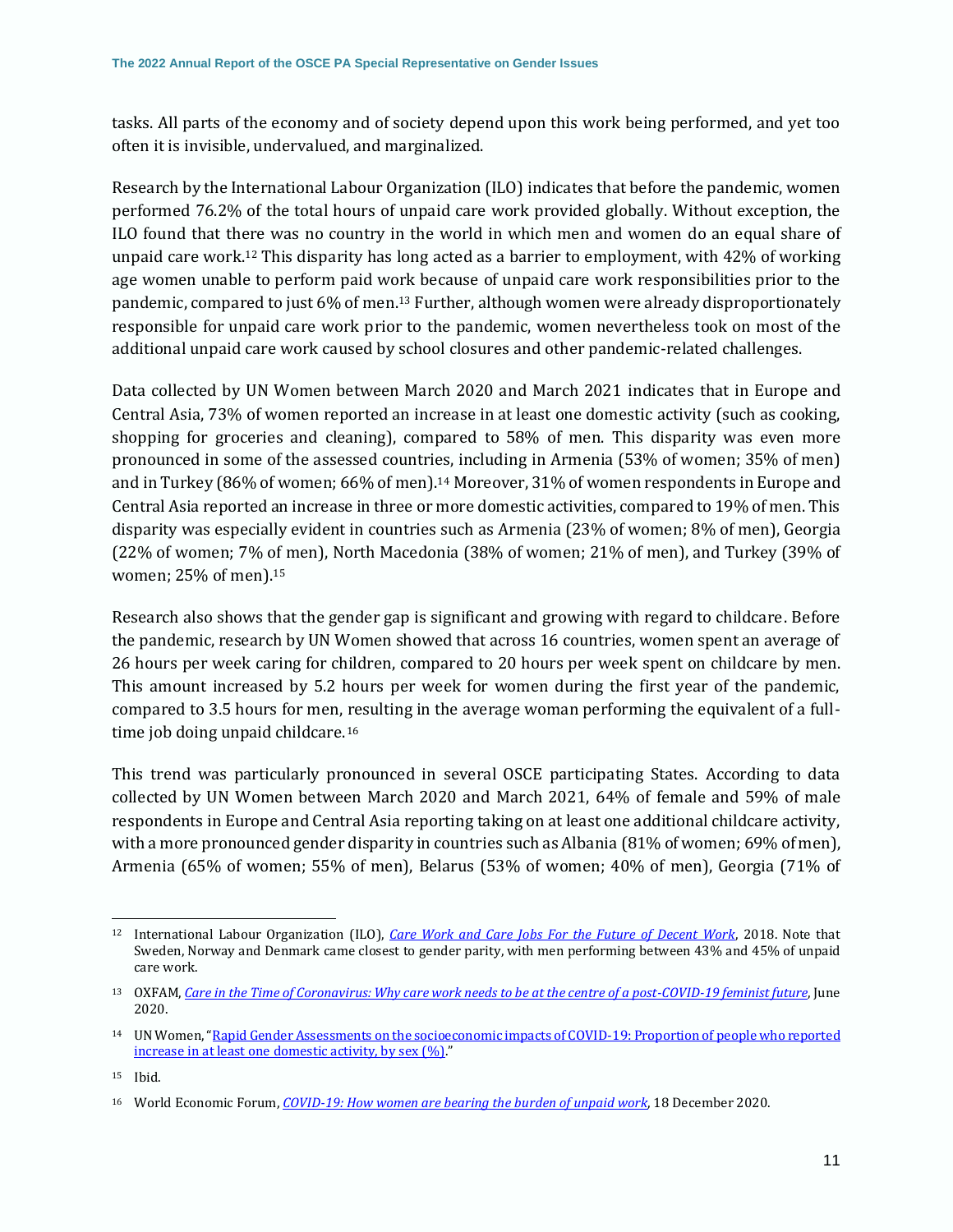women; 65% of men), and North Macedonia (54% of women, 42% of men). <sup>17</sup> Moreover, 33% of women in Europe and Central Asia reported taking on at least three additional childcare activities, compared to 28% of men. This disparity was more apparent in Albania (42% of women; 32% of men), Armenia (44% of women; 33% of men), Belarus (20% of women; 12% of men), Georgia (51% of women; 28% of men), and Moldova (41% of women; 35% of men). 18

These increased responsibilities have made it even more difficult for women to enter and remain in the workforce. While these longstanding disparities affect all women with dependent children to varying degrees, it is clear that certain groups of women are more affected than others. For example, research by the OECD has shown that mothers with children under the age of 12 were nearly three times as likely as fathers to report taking on a majority – or in some cases the entirety – of unpaid care work relating to school and childcare facility closures. <sup>19</sup> Among OSCE participating States surveyed, this gap existed in all countries and was particularly pronounced in Austria (74% of women; 23% of men), Poland (66% of women; 16% of men), Portugal (69% of women; 14% of men), Spain (68% of women; 18% of men), and Turkey (77% of women; 22% of men). <sup>20</sup> Concerningly, these gaps in unpaid caregiving persisted even when both parents were employed.<sup>21</sup>

The gender gap in unpaid care work is longstanding and has only grown during the pandemic. High childcare costs and inadequate early education programs work to discourage the full participation of women in the workforce. Fortunately, solutions have been identified that can reduce and ultimately eliminate the gender gap in caregiving. Research by the OECD indicates that gender gaps in caregiving are smaller in countries that spend more public money per capita on family supports such as parental leave, childcare benefits and services, and child benefits. <sup>22</sup> This shows that gender inequalities in care work and in the workforce are not inevitable. They are, at least in part, a policy choice that can be corrected. As the world economy recovers and rebuilds from the pandemic, an intersectional gender lens must be central to policy responses.

#### <span id="page-12-0"></span>**B. Impacts in Female-Dominated Economic Sectors**

At the same time as women were taking on an increasing share of unpaid care work, they were being disproportionately affected by pandemic-related economic shocks. The economic effects were particularly pronounced for workers in the healthcare and social assistance sector, the education sector, and the accommodation and food services sector, all of which have a high rate of female workforce participation. While all women in these sectors – and women in other sectors – were

<sup>17</sup> UN Women, "Rapid Gender Assessments [on the socioeconomic impacts of COVID-19: Proportion of people who reported](https://data.unwomen.org/rga)  [increase in at least one childcare](https://data.unwomen.org/rga) activity, by sex (%)."

<sup>18</sup> Ibid.

<sup>19</sup> OECD, *[Caregiving in crisis: Gender inequality in paid and unpaid work during COVID-19](https://www.oecd.org/coronavirus/policy-responses/caregiving-in-crisis-gender-inequality-in-paid-and-unpaid-work-during-covid-19-3555d164/)*, Figure 3, p. 8, 13 December 2021.

<sup>20</sup> Ibid, [Figures and data.](https://www.oecd.org/social/soc/OECD2021-COVID-Caregiving-RTM-Figures-and-Data.xlsx) 

<sup>21</sup> OECD, *[Caregiving in crisis: Gender inequality in paid and unpaid work during COVID-19](https://www.oecd.org/coronavirus/policy-responses/caregiving-in-crisis-gender-inequality-in-paid-and-unpaid-work-during-covid-19-3555d164/)*, 13 December 2021.

<sup>22</sup> Ibid.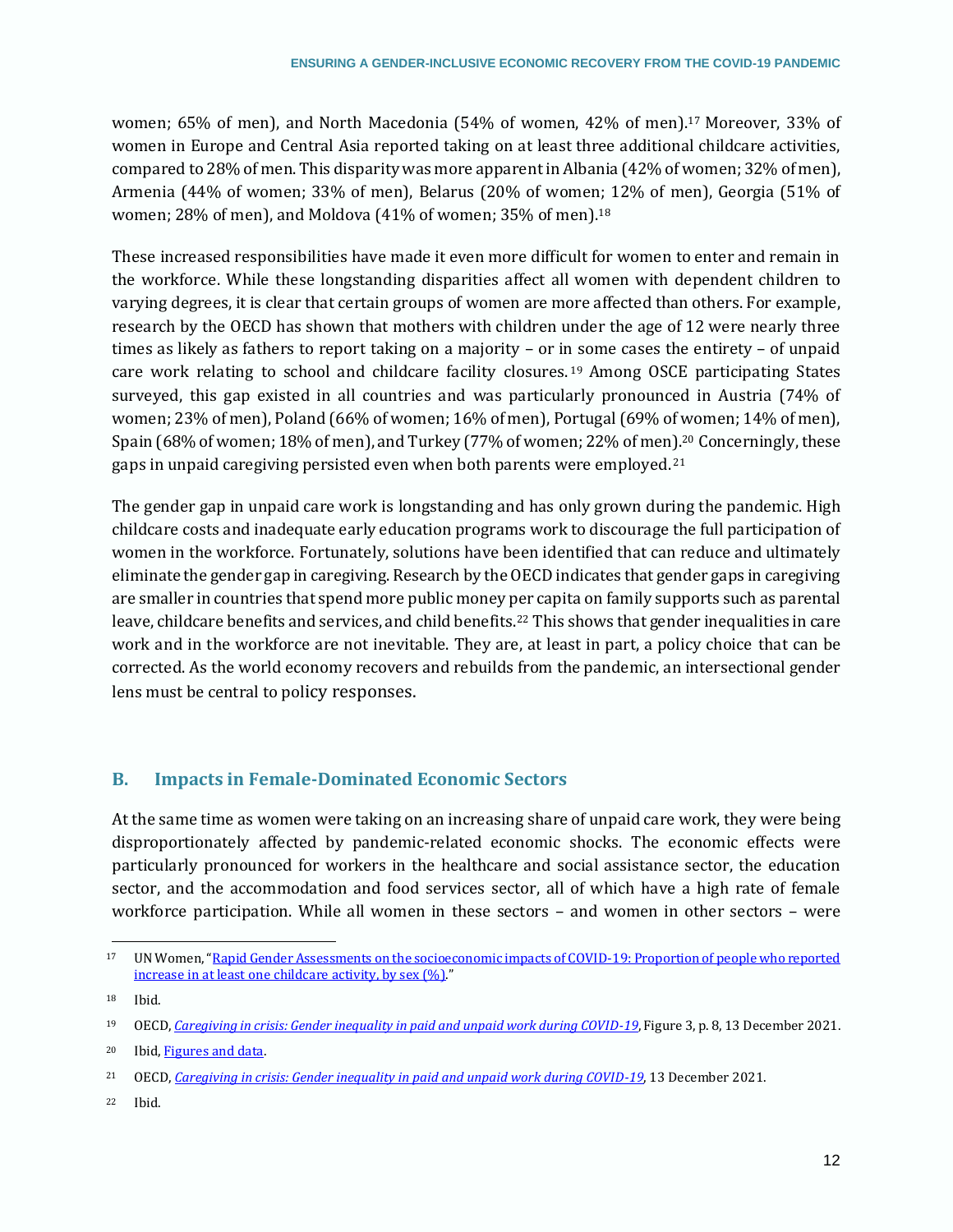affected by the economic impacts of the pandemic in various ways, certain groups were more likely to be severely impacted, including immigrants, women in poverty, and women from minority ethnic backgrounds.<sup>23</sup>

Globally, women have long participated in the paid workforce at lower rates than men. This ongoing gender gap exists in all OSCE participating States but is particularly apparent in countries such as Kyrgyzstan (29.6%), North Macedonia (21%) and Turkey (37.6%). <sup>24</sup> Despite their lower participation in the overall workforce, women participate at equal or higher rates in particular sectors of the economy. These include the healthcare and social assistance sector, where women make up approximately 75% of the workforce; the education sector, where women make up approximately 65% of the workforce; and the accommodation and food services sector, where women make up approximately 49% of the workforce.<sup>25</sup> Unlike previous recessions, these economic sectors saw some of the most significant repercussions from the pandemic. For example, the ILO reports that the hotel and restaurant sectors suffered the largest sectoral decline in 2020 (-9.4%), jeopardizing the economic security of employees whose jobs were often already precarious. In contrast, the financial and insurance sectors – which primarily employ men – registered positive growth of 1.5% in 2020.<sup>26</sup>

Further, educators and healthcare workers – who are predominantly women – have experienced unique and unprecedented challenges during the pandemic, often leading to burnout and reduced work hours. Healthcare workers have had to deal with enormous mental and physical pressures caused by the pandemic, and a higher risk of exposure to COVID-19. Multiple Canadian studies found that more than 60% of healthcare workers were reporting severe emotional exhaustion by the fall of 2020 and beyond, with even higher rates among nurses - who are disproportionately women.<sup>27</sup>

Similarly, school closures and the shift to online learning also created new challenges for teachers and other educators, who reported high levels of stress and burnout resulting from the pandemic. In a recent poll of 3,621 educators in the United States, 90% of respondents stated that feeling burned out was a serious problem for them.<sup>28</sup> Further, 55% of educators indicated that they are more likely to leave the profession earlier than planned because of the pandemic, with even higher rates for Black and Hispanic/Latino educators.<sup>29</sup>

Burnout is a vicious cycle, as it often leads to staffing shortages that cause ripple effects throughout the workforce. Moreover, at the individual level, burnout from paid employment can be closely tied to burnout from unpaid care work. For many women, the combination of increased unpaid care work

<sup>23</sup> Luisa S. Flor et al, *[Quantifying the effects of the COVID-19 pandemic on gender equality on health, social, and economic](https://www.thelancet.com/journals/lancet/article/PIIS0140-6736(22)00008-3/fulltext)  [indicators: a comprehensive review of data from March, 2020, to September, 2021](https://www.thelancet.com/journals/lancet/article/PIIS0140-6736(22)00008-3/fulltext)*, *The Lancet*, 2 March 2022.

<sup>24</sup> ILO, *[Gender gap in labour force participation rates](https://www.ilo.org/infostories/en-GB/Stories/Employment/barriers-women#global-gap/gap-labour-force)*, November 2021.

<sup>25</sup> World Economic Forum, *[Global Gender Gap Report 2021](https://www3.weforum.org/docs/WEF_GGGR_2021.pdf)*, March 2021.

<sup>&</sup>lt;sup>26</sup> ILO, *[ILO Monitor: COVID-19 and the world of work](https://www.ilo.org/wcmsp5/groups/public/---dgreports/---dcomm/documents/briefingnote/wcms_824092.pdf)*, Updated estimates and analysis, 8<sup>th</sup> edition, 27 October 2021.

<sup>27</sup> Robert G. Maunder et al, *[Burnout in Hospital-Based Healthcare Workers during COVID-19](https://covid19-sciencetable.ca/sciencebrief/burnout-in-hospital-based-healthcare-workers-during-covid-19/)*, 7 October 2021.

<sup>&</sup>lt;sup>28</sup> GBAO, "[Poll Results: Stress And Burnout Pose Threat Of Educator Shortages](https://www.nea.org/sites/default/files/2022-02/NEA%20Member%20COVID-19%20Survey%20Summary.pdf)," 31 January 2022.

<sup>29</sup> Ibid.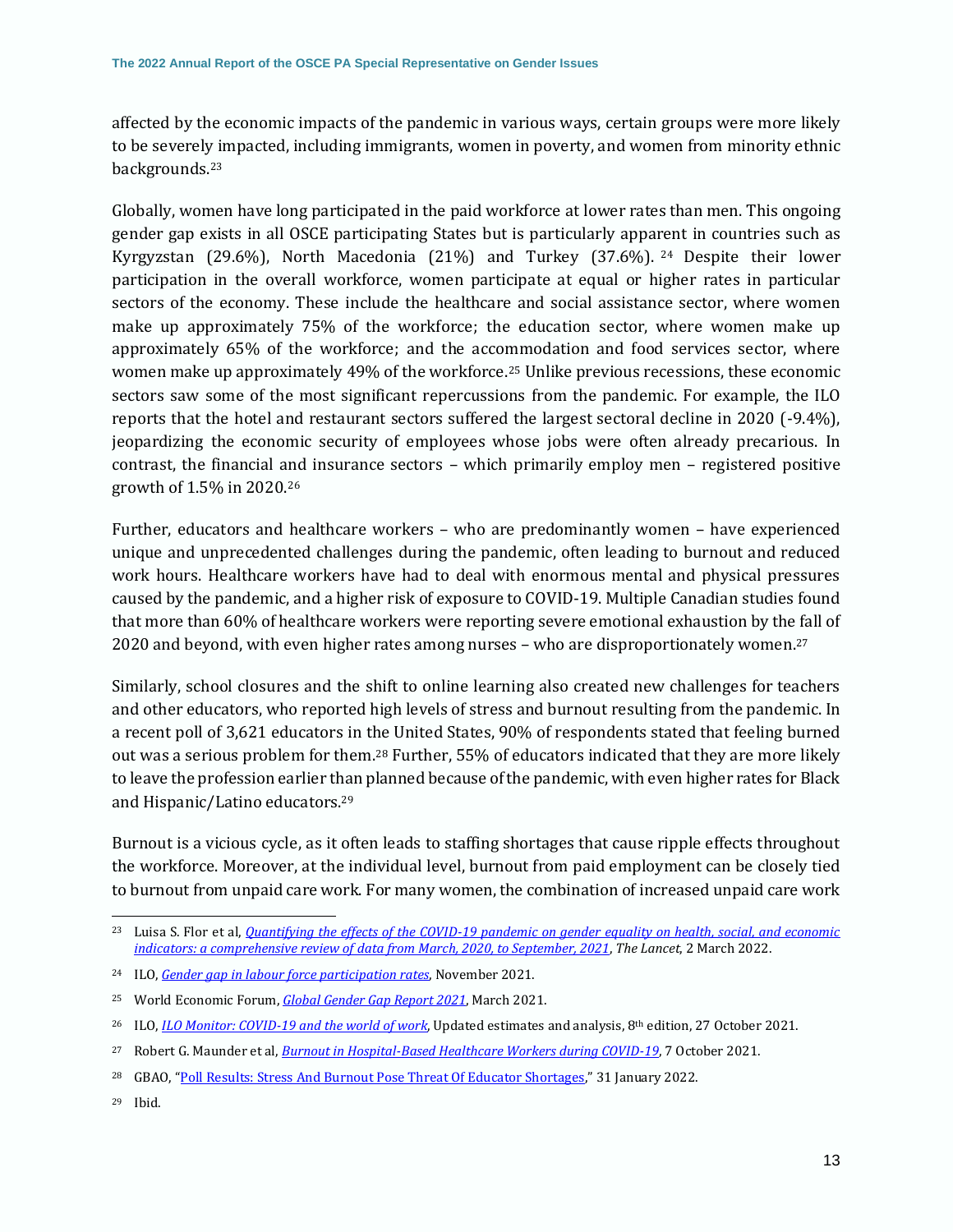and increased stress relating to their paid employment has been devastating and unsustainable. Due to the combination of paid and unpaid responsibilities, young women and mothers have been particularly vulnerable to economic insecurity. <sup>30</sup> The overall result is that women were disproportionately affected by the economic impacts of the pandemic, including having a higher rate of employment losses compared to men in 2020.<sup>31</sup>

For women, the economic impacts of the pandemic are far from over. Based on the experience of previous recessions, experts have warned that without the application of a gender lens to recovery policies, women will have longer periods of unemployment and suffer long-term impacts to their income and career progression, potentially leading to a US\$1 trillion reduction in global gross domestic product by 2030. <sup>32</sup> In short, a failure to adequately include women in the economic recovery will continue to negatively affect economic outcomes and have devastating impacts on families and communities. OSCE participating States must ensure that women are not left behind, including by implementing policies that reduce the burden of unpaid care work and provide support for women experiencing burnout or precarious employment.

#### <span id="page-14-0"></span>**PART II: BEST PRACTICES FOR A GENDER-INCLUSIVE ECONOMIC RECOVERY**

The COVID-19 pandemic has underscored the urgency of addressing the structural and systemic gender inequalities that pervade the global economic system and other parts of society. In particular, women's equal participation in the labour force must be addressed if we are to tackle widespread financial insecurity and poverty as we emerge from the pandemic. The second part of this report focuses on measures that can be taken to ensure that the post-pandemic economic recovery is gender-inclusive and highlights the economic benefits of implementing such measures.

#### <span id="page-14-1"></span>**A. Gender Equality and the Workforce**

As described in the 2020 Gender Report, the COVID-19 pandemic has exacerbated existing gender economic inequality. More than two years after the pandemic began, the economic recovery remains uncertain and fragile and is not being felt equally across the workforce. Women and those with intersectional identity factors such as race, sexuality, disability continue to face disproportionate economic challenges.

<sup>30</sup> UN Women, *[Women and Girls Left Behind: Glaring Gaps in Pandemic Responses](https://data.unwomen.org/sites/default/files/documents/Publications/glaring-gaps-response-RGA.pdf)*, 2021.

<sup>31</sup> ILO, *[ILO Monitor: COVID-19 and the world of work,](https://www.ilo.org/wcmsp5/groups/public/---dgreports/---dcomm/documents/briefingnote/wcms_824092.pdf)* Updated estimates and analysis, 8th edition, 27 October 2021.

<sup>32</sup> Luisa S. Flor et al, *[Quantifying the effects of the COVID-19 pandemic on gender equality on health, social, and economic](https://www.thelancet.com/journals/lancet/article/PIIS0140-6736(22)00008-3/fulltext)  [indicators: a comprehensive review of data from March, 2020, to September, 2021](https://www.thelancet.com/journals/lancet/article/PIIS0140-6736(22)00008-3/fulltext)*, *The Lancet*, 2 March 2022.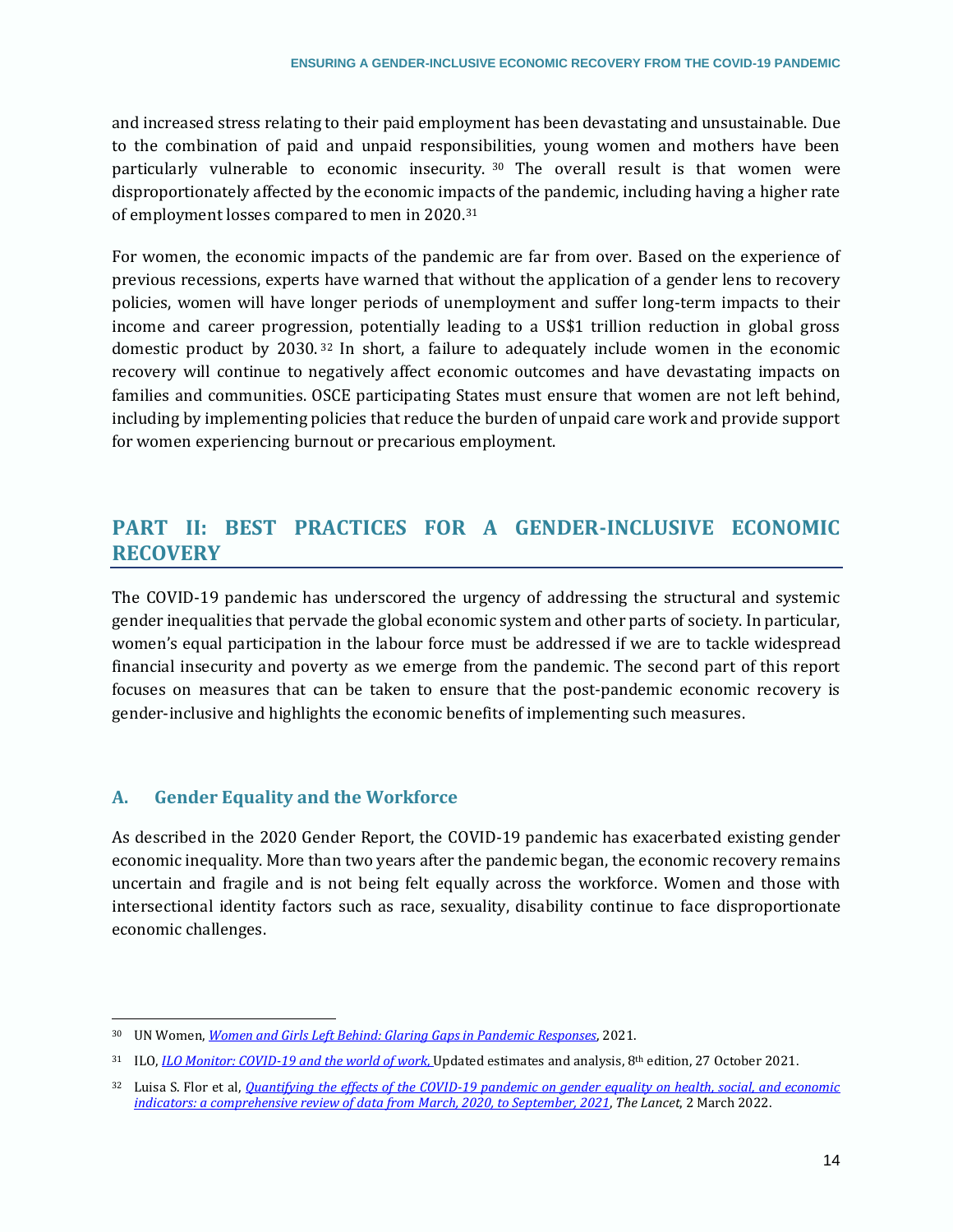The ILO describes the state of the labour market recovery from the COVID-19 pandemic as "incomplete," "uneven and gender-unequal."<sup>33</sup> The global labour force participation rate has fallen by close to 2 percentage points during the pandemic and has yet to return to its 2019 level. Currently, the global labour participation rate stands at 47% for women and 72% for men. This represents a difference in women and men's participation in the labour force of 25 percentage points globally, with some OSCE participating States facing a difference of more than 35 percentage points.<sup>34</sup>

Since the beginning of the pandemic, employment loss rates worldwide have been high, and significantly higher among women than men.<sup>35</sup> In September 2021, 26% of women, compared to 20% of men, had reported employment loss during the pandemic.<sup>36</sup> While women's employment rates in some OSCE participating States – such as France and Spain – have reached pre-pandemic levels, they have yet to return to the levels seen in 2019 for others.<sup>37</sup> For instance, while men in the United States have recouped all of their labour force losses, there were one million fewer women in the American labour force in January 2022 as compared to February 2020. Moreover, racialized women accounted for a disproportionate share of these labour force losses.<sup>38</sup>

While the setback in economic gender equality has evident consequences for women and societal progress, it also has negative impacts on the economy. The OSCE acknowledges that gender equality is essential to economic development. <sup>39</sup> Women make essential contributions to the economy, accounting for 39% of the global paid workforce and a majority of the unpaid workforce. 40

There is a growing body of literature suggesting that gender equality has important implications for economic growth.<sup>41</sup> According to the IMF, women's economic empowerment boosts productivity,

<sup>33</sup> ILO, *[World Employment and Social Outlook: Trends 2022](https://www.ilo.org/wcmsp5/groups/public/---dgreports/---dcomm/---publ/documents/publication/wcms_834081.pdf)*, 2022; and ILO, *[An uneven and gender-unequal COVID-19](https://www.ilo.org/wcmsp5/groups/public/---ed_emp/documents/publication/wcms_824865.pdf)  [recovery: Update on gender and employment trends 2021](https://www.ilo.org/wcmsp5/groups/public/---ed_emp/documents/publication/wcms_824865.pdf)*, ILO Brief, October 2021.

<sup>34</sup> ILO, *[World Employment and Social Outlook: Trends 2022](https://www.ilo.org/wcmsp5/groups/public/---dgreports/---dcomm/---publ/documents/publication/wcms_834081.pdf)*, 2022. ILO defines the labour force as the sum of the number of persons of working age who are employed and the number of persons of working age who are unemployed.

<sup>35</sup> Ibid.

<sup>36</sup> Luisa S. Flor et al, *[Quantifying the effects of the COVID-19 pandemic on gender equality on health, social, and economic](https://www.thelancet.com/journals/lancet/article/PIIS0140-6736(22)00008-3/fulltext)  [indicators: a comprehensive review of data from March, 2020, to September, 2021](https://www.thelancet.com/journals/lancet/article/PIIS0140-6736(22)00008-3/fulltext)*, *The Lancet*, 2 March 2022.

<sup>37</sup> Akrur Barua, "Gender equality, dealt a blow by COVID-19, still has much ground to cover: At the brink of squandering [past gains](https://www2.deloitte.com/us/en/insights/economy/impact-of-covid-on-women.html)," *Deloitte Insights*, 21 January 2022; and European Union, *[Eurostat, Employment -](https://ec.europa.eu/eurostat/statistics-explained/index.php?title=Employment_-_quarterly_statistics&oldid=553887) quarterly statistics*, March 2022.

<sup>38</sup> Jasmine Tucker, *[Men Have Now Recouped Their Pandemic-Related Labor](https://nwlc.org/wp-content/uploads/2022/02/January-Jobs-Day-updated.pdf) Force Losses While Women Lag Behind*, Fact sheet, National Women's Law Center, February 2022; and United States, Department of Labor, Bureau of Labor Statistics, *[The Employment Situation](https://www.bls.gov/news.release/archives/empsit_04012022.pdf) — March 2022*, News release, 1 April 2022.

<sup>39</sup> OSCE, Ministerial Council, Decision No. 14/04 - [2004 OSCE Action Plan for the Promotion of Gender Equality,](https://www.osce.org/mc/23295) Decision taken at the 14th Ministerial Council in Sofia, 7 December 2004.

<sup>40</sup> World Bank, *[Labor force, female \(% of total labor force\)](https://data.worldbank.org/indicator/SL.TLF.TOTL.FE.ZS)*.

<sup>41</sup> See Raquel Fernández et al., *[Gender Equality and Inclusive Growth](https://www.imf.org/en/Publications/WP/Issues/2021/03/03/Gender-Equality-and-Inclusive-Growth-50147)*, Working Paper 21/59, International Monetary Fund (IMF), 4 March 2021; David Cuberes and Marc Teignier, "[Aggregate Effects of Gender Gaps in the Labor Market: A](https://www.journals.uchicago.edu/doi/full/10.1086/683847)  [Quantitative Estimate](https://www.journals.uchicago.edu/doi/full/10.1086/683847)," *Journal of Human Capital*, Vol. 10, No. 1, 2016; Christian Gonzales et al., *[Catalyst for Change:](https://www.imf.org/external/pubs/ft/sdn/2015/sdn1520.pdf)  [Empowering Women and Tackling Income Inequality](https://www.imf.org/external/pubs/ft/sdn/2015/sdn1520.pdf)*, IMF Staff Discussion Note 15/20, IMF, October 2015; World Bank, *[World Development Report 2012: Gender Equality and Development](http://hdl.handle.net/10986/4391)*, 2012; and OECD, *[Closing the Gender Gap: Act Now](https://www.oecd-ilibrary.org/social-issues-migration-health/close-the-gender-gap-now_9789264179370-en)*, 2012.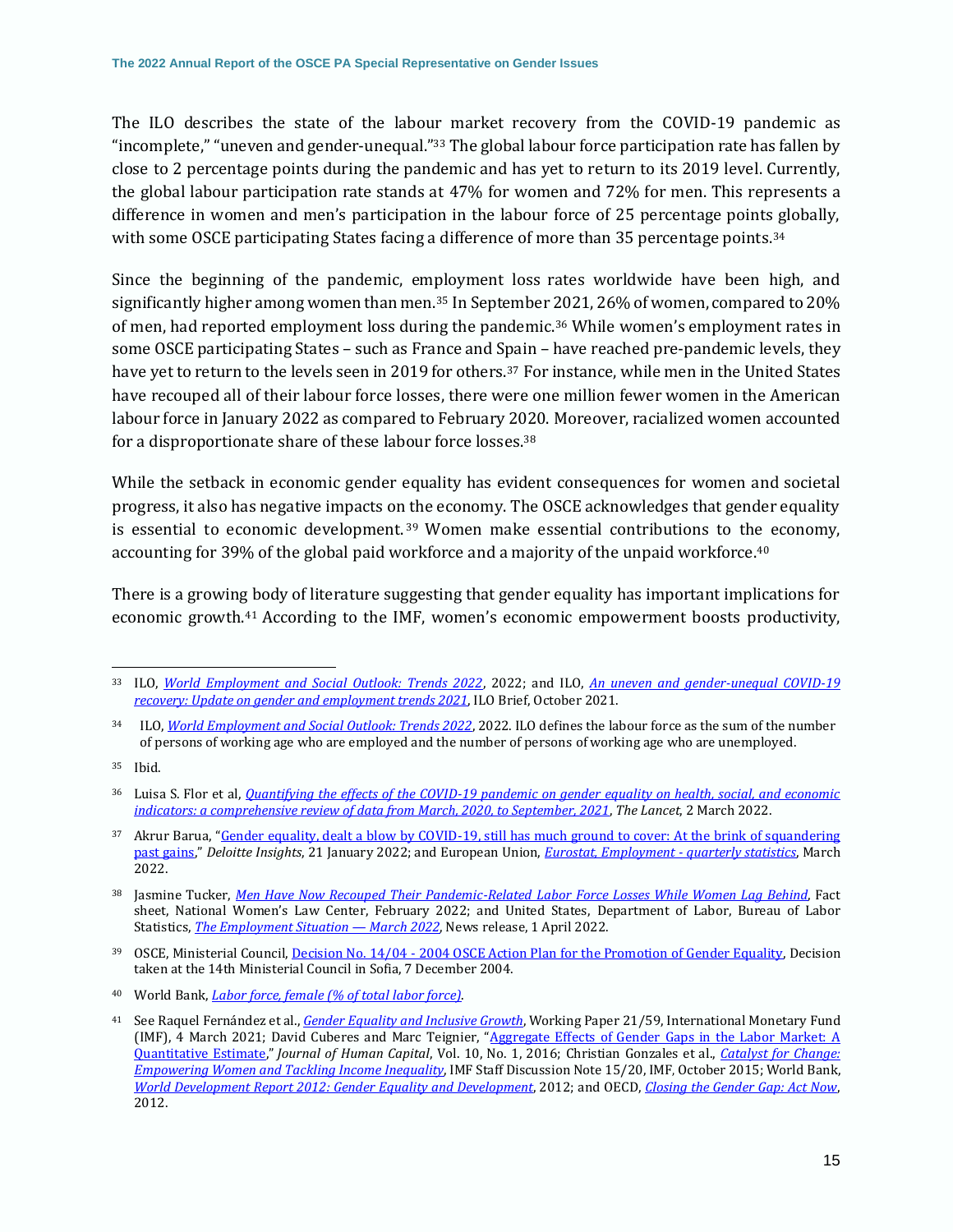economic diversification and income equality, among other positive development outcomes.<sup>42</sup> For instance, the OECD estimates that on average, across the OECD region, a 50% reduction in the gender gap in labour force participation would lead to an average annual GDP increase of 0.3 percentage points. <sup>43</sup> In the context of the COVID-19 pandemic, research found that the speed at which countries and businesses take action to advance gender equality has impacts on the economy. Estimates suggest that between US\$6 trillion to US\$13 trillion could be added to global GDP in 2030 depending on the speed at which actions to improve gender parity in employment are implemented.<sup>44</sup>

A 2022 report by the United States House Committee on the Budget illustrates the economic importance of a gender-sensitive recovery:

> *Working women provide for their families and they have an enormous impact on our GDP: one reason for the sustained economic growth over the last 50 years is because of women's steadily increasing participation in the paid labor force. In short, America will never achieve a full recovery if working women are left behind. Failing to support working parents – especially mothers – will impact our productivity and curb economic growth for decades to come.<sup>45</sup>*

In previous recessions, labour force and employment recovery were generally slower for women than men.<sup>46</sup> In the context of the recovery from the 2008 financial crisis, some observers have pointed out that policymakers responded by implementing measures focused on the needs of specific industries, without applying a gender perspective. According to some, this failure to implement a gender-sensitive recovery had a long-term negative impact on gender economic equality.<sup>47</sup>

Women's participation in the economy is also negatively affected in times of conflict and war. Adopted in 2000, UNSCR 1325 on Women, Peace and Security (WPS) was the first of a series of resolutions recognizing the importance of including women in decision-making processes relating to the prevention, management and resolution of conflict, as well as acknowledging the unique and disproportionate effects of armed conflict on women and girls. One of the four "pillars" of the WPS agenda is to ensure that post-conflict relief and recovery efforts are gender-sensitive. This approach empowers women and girls economically, politically and socially to ensure their participation in

<sup>42</sup> IMF, *[Pursuing Women's Economic Empowerment](https://www.imf.org/en/Publications/Policy-Papers/Issues/2018/05/31/pp053118pursuing-womens-economic-empowerment)*, Policy Paper, 31 May 2018.

<sup>43</sup> OECD, *[Closing the Gender Gap: Act Now](https://www.oecd-ilibrary.org/social-issues-migration-health/close-the-gender-gap-now_9789264179370-en)*, 2012.

<sup>44</sup> McKinsey Global Institute, *[COVID-19 and gender equality: Countering the regressive effects](https://www.mckinsey.com/featured-insights/future-of-work/covid-19-and-gender-equality-countering-the-regressive-effects)*, 15 July 2020.

<sup>45</sup> United States, House Committee on the Budget, *[Ensuring Women Can Thrive in a Post-Pandemic Economy](https://budget.house.gov/publications/report/hearing-ensuring-women-can-thrive-post-pandemic-economy)*, Report, 7 March 2022.

<sup>46</sup> Betsey Stevenson, *[Women, Work, and Families: Recovering from the Pandemic-Induced Recession,](https://www.brookings.edu/wp-content/uploads/2021/09/20210929_Hamilton_stevenson_womenWorkFamilies.pdf)* Economic Analysis, The Hamilton Project, September 2021.

<sup>47</sup> Shanu S.P. Hinduja, "[Women Must Not Be Excluded From Economic Recovery](https://www.usnews.com/news/best-countries/articles/2020-06-01/left-behind-after-2008-women-must-not-be-excluded-from-the-coronavirus-recovery)," *US News*, 1 June 2020; Don Lee, "[Newly](https://www.latimes.com/nation/la-xpm-2012-jul-15-la-fi-men-women-jobs-20120715-story.html)  [created jobs go mostly to men](https://www.latimes.com/nation/la-xpm-2012-jul-15-la-fi-men-women-jobs-20120715-story.html)," *Los Angeles Times*, 15 July 2012.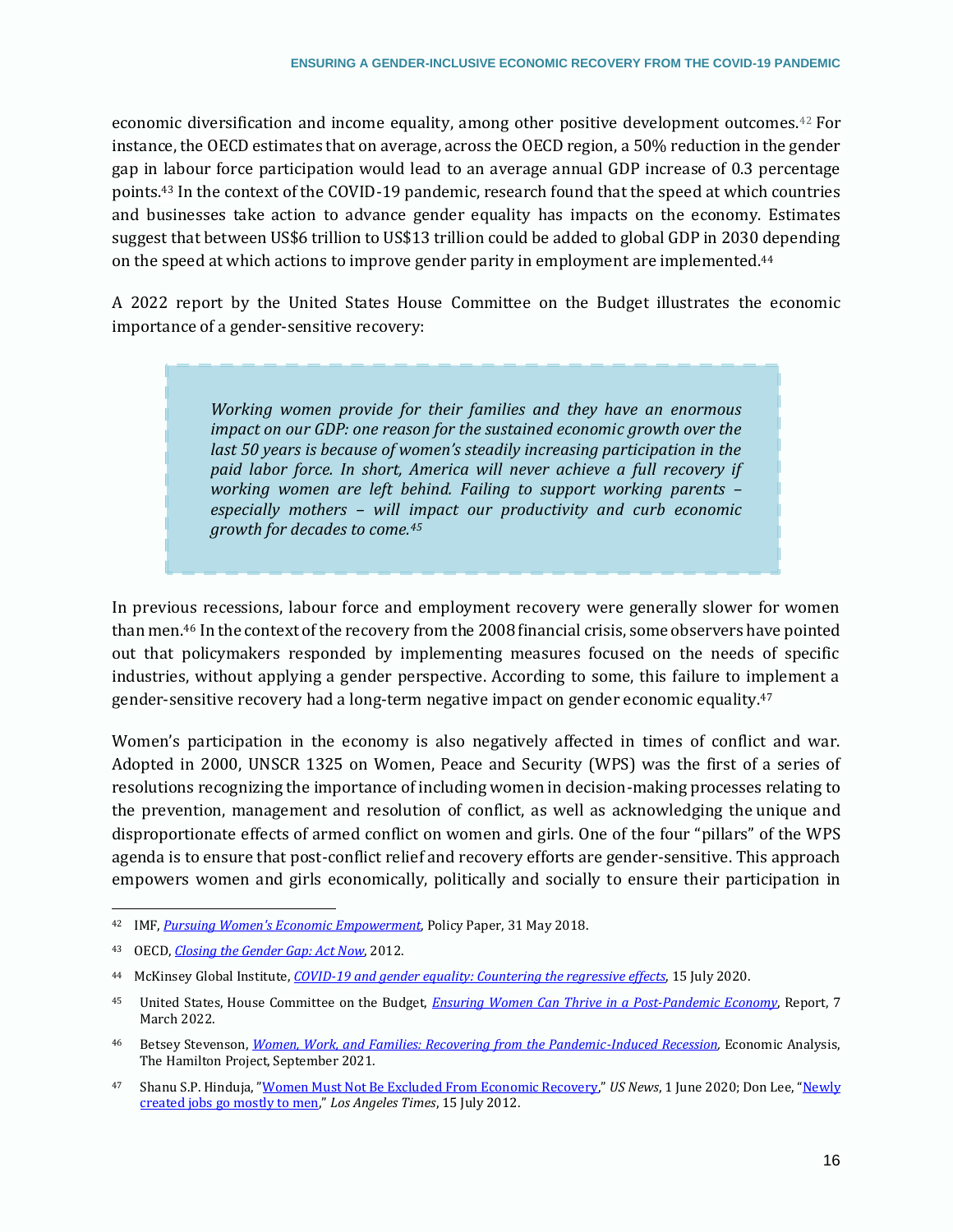peacebuilding processes and economic recovery.<sup>48</sup> An April 2022 gender analysis of the situation in Ukraine noted that, while Ukraine has a National Action Plan on WPS, there is little evidence that the inclusion of women in peacebuilding processes is being prioritized. The absence of women in such processes is likely to have negative impacts on the inclusion of gender perspectives in both peacebuilding efforts and the eventual process of national reconstruction. 49

Recognizing that women are disproportionately affected by crises, from health emergencies – such as the COVID-19 pandemic – to armed conflicts and wars – such as the situation in Ukraine, OSCE participating States should increase their efforts to promote the involvement of women in decisionmaking processes in the OSCE region and around the world.

#### <span id="page-17-0"></span>**B. Ways Forward**

As this report has discussed, the pandemic has exacerbated pre-existing gender inequalities within the workforce and reinforced socio-cultural norms that see women assume the overwhelming responsibility for unpaid care work. In so doing, the pandemic has threatened and – in some cases – reversed years of progress on women's economic empowerment.

In April 2020, the OECD conducted a survey on the gender equality-related measures adopted by its member countries in response to the pandemic, including the tools they used to incorporate genderinclusive considerations into emergency responses. That survey was completed by 24 OECD member countries, as well as by Egypt and Tunisia.<sup>50</sup> The survey revealed an unevenness in the degree to which respondents systematically mainstreamed policies promoting gender equality into their emergency responses. Only 11 of the 26 countries that responded to the survey indicated that they explicitly used assessments of the differential impacts of policies on women and men to inform the design or delivery of their pandemic policy responses and measures.

The need for swift government action in the early stages of the pandemic appears to have affected the ability of some governments to apply a gender lens to their policy responses. According to the OECD, about half of the respondent countries reported that the need to act quickly, coupled with a lack of readily available gender-disaggregated data, hampered the ability of decision makers to propose gender-sensitive policies. Respondents also highlighted limited resources dedicated to promoting gender equality and women's economic empowerment as another challenge to incorporating gender impact assessment tools into emergency responses.

<sup>48</sup> United Nations Development Programme*[, Parliaments as Partners Supporting the Women Peace and Security Agenda: A](https://www.undp.org/publications/parliament-partners-supporting-women-peace-and-security-agenda)  [Global Handbook](https://www.undp.org/publications/parliament-partners-supporting-women-peace-and-security-agenda)*, 2019; and Peace Women, *[Ukraine](http://1325naps.peacewomen.org/index.php/ukraine/)*.

<sup>49</sup> Working Group on Women, Peace and Security, *[Gender Analysis of the Situation in Ukraine](https://www.womenpeacesecurity.org/gender-analysis-situation-ukraine/)*, 4 April 2022.

<sup>50</sup> The 24 OECD member countries that responded to the survey were: Austria, Canada, the Czech Republic, Denmark, Finland, France, Greece, Iceland, Ireland, Italy, Japan, Korea, Latvia, Lithuania, Mexico, Norway, Slovakia, Slovenia, Spain, Sweden, Switzerland, Turkey, the United Kingdom, and the United States. The OECD has supported Tunisia and Egypt through country-specific programmes. See: OECD, *[Towards gender-inclusive recovery](https://www.oecd.org/coronavirus/policy-responses/towards-gender-inclusive-recovery-ab597807/)*, OECD Policy Responses to Coronavirus (COVID-19), 19 May 2021.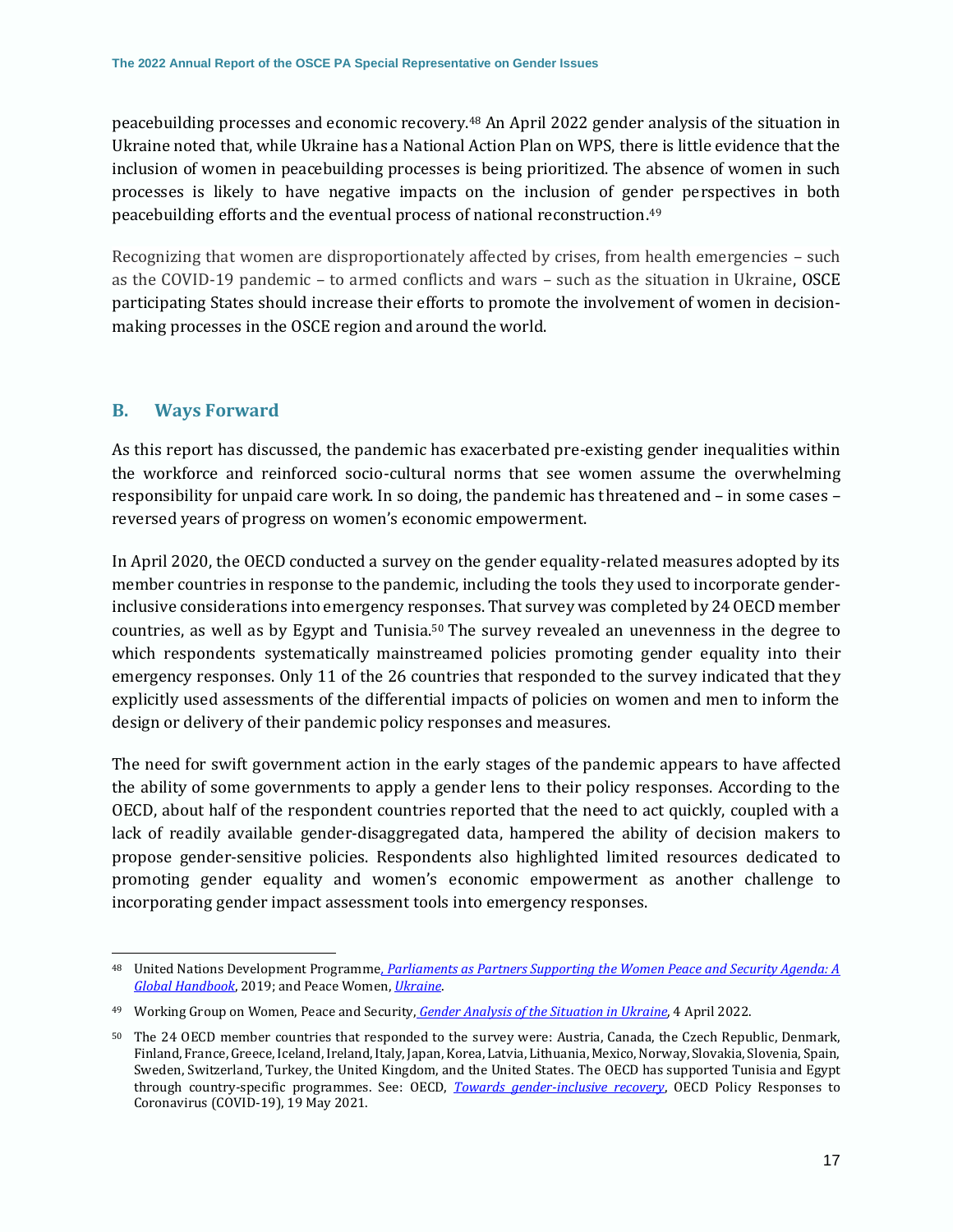Notwithstanding these challenges, several OSCE participating States have employed tools and practices to mainstream gender considerations into their pandemic responses. This section highlights selected best practices, along with recommendations from international organizations and civil society organizations regarding the integration of gender equality measures into post-pandemic economic recovery plans.

#### <span id="page-18-0"></span>**1. Gender-Disaggregated Data**

Underlying all good public policy is good data. In order to integrate gender considerations into COVID-19 economic recovery strategies, governments must have access to data that reflects the gender diverse make-up of their societies. Collecting and using data disaggregated by sex, as well as by intersectional factors such as sexuality, age, disability, ethnicity, and socioeconomic status, provides the best way to ensure that COVID-19 policy responses are informed by the best available evidence.<sup>51</sup> A 2021 report published by UN Women framed the value of gender-disaggregated data as follows:

> *The collection and use of timely, quality gender data by all data sources, official or non-official, is critical to recognizing and addressing gender inequalities. More and better data is needed to identify the most urgent needs of populations that have been most harmed by the pandemic and to formulate gender-responsive policies to effectively spur an equitable recovery. By committing to increased gender data collection and use now, we can build a foundation that is better prepared for future shocks.<sup>52</sup>*

By contrast, a lack of gender-disaggregated data impedes the ability of governments to target assistance to those most vulnerable and in need of support, and to pre-empt future crises. Despite decades of effort to promote gender equality, a lack of gender-disaggregated data continues to affect the ability of governments to craft gender-inclusive policies and to monitor their effectiveness. According to the UN's 2021 Sustainable Development Goals (SDG) report, fewer than 50% of countries had the necessary data available to effectively monitor SDG 5 on achieving gender equality and empowering all women and girls.<sup>53</sup> A lack of financial support for national statistics agencies is

<sup>51</sup> For more information on international efforts to support the collection and use of gender-disaggregated data, see: *[Transforming the Data Landscape: Solutions to Close Gender Data Gaps](https://data2x.org/wp-content/uploads/2022/04/Solutions-to-Close-Gender-Data-Gaps-FINAL.pdf)*, Data2X, 2022; and *[State of Gender Data Financing](https://data2x.org/wp-content/uploads/2021/05/State-of-Gender-Data-Financing-2021_FINAL.pdf)  [2021](https://data2x.org/wp-content/uploads/2021/05/State-of-Gender-Data-Financing-2021_FINAL.pdf)*, Open Data Watch and Data2X.

<sup>52</sup> *[Strengthening Gender Measures and Data in the COVID-19 Era: An Urgent Need for Change](https://www.unwomen.org/en/digital-library/publications/2021/03/strengthening-gender-measures-and-data-in-the-covid-19-era#view)*, UN Women, 2021.

<sup>53</sup> The Sustainable Development Goals (SDGs) are the core of the UN's 2030 Agenda for Sustainable Development. The 17 SDGs, and their 169 associated targets, address a range of global challenges, including hunger, poverty, climate change, and gender inequality. UN, *[The Sustainable Development Goals Report 2021](https://unstats.un.org/sdgs/report/2021/The-Sustainable-Development-Goals-Report-2021.pdf)*, p. 5.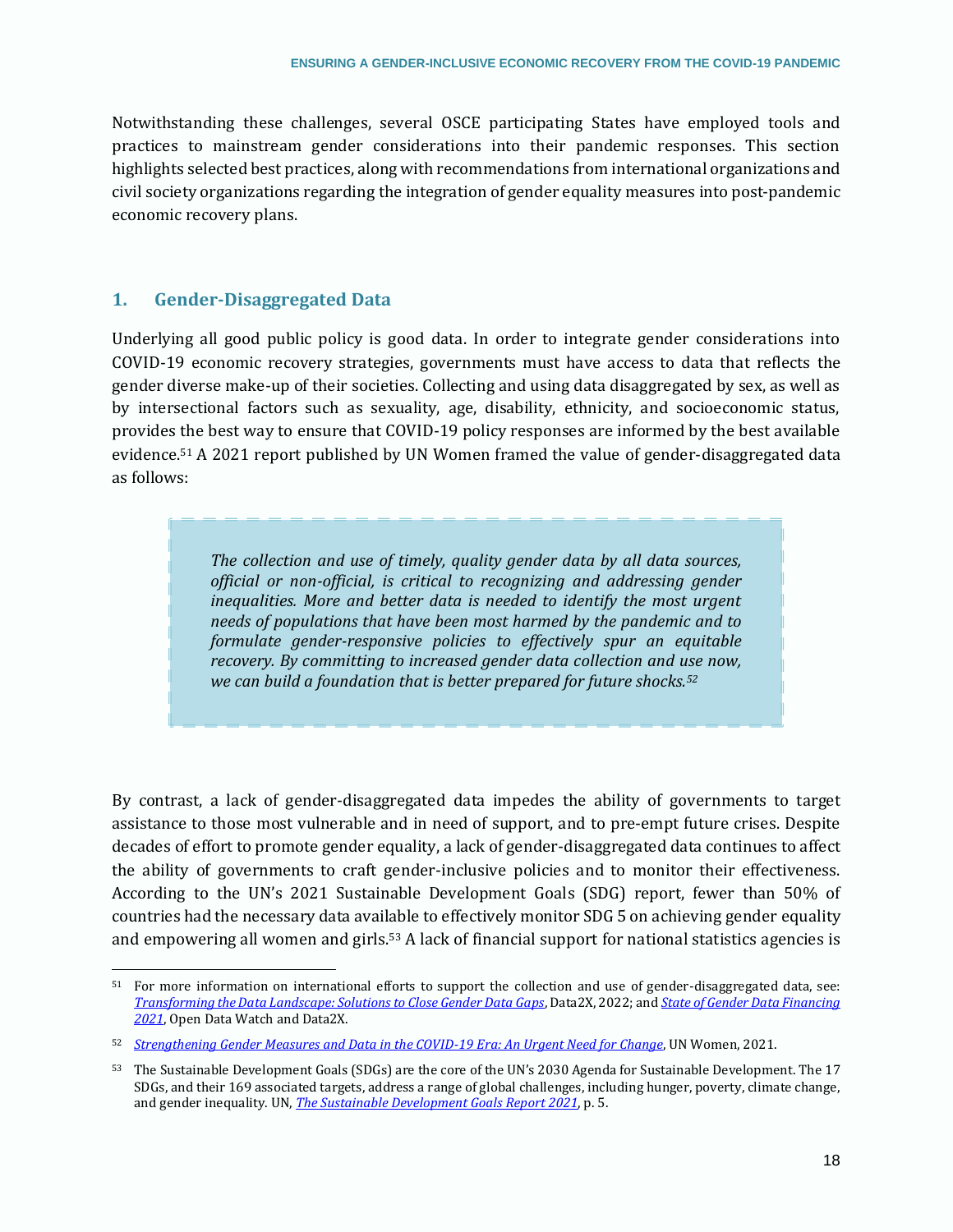one factor limiting the collection of gender-disaggregated data. A 2021 report by Data2x, a gender data alliance, found that gender data systems globally have been underfunded by almost US\$450 million every year since 2015.<sup>54</sup> Gathering gender-disaggregated data is also affected by the fact that many statistical instruments collect information at the household rather than the individual level, limiting the data granularity that can be generated.

The COVID-19 pandemic has underscored the urgency of generating more and better genderdisaggregated data. Such data is vital to understanding the gender differentiated impacts of COVID-19. It is also critical to ensuring that women are not neglected in economic recovery efforts. Genderdisaggregated data can be used to support a number of policy tools, including gender impact assessments that analyse the intended outcomes of recovery packages and gender budget audits that review prospective expenditures and asses their likely gender impacts. As UN Women and others have argued, governments should help build the capacity of national statistics agencies to collect gender-disaggregated data, and should ensure that the gendered impacts of COVID-19 economic relief efforts are being monitored an ongoing basis. 55

#### <span id="page-19-0"></span>**2. Support to Women and Others with Caring Responsibilities**

The COVID-19 pandemic has underscored the need to develop and strengthen measures aimed at helping parents, and especially working mothers, to reconcile their work and family responsibilities. In my 2020 gender report, I urged OSCE participating States to enact policies to support women and others with care responsibilities, including by providing public childcare options for essential workers and supporting flexible working arrangements for families. I also encouraged participating States to pay special attention to the needs of single-parent households, which are predominantly led by women.

There are a wide range of measures that could be used to support women and others with care responsibilities. According to Esuna Dugarova, Policy Specialist at the United Nations Development Programme (UNDP), care measures in response to the COVID-19 pandemic are normally based on four key components: time, services, resources, and infrastructure. Time includes parental leave policies and flexible work arrangements that help parents reconcile work and family obligations. Services include early childhood care and education policies, as well as care services to support the elderly, people with disabilities, and those in need of psychosocial support. Resources entails measures such as family allowances and benefits to support the cost of childcare, as well as income support to parents affected by COVID-19-related work closures. Finally, infrastructure refers to social infrastructure such as the availability of care, health and education facilities.<sup>56</sup>

<sup>54</sup> *[State of Gender Data Financing 2021](https://data2x.org/wp-content/uploads/2021/05/State-of-Gender-Data-Financing-2021_FINAL.pdf)*, Open Data Watch and Data2X.

<sup>55</sup> UN Women, *Gender Data: [Understanding impacts and gauging results](https://www.unwomen.org/en/hq-complex-page/covid-19-rebuilding-for-resilience/gender-data)*, 31 March 2022; and Gender Equality Advisory Council 2021, *[Building Back Better for Women and Girls](https://www.gov.uk/government/publications/report-of-the-g7-gender-equality-advisory-council-2021/report-of-the-g7-gender-equality-advisory-council-2021-building-back-better-for-women-and-girls)*, 28 October 2021.

<sup>56</sup> For more examples of measures outlined within this policy framework, see: Esuna Dugarova, *[Unpaid care work in times](https://www.un.org/development/desa/family/wp-content/uploads/sites/23/2020/09/Duragova.Paper_.pdf)  [of the COVID-19 crisis: Gendered impacts, emerging evidence and promising policy responses](https://www.un.org/development/desa/family/wp-content/uploads/sites/23/2020/09/Duragova.Paper_.pdf)*, 18 June 2020.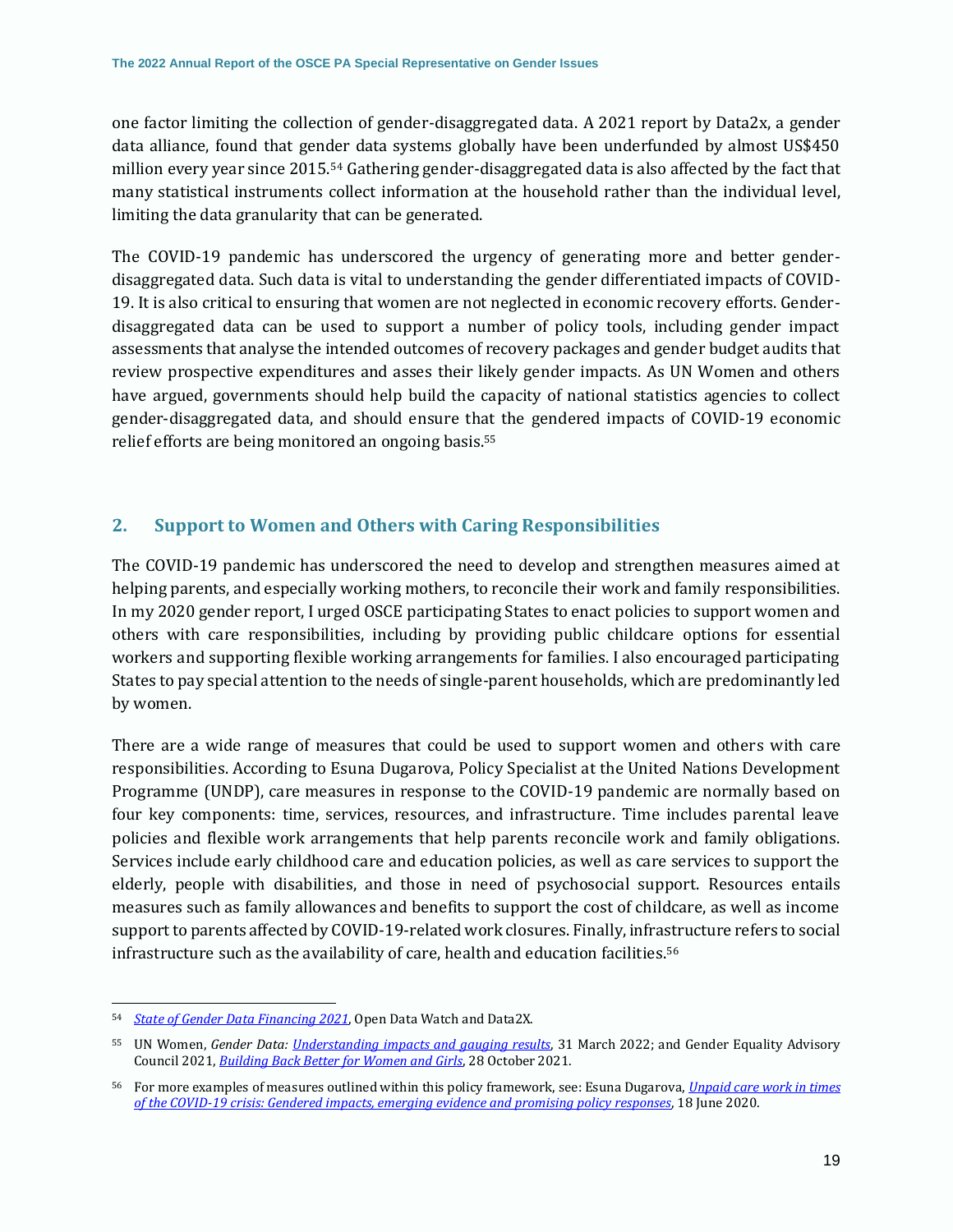Over the past two and a half years, many OSCE participating States have enacted measures to support women and others with care responsibilities and to address the disproportionate burden that women bear for unpaid care work. Greece, for example, established a special form of leave that could be taken by working parents of children aged 15 and under who were enrolled at schools that were closed.<sup>57</sup> Greece also introduced measures to allow for an additional 14 days of leave for parents with children who became infected with COVID-19. Various participating States also developed resources to support parents who were simultaneously working while managing their children's remote learning. For instance, Slovakia, France and Ireland established helplines and websites that provided advice and resources for parents balancing telework and parenting duties during the pandemic.<sup>58</sup>

Despite the wide array of measures employed to support working families, women continued to shoulder the disproportionate burden of care work during the pandemic. As OSCE participating States recover from COVID-19, governments, parliamentarians, and members of civil society should work together to examine best practices and lessons learned in terms of care support. This should include an assessment not only of measures related to childcare, but also of those related to other forms of care, including elder care and care for those with disabilities. Participating States should also assess whether further changes to existing family leave policies, such as additional sick leave or paid leave for parents affected by school and other health emergency-related closures, are required.

#### <span id="page-20-0"></span>**3. Gender Budgeting**

As a central tool of economic planning and delivery, budgets are an important mechanism for addressing gender inequality and integrating gender perspectives into policy priorities. The Council of Europe defines gender budgeting as "a gender-based assessment of budgets, incorporating a gender perspective at all levels of the budgetary process and restructuring revenues and expenditures in order to promote gender equality."<sup>59</sup> While the definition of gender budgeting may vary in different jurisdictions, the OECD explains that what is shared is the "deliberate intention of anchoring equality (gender and for other groups) into existing budgetary and policy-making frameworks."<sup>60</sup>

Several OSCE participating States have used gender budgeting as a tool to formulate their pandemic responses. For example, Iceland – where gender budgeting has been mandatory at the national level since 2016 – conducted a gender impact assessment of its 2020 COVID-19 relief and response packages.<sup>61</sup> In developing those packages, all Icelandic ministries had to estimate the number of jobs

<sup>57</sup> Natalie Picken et al, *[Juggling work and childcare during COVID-19: How EU Member States supported working families in](https://ec.europa.eu/social/main.jsp?catId=738&langId=en&pubId=8442)  [2020, European Platform for Investing in Children: fourth annual thematic report,](https://ec.europa.eu/social/main.jsp?catId=738&langId=en&pubId=8442)* European Commission, June 2021, p. 24.

<sup>58</sup> Ibid.

<sup>59</sup> Council of Europe, *[Gender Budgeting, Final Report of the Group of Specialists on Gender Budgeting,](https://rm.coe.int/1680596143#:~:text=Gender%20budgeting%20is%20an%20application,order%20to%20promote%20gender%20equality.)* 2005.

<sup>60</sup> OECD, *[Towards gender-inclusive recovery](https://www.oecd.org/coronavirus/policy-responses/towards-gender-inclusive-recovery-ab597807/)*, OECD Policy Responses to Coronavirus (COVID-19), 19 May 2021.

<sup>61</sup> For more information on gender budgeting in Iceland, see: Government of Iceland, Ministry of Finance and Economic Affairs, *[Gender budgeting.](https://www.government.is/topics/economic-affairs-and-public-finances/gender-budgeting/)*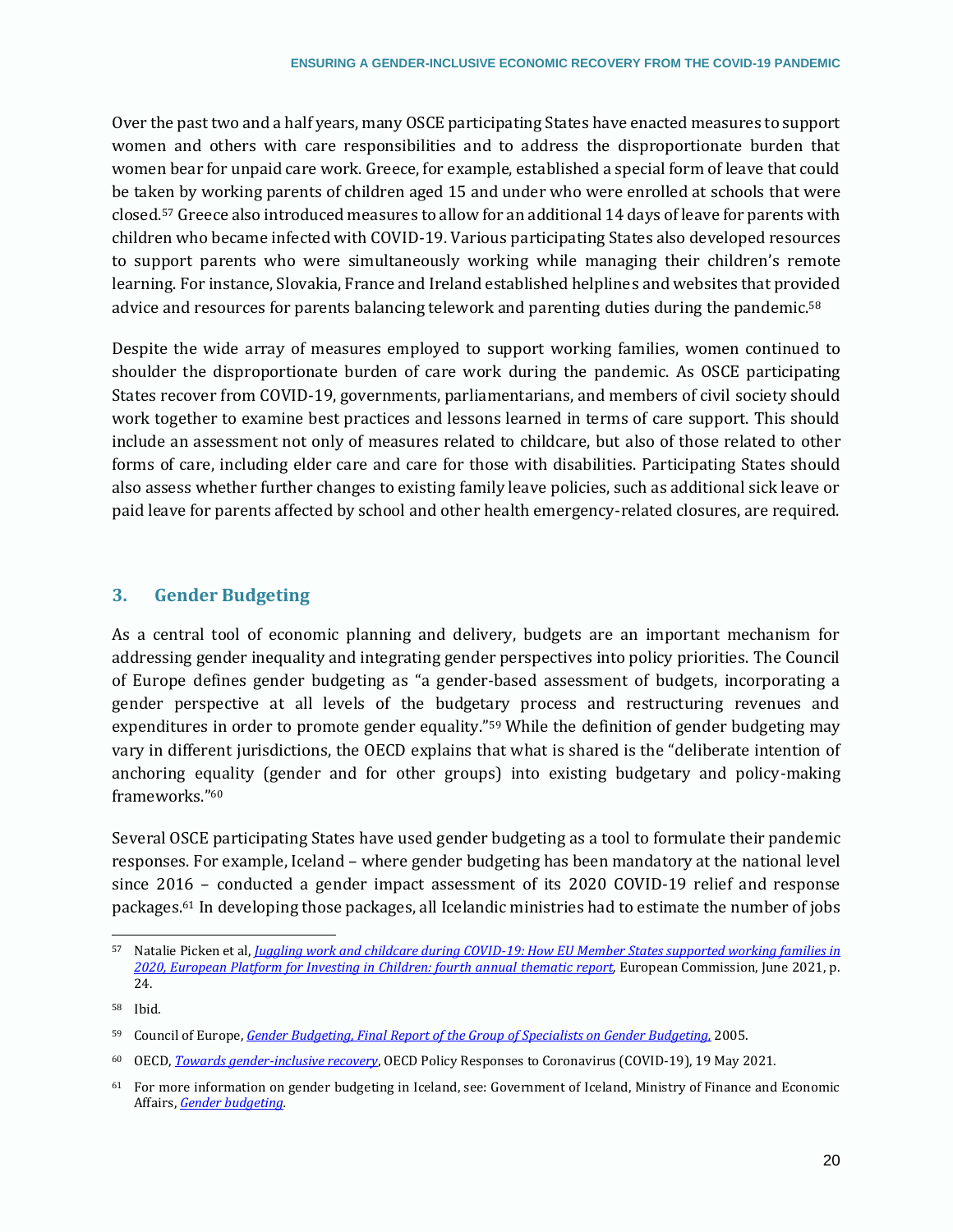expected to be created for women and men. The government then conducted a gender impact analysis of those packages which it used to inform the design of subsequent COVID-19 response measures.<sup>62</sup> In Canada, the gender and diversity impacts of COVID-19 were taken into consideration in the development of the federal government's 2020 COVID-19 Economic Response Plan. As part of that plan, the government conducted a gender-based analysis of the impacts of COVID-19 on diverse groups of Canadians and discussed how the proposed measures were designed to address those impacts.<sup>63</sup> Canada's 2018 *Gender Budgeting Act* requires that the government conduct an annual analysis of the impacts of existing Government of Canada expenditure programs on gender and diversity.<sup>64</sup>

There are a range of other approaches for integrating gender considerations in budgets. Among these are gender budget statements, which are targeted policy documents that summarize how a government intends to pursue gender equality goals. A joint paper by the IMF, UN Women and the UNDP notes that, as governments prepare budgets for the next year, "anchoring gender-responsive goals" through these types of documents can help to ensure that sufficient resources are channelled to these objectives.<sup>65</sup> The Government of Albania, for example, produced a summary of its 2021 budget in which it explained how it would respond to COVID-19 and the specific needs of women and men across 11 sectors, including health, social protection, education and agriculture.<sup>66</sup> For its part, the Parliamentary Budget Office of Georgia introduced a framework for determining the gender relevance of budgetary expenditures. The framework assesses expenditures against various gender considerations, including the possible effects of spending on the capacity of men and women to participate equally in the social, economic and political spheres.<sup>67</sup>

Budget call circulars are another tool for integrating gender considerations into public financial management. Budget call circulars are official notices normally issued by ministries of finance at the beginning of a budget cycle to inform government agencies or departments of the guidelines for submitting their budget proposals. These budget call circulars can be made gender-responsive by explicitly stating that gender should be reflected in the submissions and used as a criterion during budget considerations. For instance, France employs a budget call circular that provides guidance to ministries in how to prepare performance information related to gender objectives and construct

<sup>62</sup> Alfrun Tryggvadottir, *[Gender and Capital Budgeting](https://www.oecd.org/officialdocuments/publicdisplaydocumentpdf/?cote=GOV/SBO(2021)3&docLanguage=En)*, Public Governance Directorate Committee of Senior Budget Officials, OECD, GOV/SBO (2021)3, 16 June 2021; G7 Gender Equality Advisory Council, *[Report of the G7 Gender Equality](https://assets.publishing.service.gov.uk/government/uploads/system/uploads/attachment_data/file/1028387/Report_of_the_G7_Gender_Equality_Advisory_Council_2021-_Building_Back_Better_for_Women_and_Girls_.pdf)  Advisory Council 2021 – [Building Back Better for Women and Girls](https://assets.publishing.service.gov.uk/government/uploads/system/uploads/attachment_data/file/1028387/Report_of_the_G7_Gender_Equality_Advisory_Council_2021-_Building_Back_Better_for_Women_and_Girls_.pdf)*.

<sup>63</sup> Government of Canada, *[Economic and Fiscal Snapshot 2020.](https://www.canada.ca/content/dam/fin/publications/efs-peb/homepage/EFS2020-eng.pdf)*

<sup>64</sup> For more information on gender-based analysis plus in Government of Canada federal programs, see: Government of Canada, *[Gender and diversity: Impacts of programs.](https://www.canada.ca/en/government/system/transparency/gender-diversity-impacts-programs.html)*

<sup>65</sup> Vincent Tang et al, *[Gender Equality and COVID-19: Policies and Institutions for Mitigating the Crisis](https://www.imf.org/-/media/Files/Publications/covid19-special-notes/en-special-series-on-covid-19-gender-equality-and-covid-19.ashx)*, Special Series on COVID-19, 28 July 2021.

<sup>66</sup> UN Women, *[COVID-19 and Fiscal Policy: Applying Gender-Responsive Budgeting in Support and Recovery Measures](https://www.unwomen.org/sites/default/files/Headquarters/Attachments/Sections/Library/Publications/2021/Policy-brief-COVID-19-and-fiscal-policy-en.pdf)*, Policy Brief No. 21, 14 May 2021.

<sup>67</sup> OSCE Office for Democratic Institutions and Human Rights (ODIHR), *[Realizing Gender Equality in Parliament: A Guide](https://www.osce.org/odihr/506885)  [for Parliaments in the OSCE Region](https://www.osce.org/odihr/506885)*, 2021, p. 46; and Parliamentary Budget Office of Georgia, *[Gender Budgeting.](http://pbo.parliament.ge/publications/research-publications/item/Gender%20Budgeting.html)*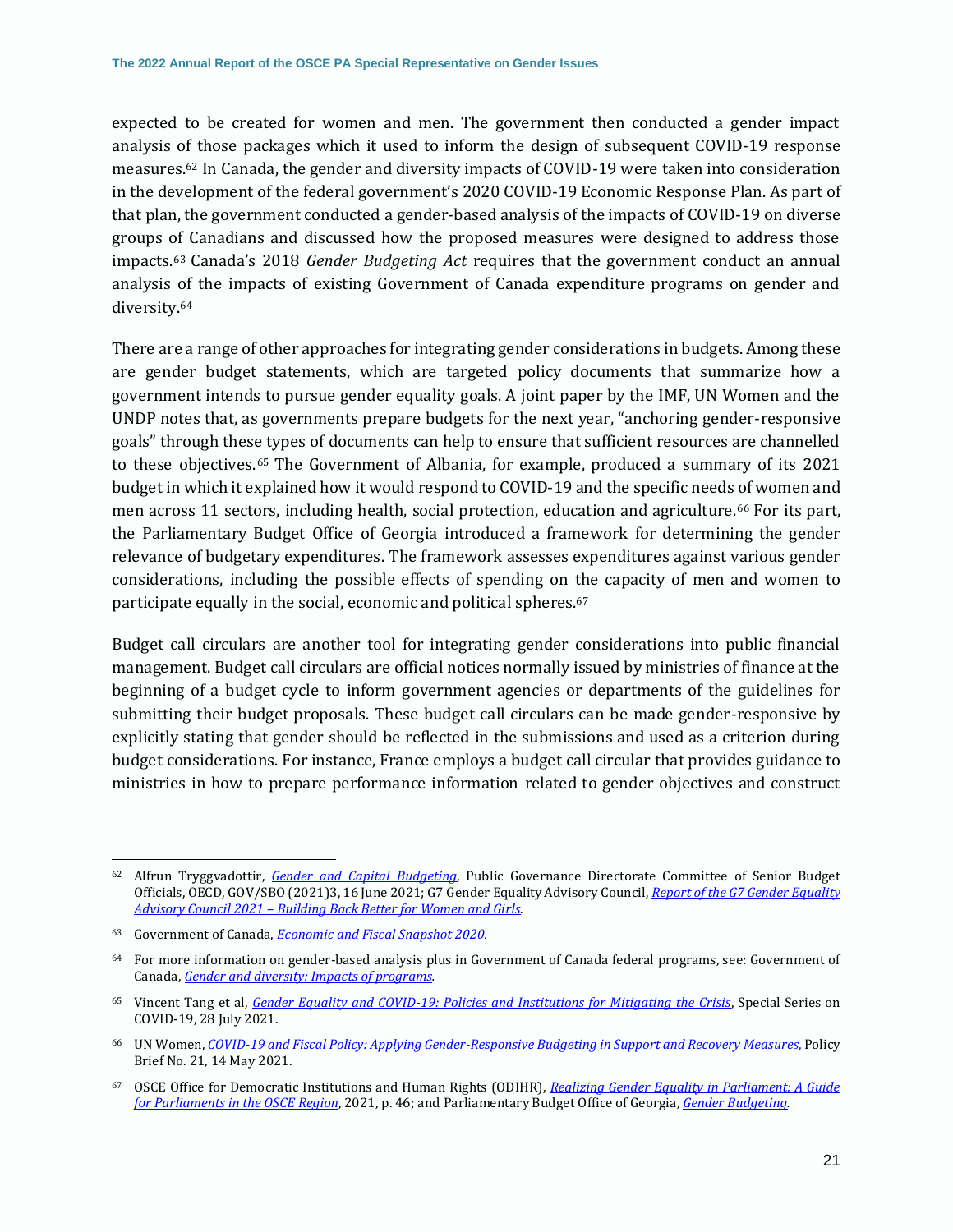gender impact assessments. France also produces a specific annex to its budget law that assesses the impact of fiscal policies on gender equality. 68

#### <span id="page-22-0"></span>**4. Supporting Female Workers and Women-Led Businesses**

In my 2020 gender report, I urged participating States to ensure that their economic recovery and social assistance plans accounted for the fact that women represent the majority of workers in industries most affected by COVID-19 lockdowns. I also called on participating States to provide specific protections for informal workers, most of whom are women, as well as women-led businesses.

There are indications of an increasing awareness of the link between women's economic empowerment and sustainable economic recovery from the pandemic. In September 2021, the OSCE met for the 29th Economic and Environmental Forum, which focused on the theme of promoting comprehensive security, stability and sustainable development in the OSCE area through women's economic empowerment. During the forum, participating States discussed the need to mainstream gender within economic recovery plans and to design policies in a way that ensures the equal rights of women in the economic sphere, including through labour laws and better access to education and training. Reflecting on the need to create a more just and sustainable OSCE region where both women and men can prosper, OSCE Secretary General Helga Maria Schmid encouraged governments across the region to design and implement post-COVID-19 recovery plans in a way that signalled "our staunch determination to leave no one behind."<sup>69</sup>

From financial assistance, including loans, grants, subsidies and tax incentives, to support for training and the adoption of new technologies, there are multiple approaches to supporting and empowering women-led businesses and workers in female-dominated sectors. The evidence suggests, however, that such measures remain underutilized. A 2021 policy paper by the OECD explained, for example, that only a small number of EU Member States and governments outside of the EU had implemented COVID-19 support schemes for women entrepreneurs.<sup>70</sup> Among the countries to adopt such measures was Italy, which provided subsidies and other financial support to self-employed women and women-led small- and medium-sized enterprises during the pandemic.<sup>71</sup>

There is significant untapped potential in terms of job creation, economic growth and innovation among current and potential women entrepreneurs. As the OECD has noted, research indicates that

<sup>68</sup> IMF, *[Gender Budgeting in G20 Countries,](file://///hoc-cdc.ca/AdminPrivate/FS06U/HermoB/Downloads/wpiea2021269-print-pdf.pdf)* IMF Working Paper, WP/21/269, November 2021.

<sup>69</sup> Secretary General Helga Maria Schmid, *[Promoting comprehensive security, stability and sustainable development in the](https://www.osce.org/files/f/documents/c/7/497590.pdf)  [OSCE area through women's economic empowerment \(29th\)](https://www.osce.org/files/f/documents/c/7/497590.pdf)*, Prague, 8–10 September 2021, EEF/GAL/12/21, 9 September 2021.

<sup>70</sup> OECD and the European Commission *[The Missing Entrepreneurs 2021: Policies for Inclusive Entrepreneurship and Self](https://www.oecd-ilibrary.org/docserver/71b7a9bb-en.pdf?expires=1650229450&id=id&accname=ocid195214&checksum=734C9F3B55287849A5C451A8E187397D)  [Employment](https://www.oecd-ilibrary.org/docserver/71b7a9bb-en.pdf?expires=1650229450&id=id&accname=ocid195214&checksum=734C9F3B55287849A5C451A8E187397D)*, 2021, p. 70.

<sup>71</sup> ILO and OECD, *[Women at Work in G20 countries: Policy action since 2020](https://www.oecd.org/gender/OECD-ILO-2021-Women-at-Work-P%C3%B6licy-Action-Since-2020-G20-Italy.pdf)*, Paper prepared for the 2nd Meeting of the G20 Employment Working Group under Italy's Presidency 2021, April 2021, p. 29.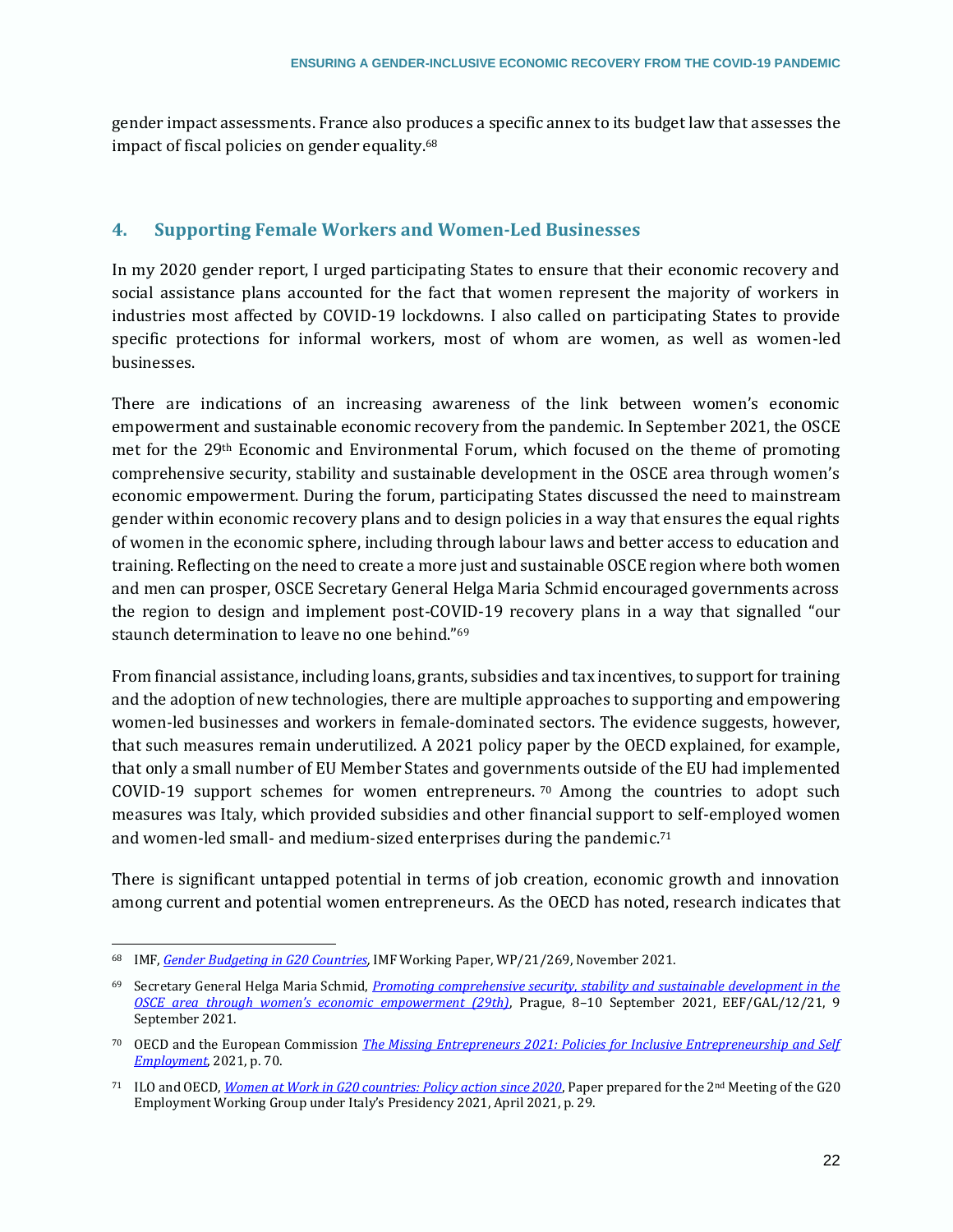GDP increases when the gender gap in entrepreneurship closes.<sup>72</sup> Since women have borne a disproportionate economic cost during the pandemic, measures designed to support women workers will be critical as they seek to re-enter the labour market. All OSCE participating States should make investments in measures that support the re-integration of women into the work force, empower female entrepreneurs and address gendered economic inequalities, including in terms of the pay gap. It is also important to provide targeted support to women in sectors experiencing high rates of employee burnout, as efforts to train, recruit and retain employees can help prevent burnout from rippling through the workforce.

#### <span id="page-23-0"></span>**5. Efforts Specific to Parliaments**

It bears repeating that women must be equally and meaningfully represented in all COVID-19 economic relief and recovery planning efforts. As I said in my 2020 gender report, given the genderdifferentiated impacts of COVID-19, any response to the pandemic must be gender-sensitive and developed in consultation with a diverse range of stakeholders, including women's organizations and marginalized groups. This is true not only in terms of the health response – where women have been on the front lines of the crisis – but also in relation to economic recovery policy responses.

A lack of women's representation in decision-making at the political level can limit the inclusion of gender-sensitive perspectives in COVID-19 economic recovery strategies. A 2020 study by CARE International that was based on a survey of 30 countries globally, found that most national-level committees established to respond to COVID-19 did not have equal female-male representation; in fact, in nearly three quarters of the countries surveyed, women's membership was less than onethird of the total. According to CARE's report, governments with lower levels of women's participation are at risk of creating COVID-19 response plans that "do not consider the disproportionate impact of the pandemic and women and girls, and of failing to implement policies that support them."<sup>73</sup>

The lack of women's representation in key decision-making roles stands in contrast to the clear value of their perspectives and leadership during the crisis. Several respondents to the OECD survey discussed earlier highlighted how women's leadership at the ministerial level was pivotal to ensuring rapid recognition of the differentiated needs of women during the pandemic. The OECD has explained that such findings echo its other work showing "women's participation in decision making can lead to more inclusive policies and service delivery (e.g. through drawing attention to issues such as gender-based violence, family-friendly policies and responsiveness to citizen needs)."<sup>74</sup>

<sup>72</sup> OECD and the European Commission *[The Missing Entrepreneurs 2021: Policies for Inclusive Entrepreneurship and Self](https://www.oecd-ilibrary.org/docserver/71b7a9bb-en.pdf?expires=1650229450&id=id&accname=ocid195214&checksum=734C9F3B55287849A5C451A8E187397D)  [Employment](https://www.oecd-ilibrary.org/docserver/71b7a9bb-en.pdf?expires=1650229450&id=id&accname=ocid195214&checksum=734C9F3B55287849A5C451A8E187397D)*, 2021, p. 99.

<sup>73</sup> CARE International, *[Where are the Women: The Conspicuous Absence of the Women in COVID-19 Response Teams and](https://www.care-international.org/files/files/CARE_COVID-19-womens-leadership-report_June-2020.pdf)  [Plans, and Why We Need Them](https://www.care-international.org/files/files/CARE_COVID-19-womens-leadership-report_June-2020.pdf)*, June 2020.

<sup>74</sup> OECD, *[Towards gender-inclusive recovery](https://www.oecd.org/coronavirus/policy-responses/towards-gender-inclusive-recovery-ab597807/)*, OECD Policy Responses to Coronavirus (COVID-19), 19 May 2021.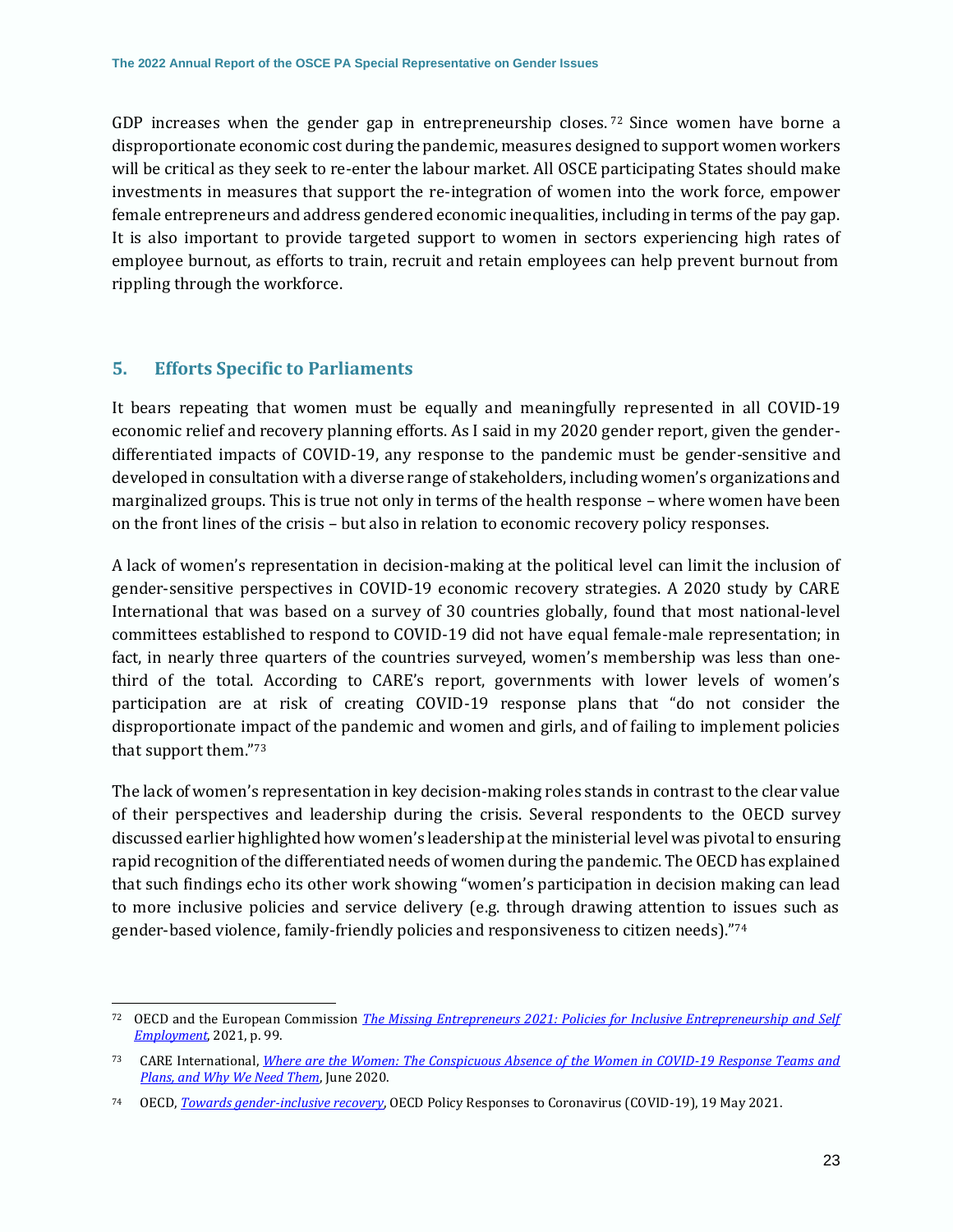I strongly believe that leadership by women parliamentarians is critical to ensuring a genderinclusive post-pandemic recovery. Studies have found that countries that have a higher share of women in parliament are more likely to pass gender-sensitive laws.<sup>75</sup> Regrettably, women continue to be underrepresented in political life. As of 1 May 2022, women held 26.1% of all seats in parliaments worldwide. While the average is higher in the OSCE region  $-30.4\%$ <sup>76</sup> – it is still a long way from 50%.

<span id="page-24-0"></span>All OSCE participating States should examine the structural, cultural, and socioeconomic barriers that may be preventing women from entering politics. However, simply "adding" women is not sufficient to ensuring that gender considerations are mainstreamed in economic recovery policy responses. Male politicians must also leverage their influence to support more gender-sensitive legislation. More broadly, all politicians should work together to combat the narrative of gender as a niche, special interest topic, rather than a critical component of any truly inclusive and sustainable policy response to the COVID-19 pandemic.

<sup>75</sup> See, for example, Elizabeth Asiedu et al, *[The Effect of Women's Representation in Parliament and the Passing of Gender](https://www.aeaweb.org/conference/2018/preliminary/paper/an5yEb5h)  [Sensitive Policies](https://www.aeaweb.org/conference/2018/preliminary/paper/an5yEb5h)*, 2016.

<sup>76</sup> OSCE PA, *Realizing Gender Equality in Parliament: Transforming Institutions, Delivering for all Women and Men*, concept note provided to OSCE PA delegations, 7 March 2022.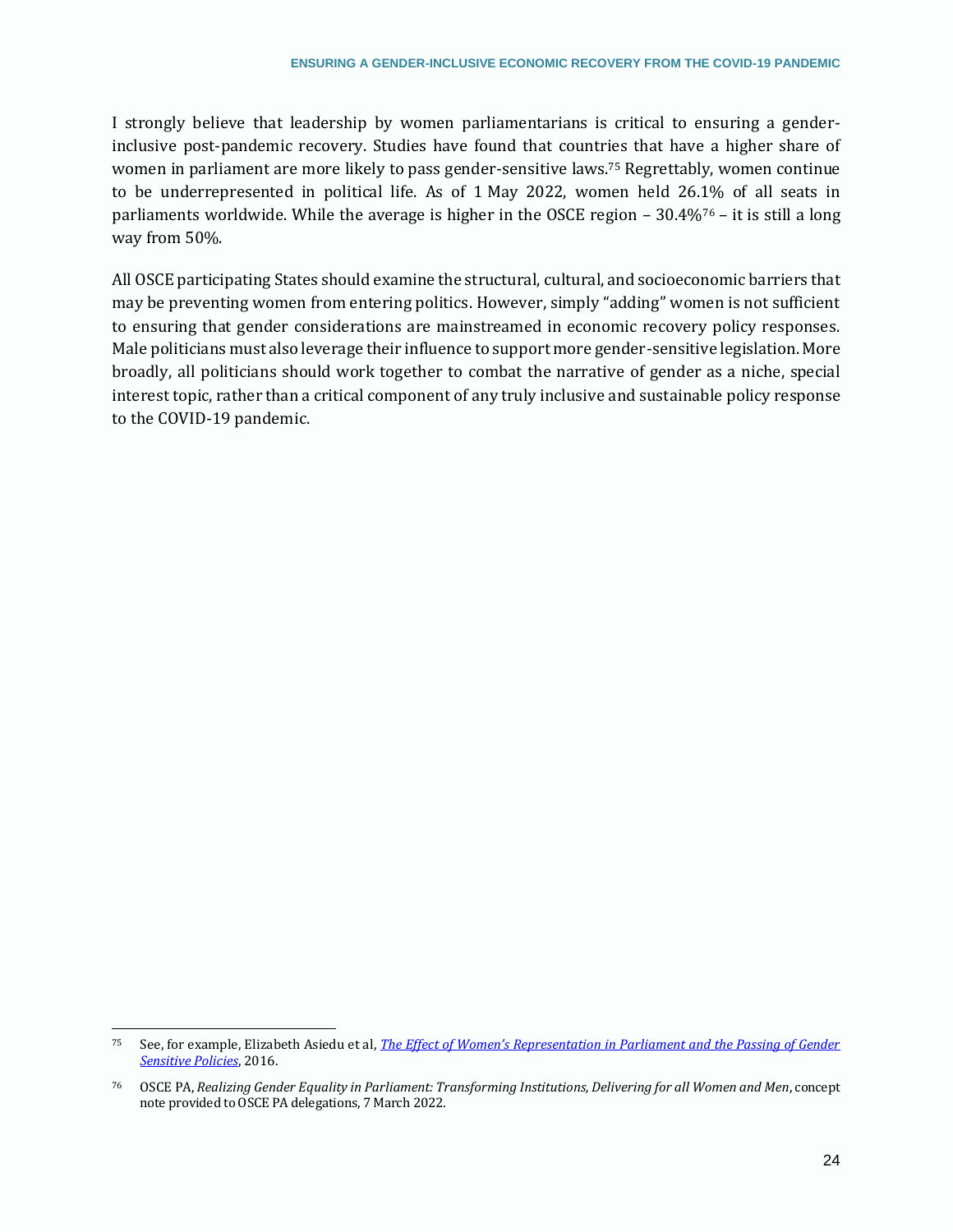#### **CONCLUSION**

The gendered economic impacts of the COVID-19 pandemic are ongoing and continue to jeopardize the economic security and well-being of women throughout the OSCE region. At the same time, Russia's invasion of Ukraine has added another layer of crisis that is having profound effects on women's safety and wellbeing, while also dividing the attention of policymakers. Despite these challenges, OSCE participating States have an opportunity to ensure that no one is left behind as we collectively move toward economic recovery. Amid intersecting crises affecting the OSCE region, I believe that we must not lose sight of the importance of gender equality and gender-based analysis. I urge all participating states to ensure that their policy approaches to pandemic recovery incorporate an intersectional gender lens and take into account the perspectives of diverse groups.

COVID-19 will not be the last emergency, public health or otherwise, that will result in a global economic crisis. It is critical that the steps we take today to usher in an economic recovery from COVID-19 are proactive ones. By adopting more gender-inclusive policies and frameworks – ones that address specific challenges faced by women in the workforce and meaningfully convert gender considerations into concrete action – the economic recovery from COVID-19 can be a transformative moment.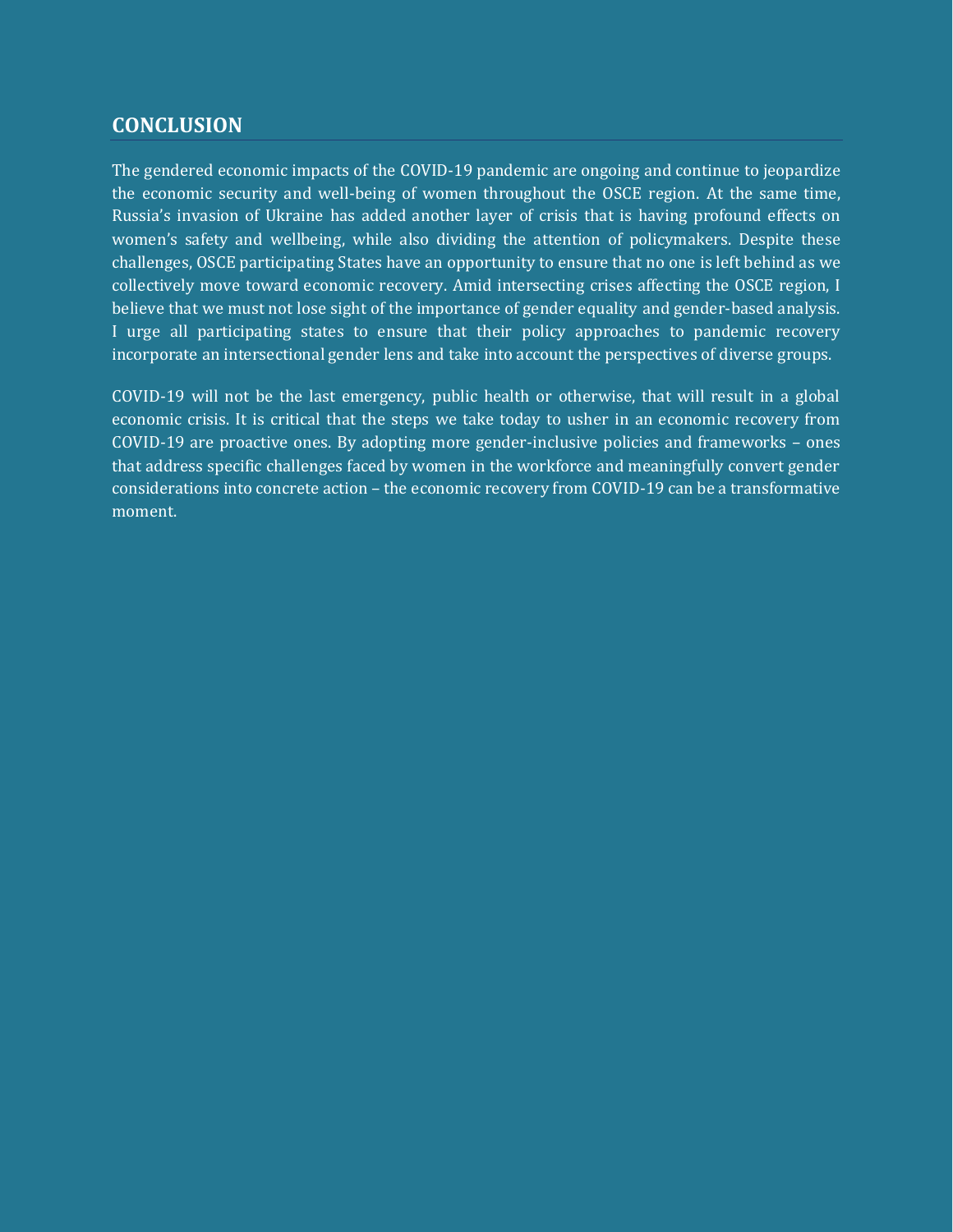## **SECTION II**

<span id="page-26-0"></span>Section II of the report assesses the gender balance within the OSCE PA's structures, including the OSCE PA and the OSCE PA International Secretariat, as well as the gender breakdown in OSCE participating States' parliaments. In addition, it also provides an overview of balance among the Vienna-based Ambassadors and Permanent Representatives to the OSCE Permanent Council.<sup>77</sup>

#### <span id="page-26-1"></span>**GENDER BALANCE IN THE OSCE PA**

During the Vilnius Annual Session in 2009, the Standing Committee amended the OSCE PA's Rules of Procedure, agreeing to introduce a new sub-clause to Rule 1 stating that "*each national Delegation should have both genders represented.*" <sup>78</sup> In 2011, the OSCE PA adopted a Resolution on Women's representation at the OSCE Parliamentary Assembly<sup>79</sup> urging national parliaments to enhance the representation of women in the national delegations to the OSCE PA. The Resolution noted with concern that, in February 2011, 17 of the 57 national delegations to the OSCE PA were comprised of men only. In addition, it also indicated that, at the time, only 10 delegations were headed by women. Moreover, out of 307 delegates, only 73 (23.7%) of them were women.

Since the adoption of the above-mentioned resolution, progress has been achieved by the national delegations to improve the gender balance within the OSCE PA. Furthermore, the OSCE PA has been particularly engaged in reinforcing and expanding dialogue on gender-related topics while promoting the consideration of gender perspectives in all parliamentary and legislative work of OSCE participating States. During the Annual Session held in Luxembourg in 2019, gender-related resolutions accounted for 2 out of the 15 adopted in total by OSCE PA members.<sup>80</sup> They reflected topics such as those related to the advantages of the digitalization process on gender policies and on gender and youth-related considerations in climate change policy agendas.

In 2020, in the context of the COVID-19 health crisis and rising incidents of domestic violence across the region, the OSCE PA, together with the OSCE Secretariat and ODIHR, urged governments to consider specific measures to ensure the protection of women and children.<sup>81</sup> In parallel, as part of its series of Parliamentary Web Dialogues (PWDs) initiated in 2020 in response to the COVID-19 pandemic, the OSCE PA held events specifically on the topics of "Gendered impacts of the health crisis", "Parliamentarians and journalists: partners against corruption" and "Evidence-based lawmaking in combating violence against women". In addition, a Parliamentary Web Dialogue on

<sup>77</sup> The reporting period of the data contained in the Section II of the report is 1 July 2021 to 1 June 2022.

<sup>78</sup> Also present in OSCE PA Rules of Procedure, 21 March 2020. Available at https://www.oscepa.org/ru/dokumenty/rules- [of-procedure/1832-rules-of-procedure-english/file.](https://www.oscepa.org/ru/dokumenty/rules-%20of-procedure/1832-rules-of-procedure-english/file)

<sup>79</sup> OSCE PA Resolution on Women's Representation at the OSCE Parliamentary Assembly, 20th Annual Session, 6-10 July 2011. Available at [https://www.oscepa.org/en/documents/annual-sessions/2011-belgrade/declaration-4/3030](https://www.oscepa.org/en/documents/annual-sessions/2011-belgrade/declaration-4/3030-belgrade-resolutions-eng/file) [belgrade-resolutions-eng/file.](https://www.oscepa.org/en/documents/annual-sessions/2011-belgrade/declaration-4/3030-belgrade-resolutions-eng/file)

<sup>80</sup> Se[e OSCE PA 2019 Luxembourg Declaration.](https://www.oscepa.org/documents/annual-sessions/2019-luxembourg/3882-luxembourg-declaration-eng/file)

<sup>81</sup> See OSCE P[A Press Release,](https://www.oscepa.org/news-a-media/press-releases/2020/protection-from-domestic-violence-urgently-needed-for-women-and-children-under-stay-at-home-orders-say-osce-officials) April 2, 2020.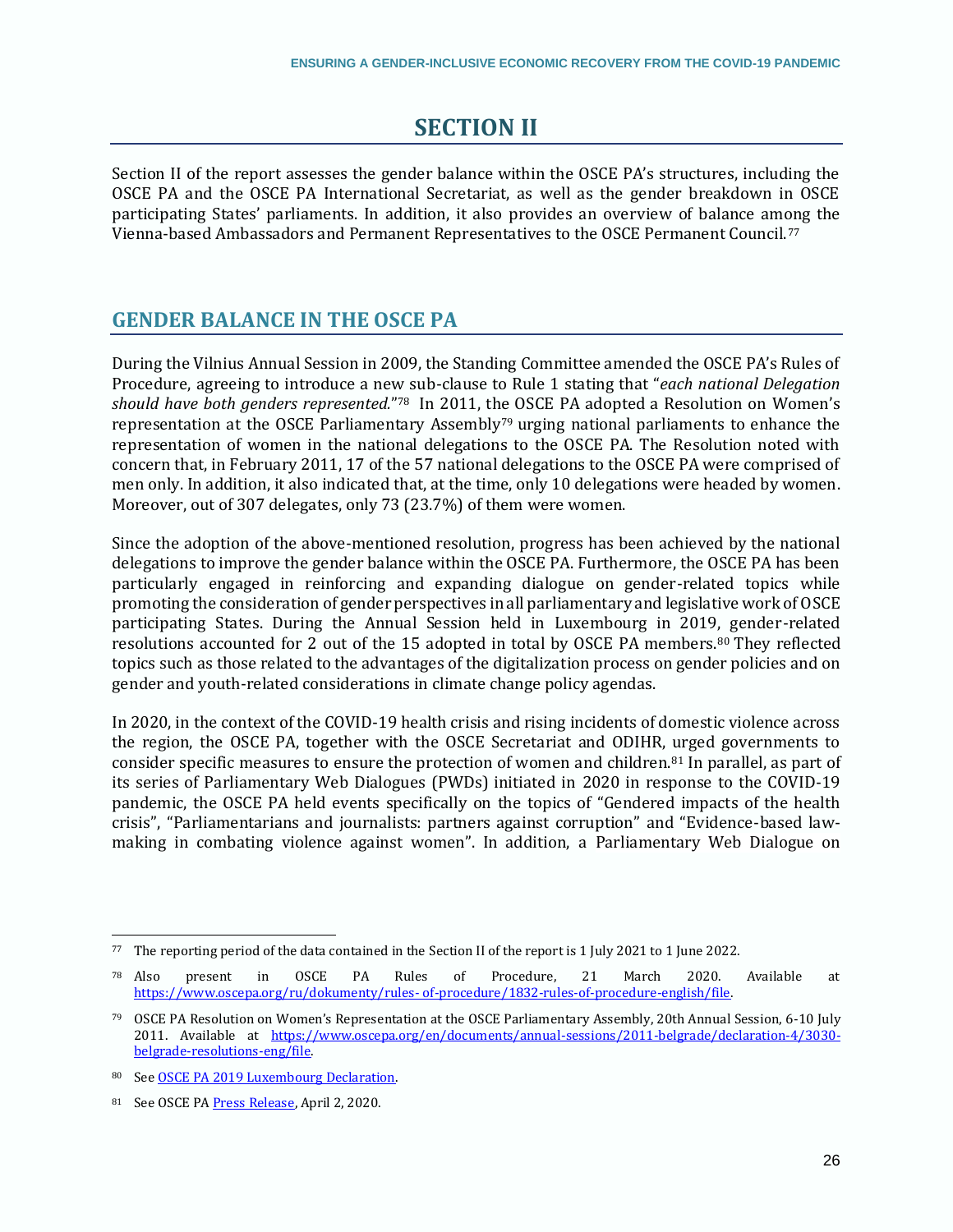"Violence Against Women Journalists and Politicians: A Growing Crisis"<sup>82</sup> took place on 10 November 2021. In 2022, OSCE PA organized two joint PWDs that focused on gender equality-related matters. The first was an OSCE PA - ODIHR Joint Web Dialogue on "Realizing Gender Equality in Parliament: Transforming Institutions, Delivering for all Women and Men"<sup>83</sup> which took place on 30 March 2022. The second, organized jointly with the OSCE Representative on Freedom of the Media (RFoM), focused on the "Safety of Female Journalists Online: The Role of Parliamentary Action"<sup>84</sup> and occurred on 20 April 2022. Dr. Hedy Fry, the OSCE PA Special Representative on Gender Issues, actively took part in the above-mentioned PWDs, including by co-hosting events and reporting on gender-related developments amid the COVID-19 pandemic.

#### <span id="page-27-0"></span>**A. Member Directory Statistics**

The membership of the OSCE PA continues to be dominated by men as it was in previous years. Since last year's report, the gender balance among the Members of the OSCE PA regressed to greater male representation. More than two-thirds of OSCE PA Members (including Heads of Delegations, Alternate Members and Secretaries of Delegation) are men – holding 395 out of 589 positions  $(67.06\%)$ .

However, since the adoption of the Resolution on Women's representation at the OSCE Parliamentary Assembly in 2011, the number of women representatives among Members has increased. As seen in **Figure 1**, female representation (including HoD, DHoD, Members and Alternate Members) to the Assembly as of June 2022 accounts for 29.2% which is more than 5% lower than reported last year. Currently, out of 518 Members - 151 are female Members (including Heads of Delegations and Alternate Members), while 12 national delegations are headed by women. <sup>85</sup>



**Figure 1 - Gender Balance of the OSCE PA Members (including HoD, DHoD, Members, Alternate Members) as of June 2022**

<sup>82</sup> OSCE PA Press Release is available at [https://www.oscepa.org/en/news-a-media/press-releases/press-](https://www.oscepa.org/en/news-a-media/press-releases/press-2021/parliamentarians-exchange-experiences-of-tackling-gender-based-violence-in-journalism-and-politics-across-the-osce-region)[2021/parliamentarians-exchange-experiences-of-tackling-gender-based-violence-in-journalism-and-politics-across](https://www.oscepa.org/en/news-a-media/press-releases/press-2021/parliamentarians-exchange-experiences-of-tackling-gender-based-violence-in-journalism-and-politics-across-the-osce-region)[the-osce-region.](https://www.oscepa.org/en/news-a-media/press-releases/press-2021/parliamentarians-exchange-experiences-of-tackling-gender-based-violence-in-journalism-and-politics-across-the-osce-region)

<sup>83</sup> OSCE PA Press Release is available at: [https://www.oscepa.org/en/news-a-media/press](https://www.oscepa.org/en/news-a-media/press-releases/2022/parliamentarians-discuss-steps-towards-realizing-gender-equality-in-osce-parliaments)[releases/2022/parliamentarians-discuss-steps-towards-realizing-gender-equality-in-osce-parliaments.](https://www.oscepa.org/en/news-a-media/press-releases/2022/parliamentarians-discuss-steps-towards-realizing-gender-equality-in-osce-parliaments)

<sup>84</sup> OSCE PA Press Release is available at: [https://www.oscepa.org/en/news-a-media/press-releases/2022/joint-web](https://www.oscepa.org/en/news-a-media/press-releases/2022/joint-web-dialogue-on-the-safety-of-female-journalists-online-the-role-of-parliamentary-action)[dialogue-on-the-safety-of-female-journalists-online-the-role-of-parliamentary-action.](https://www.oscepa.org/en/news-a-media/press-releases/2022/joint-web-dialogue-on-the-safety-of-female-journalists-online-the-role-of-parliamentary-action)

<sup>85</sup> See Table A.1 in Appendix I.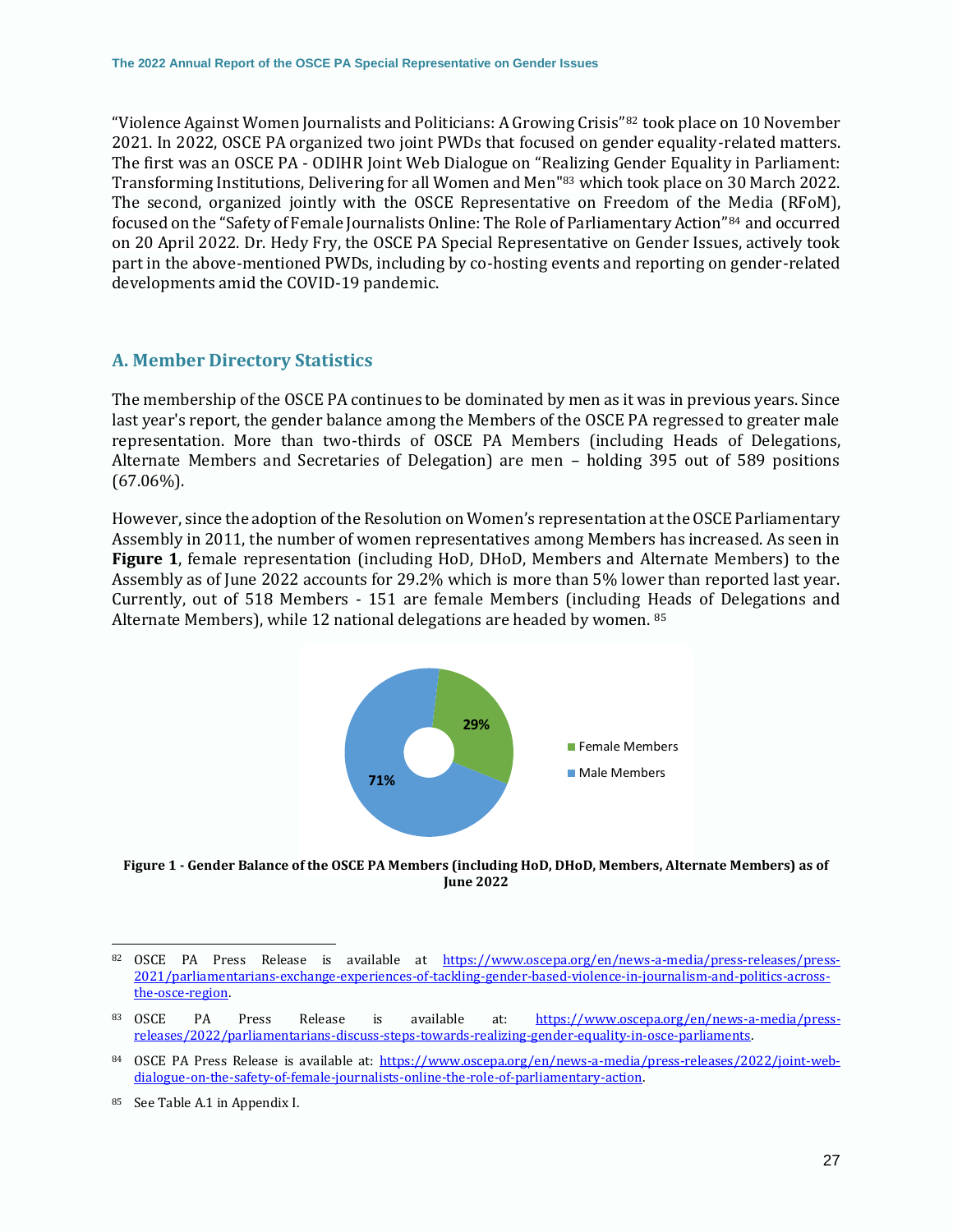#### <span id="page-28-0"></span>**B. Initiative to Boost Women's Participation**

Since 2011, national delegations to the OSCE PA have taken up efforts to increase their Memberships' compliance with Article 1.4 of the OSCE PA Rules of Procedure.<sup>86</sup> This has led to a significant decrease in the number of delegations with no female representation. As visible in **Figure 2**, the number of male-only delegations decreased from 17 in 2011 to 10 in 2012 and 2013, and further to 9 in 2014, before rising again to 10 in 2015. This number shrunk to 6 in 2016 and 2017. As illustrated in Figure 3, the number of male-only delegations dropped from 17 in 2011 to a low of 2 in 2018 and 2019. As of June 2022, 4 delegations are composed of male Members only: Croatia, Latvia, Malta and Turkey.<sup>87</sup>



**Figure 2 - Number of delegations with no female members (2011–2022) as of June 2022**

**Figure 3** below presents sex disaggregated data of the Assembly including Members, Alternate Members, Secretaries of Delegations and the OSCE PA Staff.<sup>88</sup>



**Figure 3 - OSCE PA sex-disaggregated as of June 2022**

<sup>86</sup> OSCE PA Rules of Procedure. Available a[t https://www.oscepa.org/en/documents/rules-of-procedure/1832-rules-of](https://www.oscepa.org/en/documents/rules-of-procedure/1832-rules-of-procedure-english/file)[procedure-english/file.](https://www.oscepa.org/en/documents/rules-of-procedure/1832-rules-of-procedure-english/file)

<sup>87</sup> See Table A.2 in Appendix I.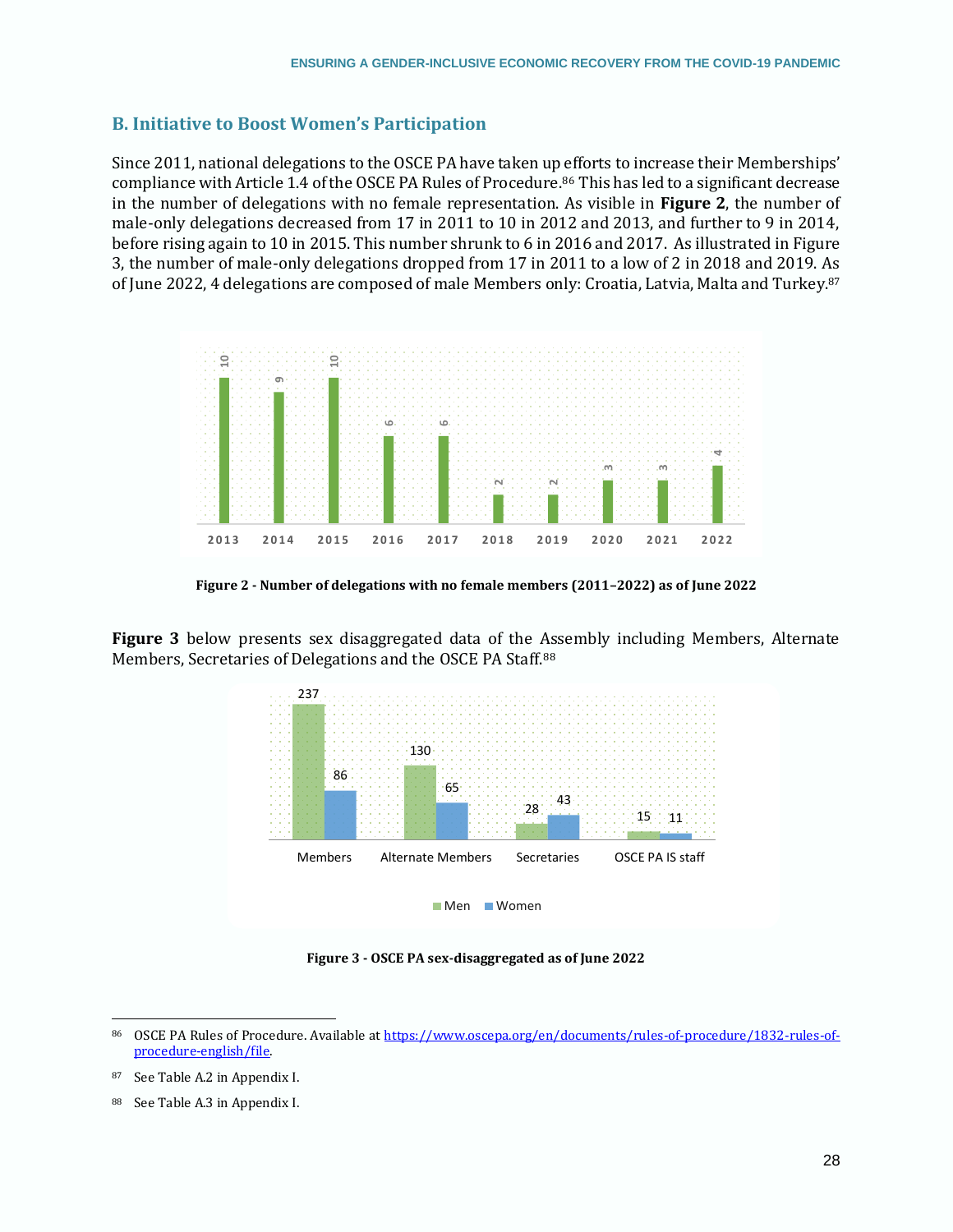#### <span id="page-29-0"></span>**C. Gender Balance in the OSCE PA Bureau**

The Bureau of the OSCE PA is composed of the President, 9 Vice-Presidents, the Treasurer, as well as the three Officers of each of the General Committees. As of June 2022, the Bureau consists of 19 members – 5 of whom are female – providing for a 73.68% to 26.32% ratio in favour of male members. One position for Vice-President remains vacant. Compared to the 2021 sex disaggregated data of the Bureau members, there has been a decrease by 1.46% in the female representation due to the election of new members of the Assembly. Nonetheless, as seen in **Figure 4**, the gender composition of the Bureau of 2022 remains below the targeted goal of 30% suggested in 2011.<sup>89</sup>



**Figure 4 - Gender Balance of OSCE PA Bureau Members as of June 2022**

#### <span id="page-29-1"></span>**1. Female Presidents and Vice-Presidents in the OSCE PA**

The gender balance among the positions of OSCE PA Presidents and Vice-Presidents have varied in recent years. In May 2017, the President of the OSCE PA was Ms. Christine Muttonen (Austria). Under her leadership only one Vice-President was female. "Between November 2017 and December 2022, the OSCE PA President was Mr. George Tsereteli (Georgia). Mr. Peter Lord Bowness (United Kingdom) led the OSCE PA as President from December 2020 until July 2021." At the Annual Session in 2021, Ms. Margareta Cederfelt (Sweden) was elected President  $-$  becoming the third woman<sup>90</sup> to hold that post. Under her leadership two of the Vice-Presidents are female delegates.

<sup>89</sup> See Table A.4 in Appendix I.

<sup>90</sup> Following Ms. Helle Degn (Denmark) and Ms. Christine Muttonen (Austria).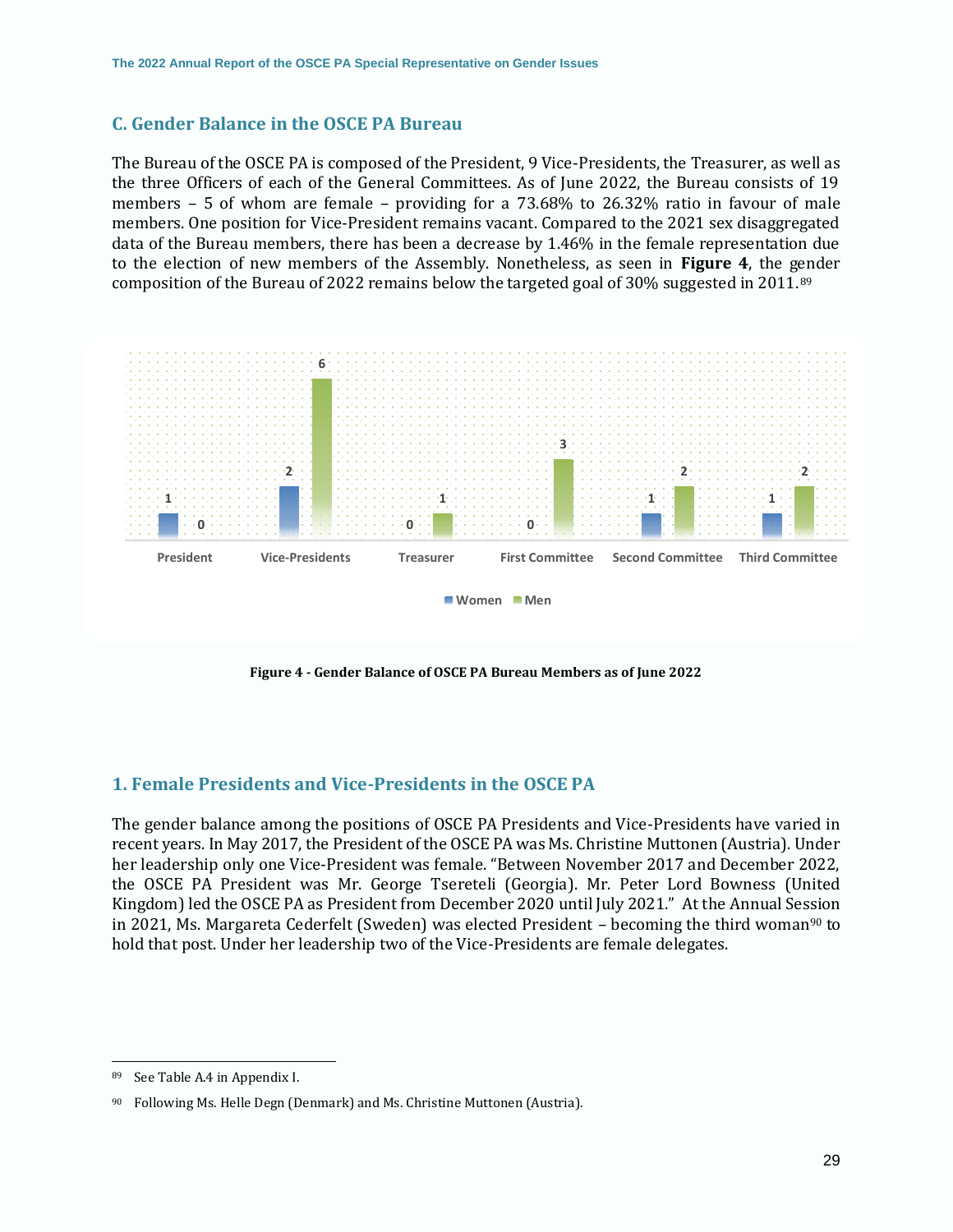#### <span id="page-30-0"></span>**2. Officers of the OSCE PA General Committees**

The composition of the Officers of the General Committees changed since the last reporting period. After the Annual Session in 2021, gender representation among the Officers of the Assembly remained male dominated – 7 Officers are men and 2 are women. One of the Officers, Ms. Sereine Mauborgne, is holding the position of Chair of the Committee on Democracy, Human Rights and Humanitarian Questions. For comparison, in June 2021, female members held 3 out of the total 9 Committee Officer posts, whereas they held 4 positions in 2019 and 2 positions in 2018.

#### <span id="page-30-1"></span>**3. OSCE PA Special Representatives**

According to the OSCE PA Rules of Procedure, the President may appoint special representatives to act on his or her behalf particularly in undertaking dialogue and participating in fora to promote the aims of the Assembly. Each year, the number of Special Representatives varies depending on the needs of the Assembly to address certain topics. As of June 2022, 7 of the 16 Special Representatives are women, for a total of 44% (see **Figure 5**).<sup>91</sup> Their term is envisaged for one year with a possibility of extension.



**Figure 5 - Gender Balance of OSCE PA Special Representatives as of June 2022**

#### <span id="page-30-2"></span>**D. FEMALE PARTICIPATION IN THE STATUTORY MEETINGS**

#### <span id="page-30-3"></span>**1. 2021 ANNUAL SESSION**

The 2021 OSCE PA Annual Session was held in a remote format, due to the restrictions caused by the COVID-19 pandemic. Most of the Members participated virtually (online), while Bureau Members and Standing Committee were invited to participate in person. As seen in **Figure 6,** 340 Members

<sup>91</sup> See Table A.5 in Appendix I.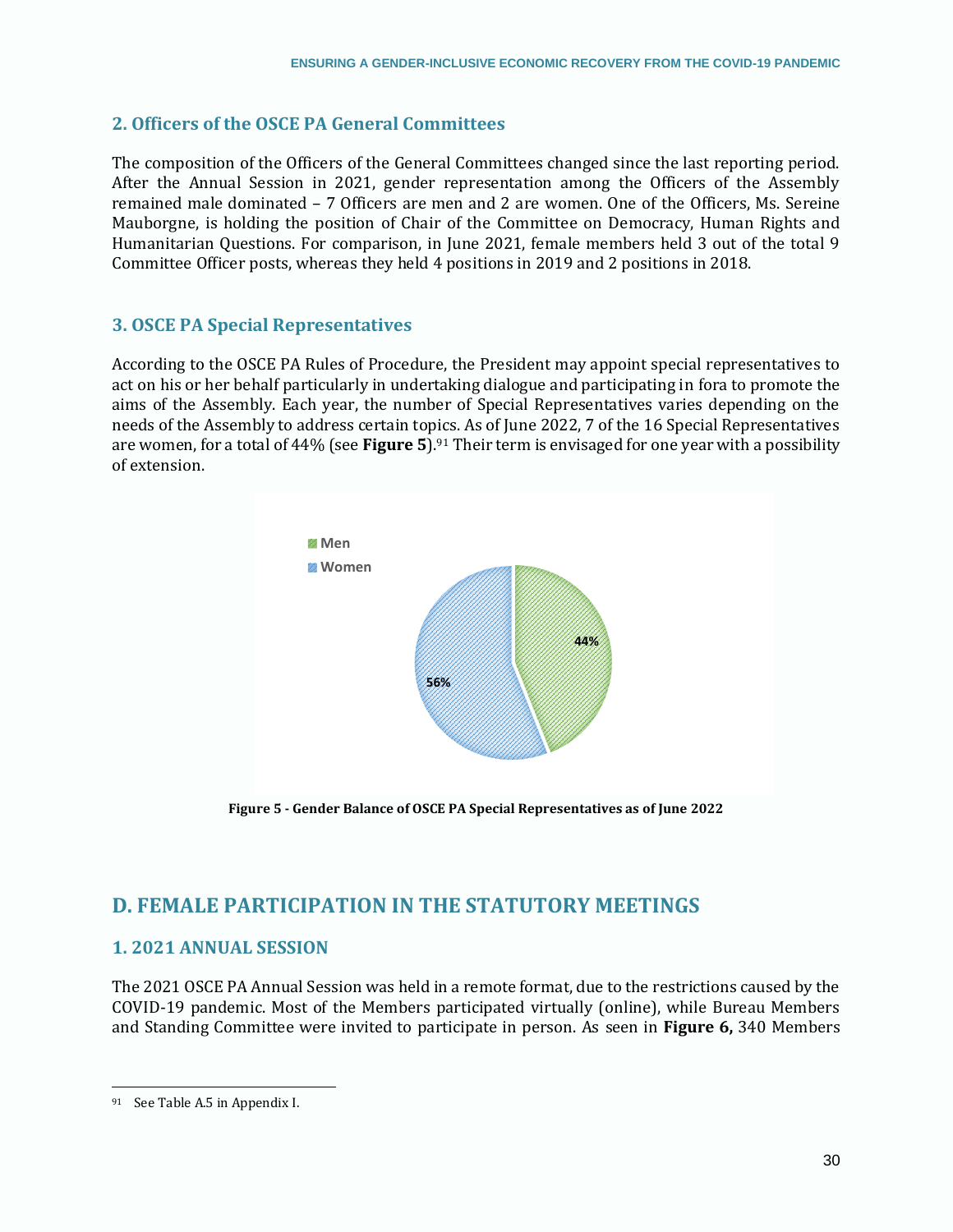participated, out of which 100 were women and 240 were men. <sup>92</sup> With regards to the gender breakdown of those Members who participated in person, out of 79 Members, there were 22 women and 57 men.<sup>93</sup>



**Figure 6 - Gender Breakdown of Parliamentarian Participation in the OSCE PA 2021 Remote Annual Session**

#### <span id="page-31-0"></span>**2. 2021 AUTUMN MEETING**

The 2021 Autumn Meeting was held fully in an online format, due to the restrictions caused by the COVID-19 pandemic. In total, 242 Members participated, out of which 73 (30.10%) were women. As seen in **Figure 7**, a total of 62 female and 143 male Members, as well as 11 female and 26 male Alternate Members, participated.<sup>94</sup>



**Figure 7 - Gender Breakdown of Parliamentarian Participation in the OSCE PA 2021 Autumn Meeting**

<sup>&</sup>lt;sup>92</sup> See Tables A.6, A.6 (1) and A.6 (2) in Appendix A.

<sup>93</sup> See Table A.6 (3) in Appendix A.

<sup>94</sup> See Table A.7 in Appendix A.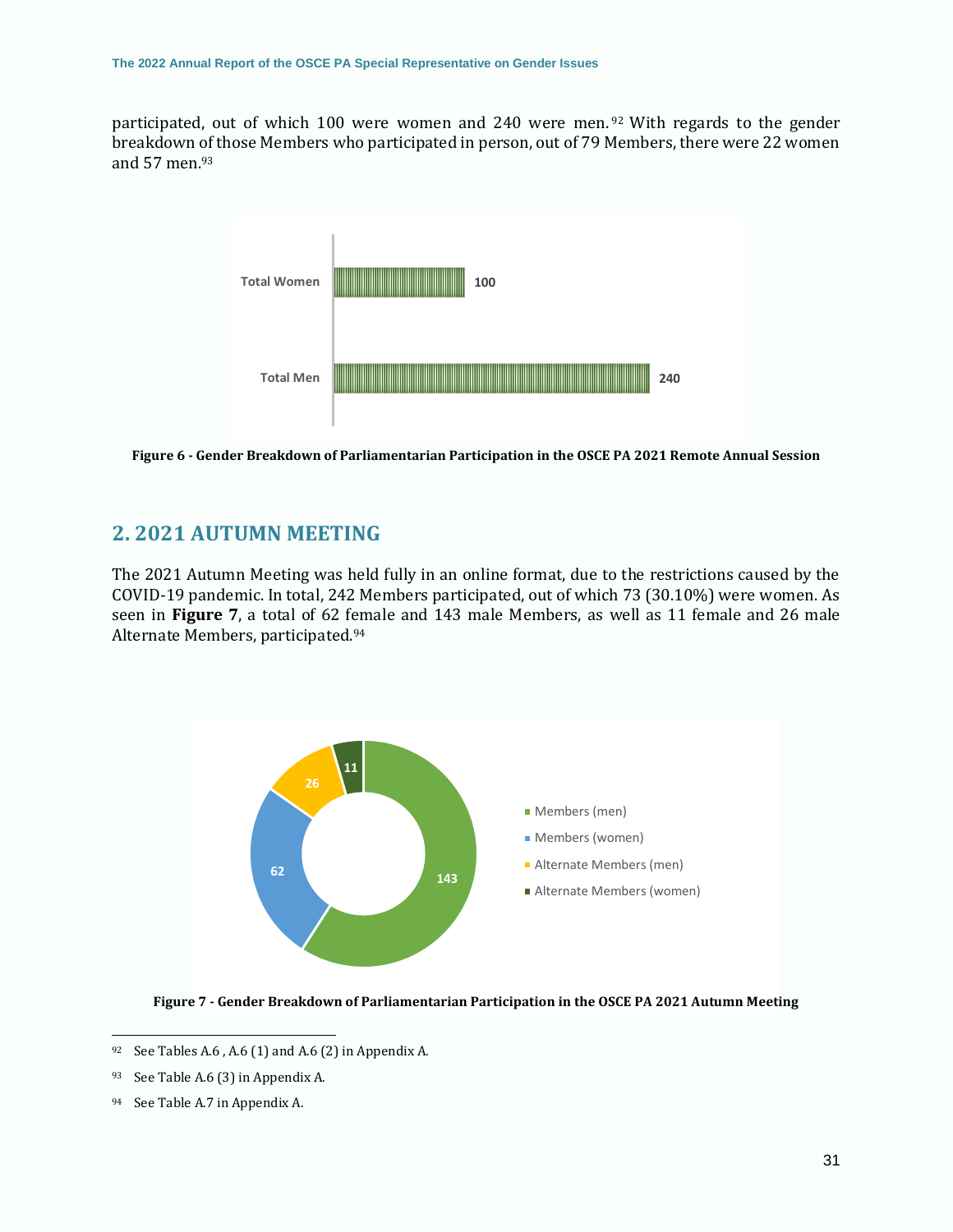#### <span id="page-32-0"></span>**3. 2022 WINTER SESSION**

Due to COVID-19-related restrictions, the 2022 Winter Session was held in a hybrid format. In total, 283 Members and Alternate Members participated, out of which 86 (30.38%) were women. The gender balance among Members and Alternate Members is visible in **Figure 8**. In total, 246 Members participated (175 men and 71 women) and 37 Alternate Members (22 men and 15 women).<sup>95</sup>



**Figure 8 - Gender Breakdown of Parliamentarian Participation in the OSCE PA 2022 Winter Meeting**

#### <span id="page-32-1"></span>**E. FEMALE PARTICIPATION IN THE OSCE PA ELECTION MONITORING 2021-2022**

The figures concerning female participation in OSCE PA election monitoring show that during the June 2021–June 2022 reporting period, the overall number of female observers was 83 (28.71%), representing approximately a third of the total number of observers deployed (289) during this period.

**Figure 9** shows the gender breakdown of six Election Observation Missions which took place since July 2021 until May 2022.<sup>96</sup>

<sup>95</sup> See Table A.8 in Appendix A.

<sup>96</sup> See Table A.9 in Appendix A.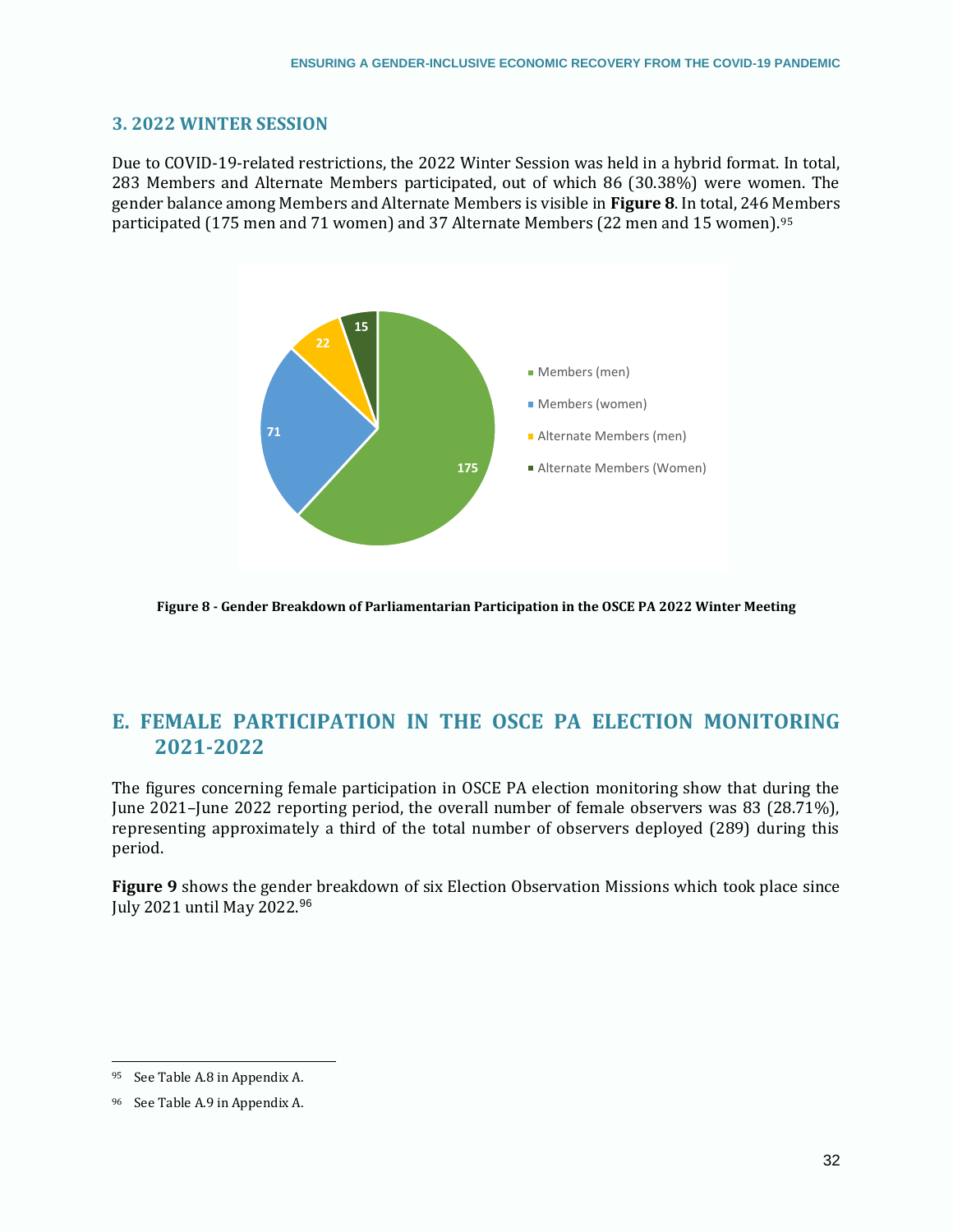| <b>OSCE PA Election Monitoring</b>                                 |            |       |                 |  |  |  |
|--------------------------------------------------------------------|------------|-------|-----------------|--|--|--|
| 2021-2022                                                          |            |       |                 |  |  |  |
| <b>Elections Observed</b>                                          | <b>MPs</b> | Women | $%$ of<br>Women |  |  |  |
| Parliamentary election, Moldova (11.07.2021)                       | 44         | 11    | 25.00%          |  |  |  |
| Parliamentary election, Bulgaria (11.07.2021)                      | 10         | 3     | 30.00%          |  |  |  |
| Presidential election, Uzbekistan (24.10.2021)                     | 72         | 19    | 26.38%          |  |  |  |
| Parliamentary election, Kyrgyzstan (28.11.2021)                    | 41         | 11    | 26.82%          |  |  |  |
| Presidential and early Parliamentary election, Serbia (03.04.2022) | 52         | 15    | 28.84%          |  |  |  |
| Parliamentary election, Hungary (03.04.2022)                       | 70         | 24    | 34.28%          |  |  |  |
| <b>Total</b>                                                       | 289        | 83    | 28.71%          |  |  |  |

**Figure 9 - Female Participation in the OSCE PA Election Monitoring 2020–2021 (%)**

#### <span id="page-33-0"></span>**F. PARLIAMENTARY WEB DIALOGUES IN 2021 AND 2022**

The OSCE PA, in an effort to promote inter-parliamentary dialogue on relevant security developments pertaining to the ongoing COVID-19 crisis, introduced in April 2020 a series of regularly conducted online meetings for members of the Assembly, covering a broad range of issues of all three general dimensions. The PWDs were initiated as an attempt to foster dialogue between Members as well as with experts, allowing for reflection on key policy challenges while promoting the exchange of good practices among lawmakers across the OSCE region.

In total seven PWDs and other online PA-wide events listed below were held from July 2021 to June 2022:

- 1. PWD on: "Transparency and Predictability in Military Affairs: The Role of the OSCE", 14 June 2021;
- 2. Regional Policy Dialogue with Legislators from South-Eastern Europe on Foreign Terrorist Fighters, 14–15 October 2021;
- 3. PWD on "Violence Against Women Journalists and Politicians: A Growing Crisis", 10 November 2021;
- 4. PWD on "The Clean Energy Revolution and its Implications for the OSCE Region", 4 February 2022;
- 5. PWD on "Youth contribution to strengthening of rule of law, democracy, and human rights in the OSCE area", 18 February 2022;
- 6. Joint Web Dialogue on "Realizing Gender Equality in Parliament: Transforming Institutions, Delivering for all Women and Men", 30 March 2022, and
- 7. Joint Web Dialogue on the "Safety of Female Journalists Online: The Role of Parliamentary Action", 20 April 2022.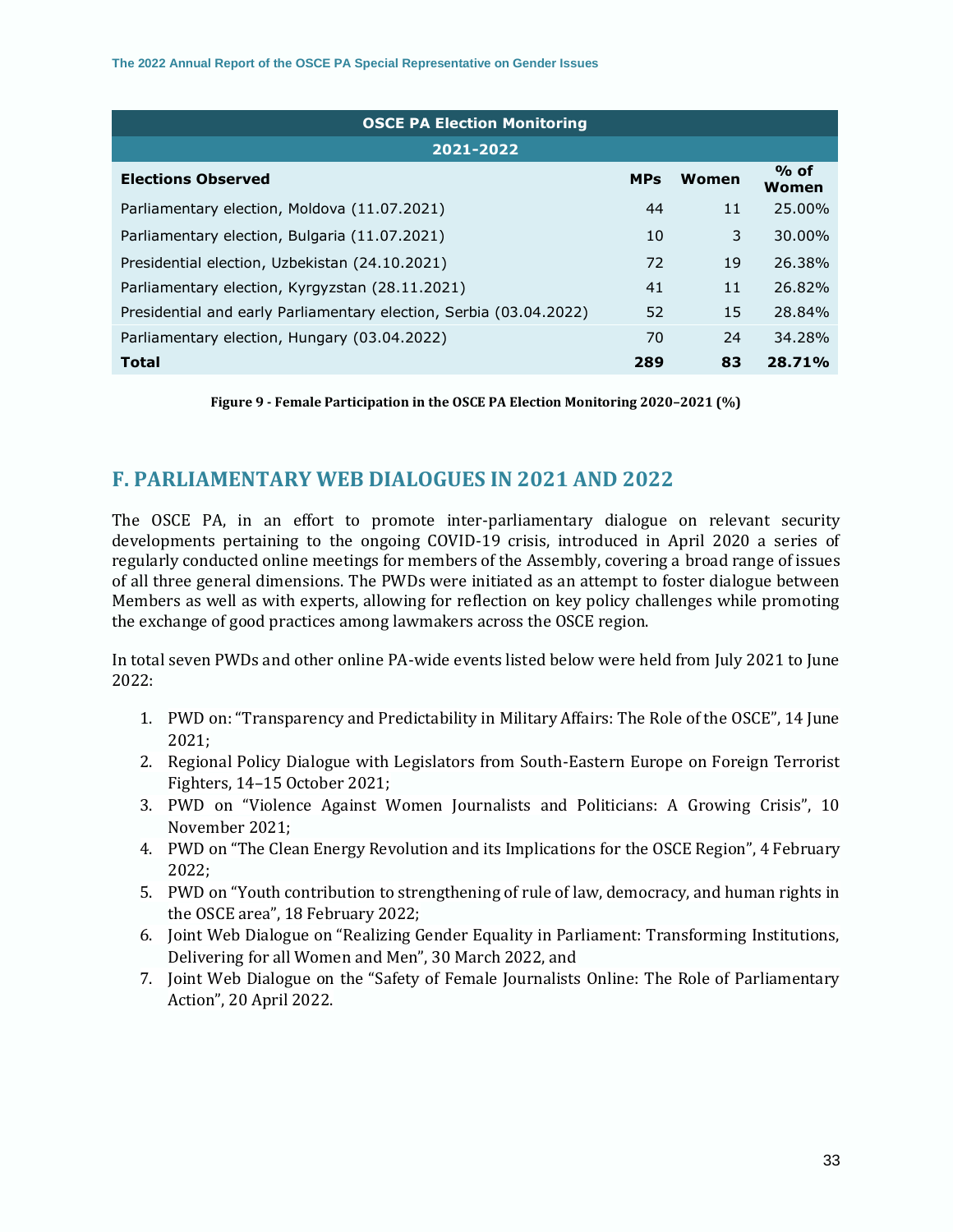

**Figure 10 - Female Participation in the OSCE PA Parliamentary Web Dialogues and other PA-wide events 2021**– **2022 (%)**

**Figure 10** displays the percentage of female participation in the OSCE PA PWDs, including the percentage of OSCE PA Members, as well as of total number of all participants (including speakers, experts and other guests, etc.).<sup>97</sup>

#### <span id="page-34-0"></span>**G. PARLIAMENTARY PARTICIPATION IN CALL FOR ACTION MEETINGS**

In July 2020, after participating States could not reach consensus on the reappointment of OSCE Heads of Institution, it was acknowledged that while some of the challenges the Organization is facing are due to the overall crisis of multilateralism, others are of a political nature and particular to the OSCE. This is due to a complex interchange of factors which include wide divergences and misperceptions on the OSCE's nature, an increasing mistrust between participating States and an overarching lack of strategic political interest placed on it by governments.<sup>98</sup>

To address this, the OSCE PA Bureau endorsed the Call for Action project with the intention of mobilizing national parliamentary delegations, including in their national Parliaments and vis-à-vis their governments, to underscore the relevance of the OSCE in the current international security framework and on the way towards the 50th Anniversary of the *Helsinki Final Act*. The project includes the Call for Action document<sup>99</sup> and a series of targeted meetings and events (Call for Action – Helsinki +50 Process).

On the basis of the Call for Action, a Non-Paper which lays out more in detail the main challenges the OSCE is facing was developed. After a first general meeting to discuss the essence of the process, held on 27 January 2021, a number of targeted meetings were scheduled to address each of the points

<sup>97</sup> See Table A.10 in Appendix A.

<sup>98</sup> OSCE PA One-Pager: Call for Action – Helsinki +50 Process: A Parliamentary Contribution to Restoring OSCE Effectiveness. Available at [https://www.oscepa.org/en/documents/osce-call-for-action/4141-one-pager-call-for](https://www.oscepa.org/en/documents/osce-call-for-action/4141-one-pager-call-for-action-helsinki-50-process/file)[action-helsinki-50-process/file.](https://www.oscepa.org/en/documents/osce-call-for-action/4141-one-pager-call-for-action-helsinki-50-process/file) 

<sup>99</sup> Available at[: https://www.oscepa.org/documents/osce-call-for-action.](https://www.oscepa.org/documents/osce-call-for-action)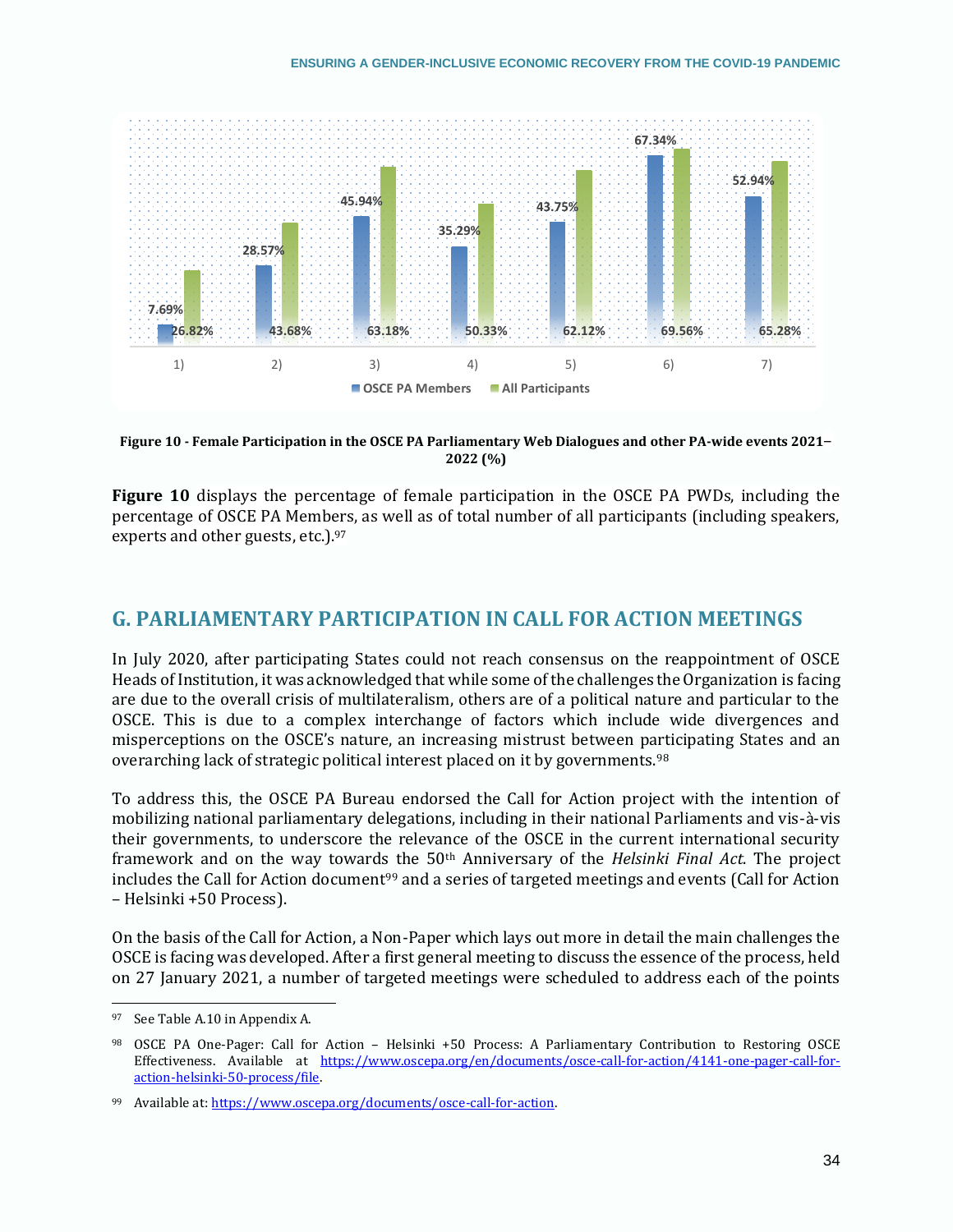contained in the Non-Paper and discuss how the PA can contribute more specifically. Such events are being held mainly online, with the intention to also organize them in selected capitals when conditions will allow. Issues identified in the discussions among parliamentary delegations as priority include the following: managing the consensus rule; enhancing dialogue; strengthening implementation review mechanisms; promoting better gender mainstreaming; ensuring timely and sufficient resources for the organization; improving interaction with civil society; streamlining and reprioritizing the OSCE agenda.<sup>100</sup>

In the reporting period (July 2021 - June 2022), the following six Call for Action meetings were organized:

- 1. CfA on "Enhancing the Implementation of UNSCR 1325 across the OSCE Region: Parliamentarians' Contribution to Women, Peace and Security", 8 September 2021;
- 2. CfA follow-up meeting with Young Political Leaders, 28 September 2021;
- 3. CfA: focus on the Human Dimension, 19 October 2021;
- 4. CfA on "Implementation of the Sustainable Development Goals in the OSCE region: a parliamentary perspective", 2 March 2022;
- 5. CfA on "The role of the OSCE in addressing the conflict in Ukraine and its consequences", 23 March 2022, and
- 6. CfA follow-up meeting on the role of the OSCE in addressing the war in Ukraine and its consequences, 11 May 2022.

**Figure 11** displays the percentage of female participation in the Call for Action meetings, including among OSCE PA Members, as well as all participants (including speakers, experts and other guests, etc.).<sup>101</sup>



**Figure 11 - Female Participation in the CfA meetings 2021**–**2022 (%)**

<sup>100</sup> OSCE PA One-Pager: Call for Action – Helsinki +50 Process: A Parliamentary Contribution to Restoring OSCE Effectiveness. Available at [https://www.oscepa.org/en/documents/osce-call-for-action/4141-one-pager-call-for](https://www.oscepa.org/en/documents/osce-call-for-action/4141-one-pager-call-for-action-helsinki-50-process/file)[action-helsinki-50-process/file.](https://www.oscepa.org/en/documents/osce-call-for-action/4141-one-pager-call-for-action-helsinki-50-process/file)

<sup>101</sup> See also Table A.11 in Appendix A.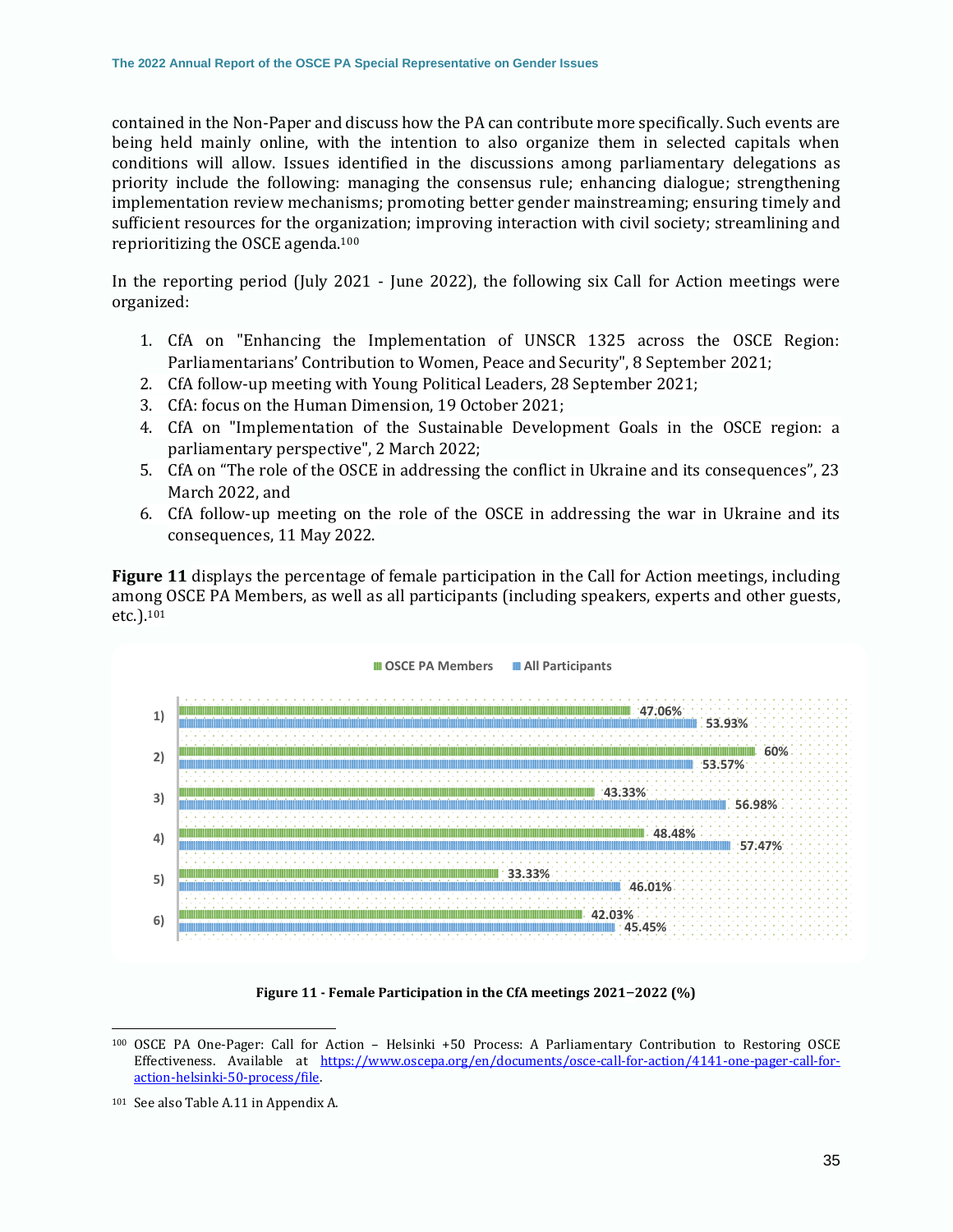#### <span id="page-36-0"></span>**GENDER BALANCE IN THE OSCE PA INTERNATIONAL SECRETARIAT**

#### <span id="page-36-1"></span>**A. Permanent Staff**

As seen in **Figure 12**, the permanent staff of the OSCE PA International Secretariat (IS), including in the Vienna Office, is currently composed of 24 individuals, of whom 11 are female. The posts of the OSCE PA Secretary General and Deputy Secretary General are held by men. Changes to Senior Management positions were introduced after the Annual Session in 2021 to provide for better gender balance at senior level of decision-making; - one third of the Senior Management positions are currently held by women (2/6). The OSCE PA Vienna Office is headed by a female staff member.



**Figure 12 - Gender composition of the OSCE PA IS Permanent Staff as of June 2022**

#### <span id="page-36-2"></span>**B. Junior Programme Officers**

The OSCE PA launched the Junior Programme Officers (JPO) Programme back in 2019. The Programme allows young professionals to become familiarized with the OSCE and its structures and to become equipped with necessary skills for building a career in multilateral diplomacy. Since the launch of the programme, 9 JPOs have had an opportunity to take part. As of June 2022, there are 6 JPOs working in the Vienna Office of the OSCE PA: 4 women and 2 men.

#### <span id="page-36-3"></span>**C. Research Assistant Programme**

The International Secretariat of the OSCE Parliamentary Assembly regularly organizes a Research Assistant Programme, through which it engages graduate students for a period of six months. Through this programme, Research Assistants gain practical experience in the field of international affairs, develop their knowledge of international politico-military, economic and environmental, and human rights affairs and build their professional skills in areas related to the work of the Parliamentary Assembly. In June 2022, there were 3 Research Assistants working at the International Secretariat in Copenhagen, and 5 in the Vienna Office – in total 3 male and 5 female.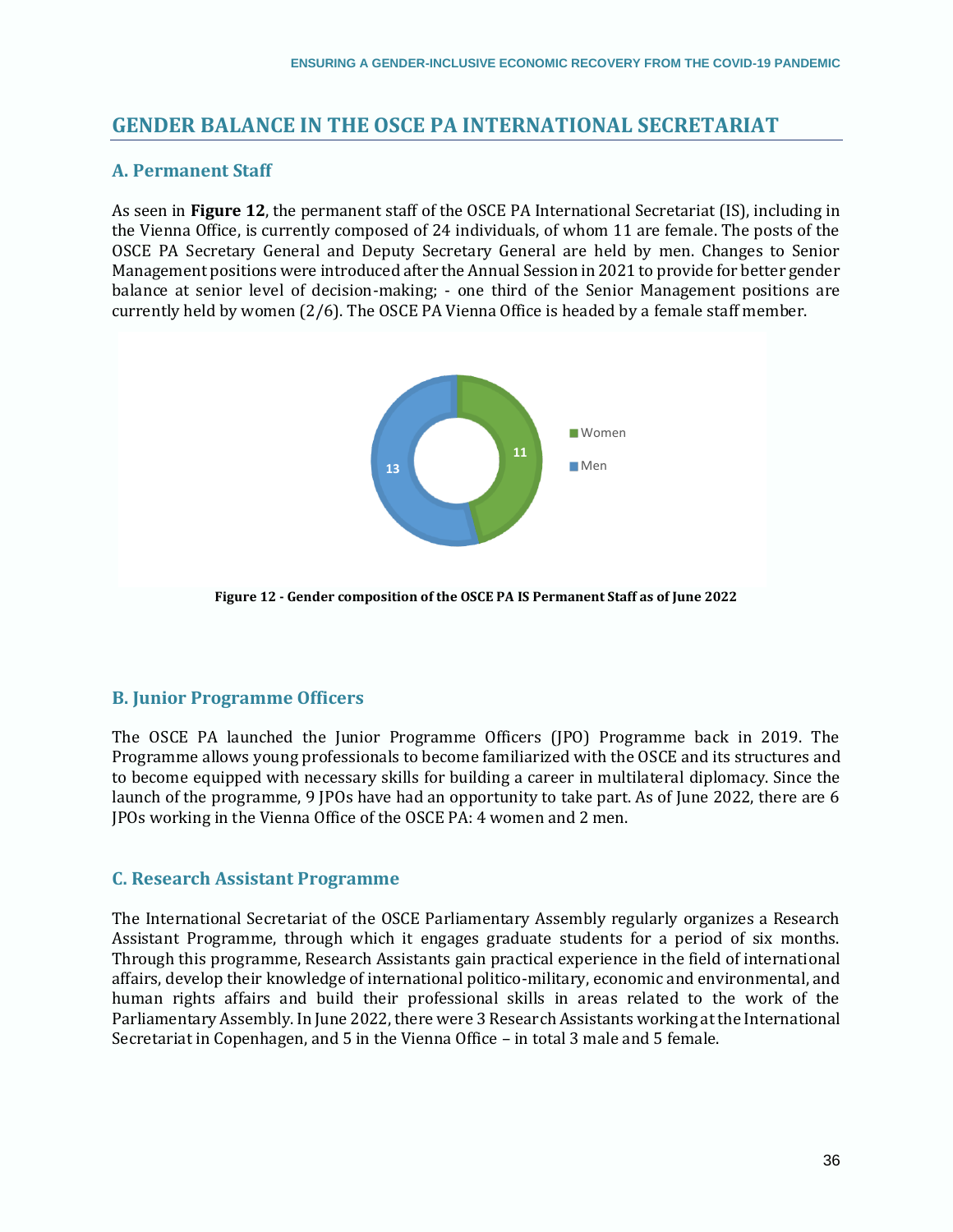#### <span id="page-37-0"></span>**FEMALE REPRESENTATION IN NATIONAL PARLIAMENTS OF OSCE PARTICIPATING STATES**

As per the data provided by the Inter-Parliamentary Union (IPU), female representation in OSCE participating States' parliaments has fluctuated in recent years. Total female representation in the legislative bodies of OSCE participating States amounted to 29% in 2020 and 38% in 2021. As of June 2022, the figure was 30.75%.

Within the OSCE region, Hungary remains the country with the lowest percentage of female Members in its parliament (14.10%), followed by Cyprus (14.30%). By contrast, Iceland (47.60%), Andorra (46.43%), Sweden (46.10%) and Norway (45%) report the highest female representation in their respective legislative bodies.<sup>102</sup>

#### <span id="page-37-1"></span>**GENDER BALANCE AMONG THE VIENNA-BASED AMBASSADORS AND PERMANENT REPRESENTATIVES TO THE OSCE PERMANENT COUNCIL**

This final section demonstrates the gender composition among the Ambassadors/Permanent Representatives to the OSCE Permanent Council based in Vienna as of June 2022. It includes the Ambassadors/Permanent Representatives of the 57 participating States, the EU Ambassador, the Ambassadors of the 11 OSCE Partners for Co-Operation and the Ambassador of the OSCE PA to the Permanent Council.<sup>103</sup>

As presented in **Figure 13**, more than 65% of the ambassadors are men, while around 34% are women. Compared to the figures noted in the 2021 gender report, the number of female representatives decreased by nearly 1.5 %.<sup>104</sup>



**Figure 13 – Ambassadors/Permanent Representatives to the OSCE Permanent Council as of June 2022**

<sup>102</sup> See Table A.12 in Appendix A.

<sup>103</sup> See Table A.13 (1) in Appendix A.

<sup>104</sup> See Table A.13 in Appendix A.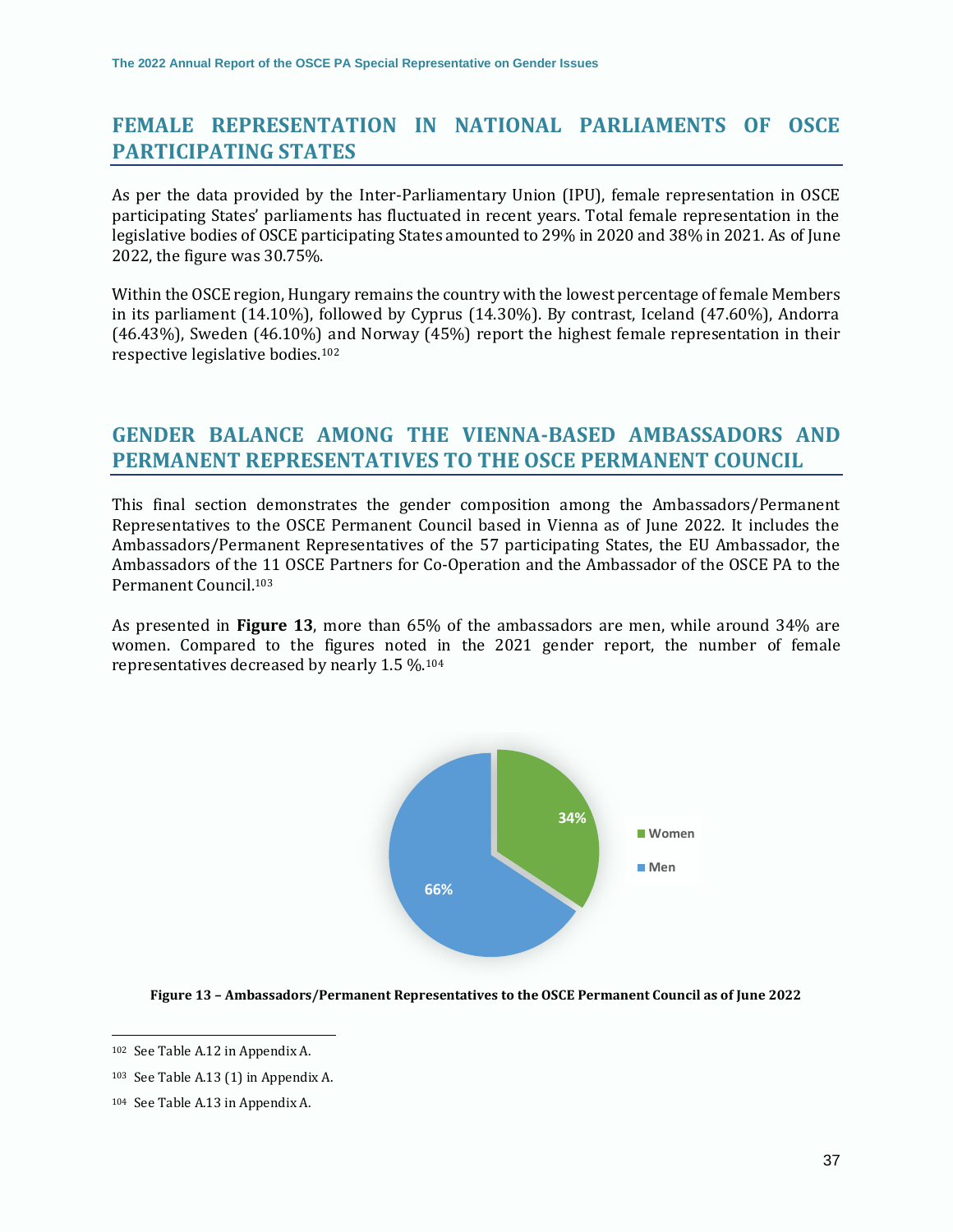# <span id="page-38-0"></span>**APPENDIX A**

#### Table A.1

| A.1 OSCE Parliamentary Assembly |       |        |     |        |       |
|---------------------------------|-------|--------|-----|--------|-------|
| as of 1 June 2022               |       |        |     |        |       |
|                                 | Women | In $%$ | Men | In $%$ | Total |
| OSCE PA Members                 | 86    | 26.63% | 237 | 73.15% | 323   |
| OSCE PA Alternate Members       | 65    | 33.33% | 130 | 66.67% | 195   |
| OSCE PA Secretaries             | 43    | 60.56% | 28  | 39.44% | 71    |
| OSCE PA Staff                   | 11    | 42.31% | 15  | 57.69% | 26    |
| <b>Grand Total</b>              | 205   | 33.33% | 410 | 66.67% | 615   |

#### Table A.2

| A.2 Number of delegations with no female members (2011-2022) |    |  |  |
|--------------------------------------------------------------|----|--|--|
| as of 1 June 2022                                            |    |  |  |
| 2013                                                         | 10 |  |  |
| 2014                                                         | 9  |  |  |
| 2015                                                         | 10 |  |  |
| 2016                                                         | 6  |  |  |
| 2017                                                         | 6  |  |  |
| 2018                                                         | 2  |  |  |
| 2019                                                         | 2  |  |  |
| 2020                                                         | 3  |  |  |
| 2021                                                         | 3  |  |  |
| 2022                                                         | 4  |  |  |

| A.3 OSCE PA sex-disaggregated as of June 2022 |     |       |  |  |
|-----------------------------------------------|-----|-------|--|--|
| as of 1 June 2022                             |     |       |  |  |
|                                               | Men | Women |  |  |
| Members                                       | 237 | 86    |  |  |
| <b>Alternate Members</b>                      | 130 | 65    |  |  |
| Secretaries                                   | 28  | 43    |  |  |
| OSCE PA staff                                 | 15  |       |  |  |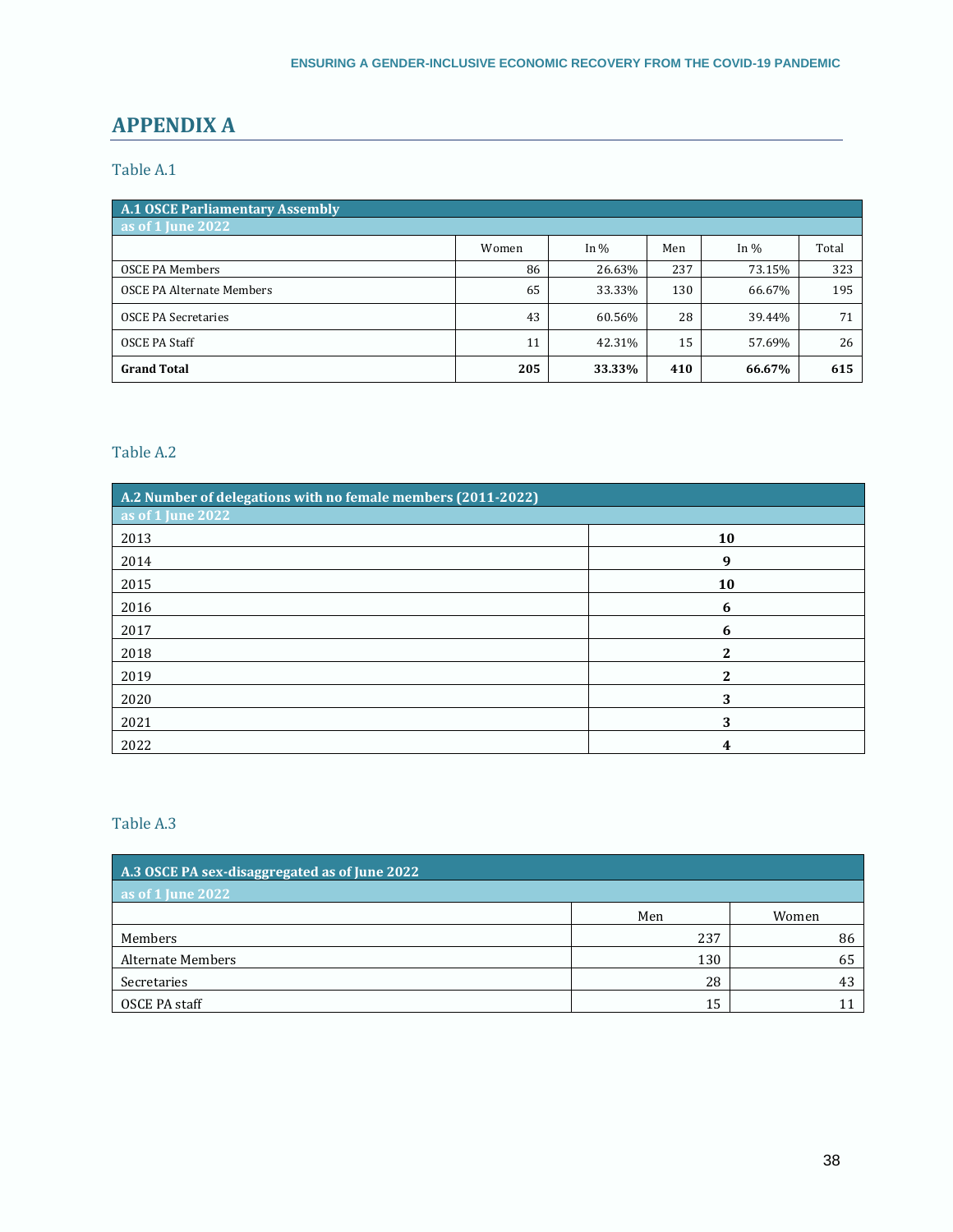#### Table A.4

| A.4 Gender Balance of Bureau Members |       |     |             |  |  |  |
|--------------------------------------|-------|-----|-------------|--|--|--|
| as of 1 June 2022                    |       |     |             |  |  |  |
|                                      | Women | Men | Total       |  |  |  |
| President                            |       |     |             |  |  |  |
| Vice-Presidents                      |       | h   | 8           |  |  |  |
| Treasurer                            | 0     |     |             |  |  |  |
| First Committee                      |       | ົ   | 3           |  |  |  |
| Second Committee                     |       |     |             |  |  |  |
| Third Committee                      |       |     |             |  |  |  |
| <b>Grand total</b>                   | 5     | 14  | $\mathbf o$ |  |  |  |

#### Table A.5

| A.5 Gender Balance of OSCE PA Special Representatives           |              |       |  |  |  |
|-----------------------------------------------------------------|--------------|-------|--|--|--|
| as of June 2022                                                 |              |       |  |  |  |
|                                                                 | Men          | Women |  |  |  |
| Special Representative on Anti-Semitism, Racism and Intolerance | 1            |       |  |  |  |
| Special Representative on Arctic Issues                         |              | 1     |  |  |  |
| Special Representative on Central Asia                          |              | 1     |  |  |  |
| Special Representative on Civil Society Engagement              | 1            |       |  |  |  |
| Special Representative on Digital Agenda                        | $\mathbf{1}$ |       |  |  |  |
| Special Rapporteur on Disinformation and Propaganda             | 1            |       |  |  |  |
| Special Representative on Elderly Issues                        |              | 1     |  |  |  |
| Special Representative on Fighting Corruption                   |              | 1     |  |  |  |
| Special Representative on Gender Issues                         |              | 1     |  |  |  |
| Special Representative on Human Trafficking Issues              | $\mathbf{1}$ |       |  |  |  |
| Special Representative on Mediterranean Affairs                 | 1            |       |  |  |  |
| Special Representative for Parliamentary Dialogue on Ukraine    | 1            |       |  |  |  |
| Special Representative on South Caucasus                        |              | 1     |  |  |  |
| Special Representative on South East Europe                     | 1            |       |  |  |  |
| Special Representative on Sustainable Development Goals         | 1            |       |  |  |  |
| 1<br>Special Representative on Youth Engagement                 |              |       |  |  |  |
| <b>Grand</b> total                                              | 9            | 7     |  |  |  |

| A.6 Gender Breakdown of Parliamentarian Participation in the OSCE PA 2021 Remote Annual Session |     |  |  |  |
|-------------------------------------------------------------------------------------------------|-----|--|--|--|
| Total Men                                                                                       | 240 |  |  |  |
| Total Women                                                                                     | 100 |  |  |  |
| <b>Grand total</b>                                                                              | 340 |  |  |  |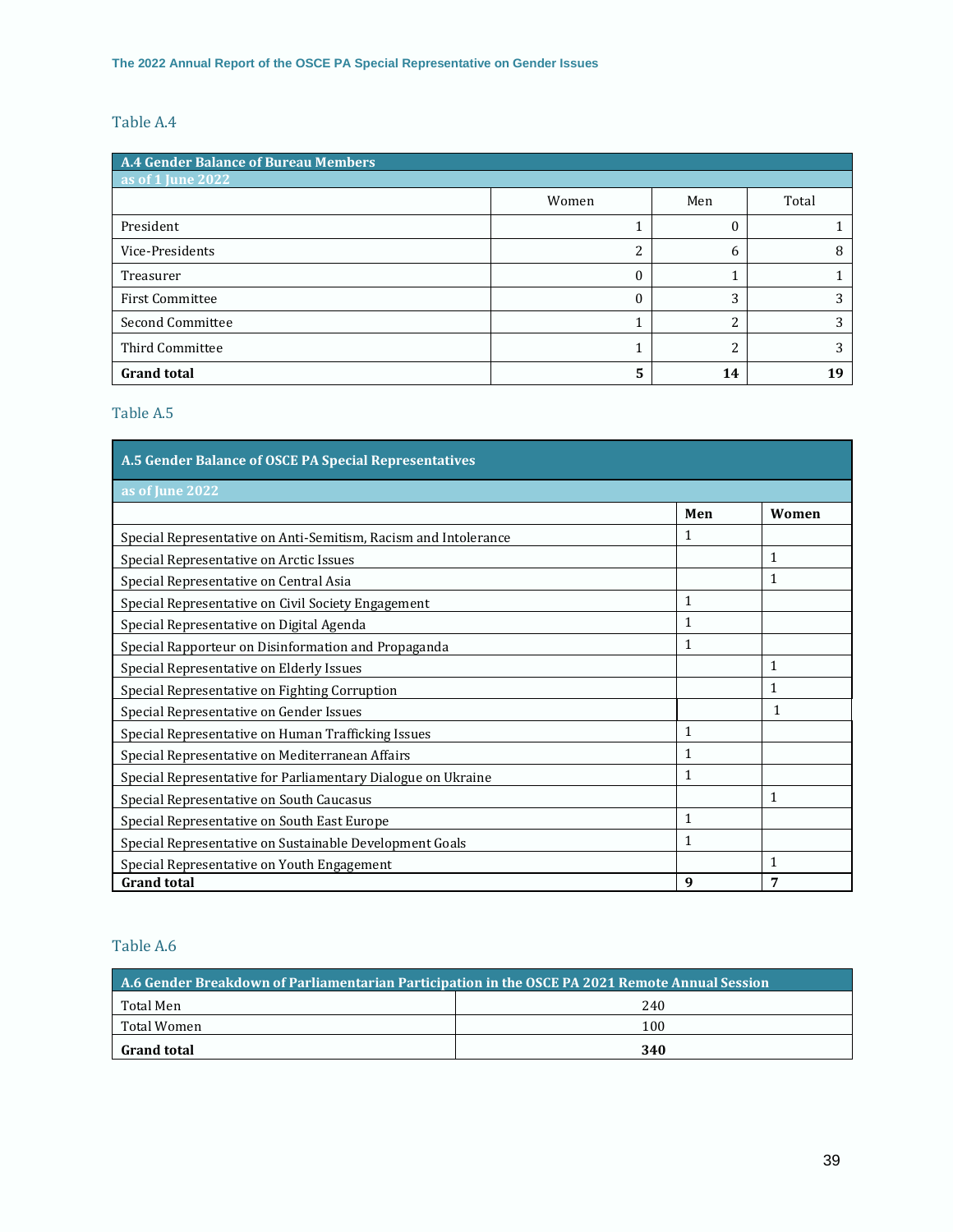#### Table A.6 (1)

| A.6(1) Parliamentarian Participation in the OSCE PA Annual Sessions (2010-2021) |      |        |      |      |      |        |        |        |      |        |                   |                                 |                           |
|---------------------------------------------------------------------------------|------|--------|------|------|------|--------|--------|--------|------|--------|-------------------|---------------------------------|---------------------------|
|                                                                                 | 2010 | 2011   | 2012 | 2013 | 2014 | 2015   | 2016   | 2017   | 2018 | 2019   | 2020<br>cancelled | 2021<br>Remote<br>(in<br>person | 2021<br>Remote<br>(Total) |
| Women                                                                           | 50   | 55     | 61   | 67   | 74   | 63     | 75     | 60     | 79   | 70     |                   | 22                              | 100                       |
| Men                                                                             | 186  | 169    | 185  | 178  | 180  | 182    | 205    | 173    | 202  | 200    |                   | 57                              | 240                       |
| % Women                                                                         | 21%  | 24.50% | 25%  | 27%  | 29%  | 25.70% | 26.80% | 25.70% | 28%  | 26.00% |                   | 27.80%                          | 29.40%                    |
| <b>Grand Total</b>                                                              | 236  | 224    | 246  | 245  | 254  | 245    | 280    | 233    | 281  | 270    | $\blacksquare$    | 79                              | 340                       |

#### Table A.6 (2)

| A6 (2) Parliamentarian Participation in the OSCE PA 2021 Remote Annual Session (total) |     |  |  |  |
|----------------------------------------------------------------------------------------|-----|--|--|--|
| Total men                                                                              | 240 |  |  |  |
| Total women                                                                            | 100 |  |  |  |
| Grand total                                                                            | 340 |  |  |  |

#### Table A.6 (3)

| $A.6(3)$ Parliamentarian Participation in the OSCE PA 2021 Remote Annual Session (in person) |    |  |  |  |
|----------------------------------------------------------------------------------------------|----|--|--|--|
| Total men                                                                                    |    |  |  |  |
| Total women                                                                                  |    |  |  |  |
| <b>Grand total</b>                                                                           | 70 |  |  |  |

#### Table A.7

| A.7 Parliamentarian Participation in the OSCE PA Autumn Meeting (2021) |        |  |  |  |  |
|------------------------------------------------------------------------|--------|--|--|--|--|
| Women                                                                  | 73     |  |  |  |  |
| Men                                                                    | 169    |  |  |  |  |
| % Women                                                                | 30.10% |  |  |  |  |
| <b>Grand total</b>                                                     | 242    |  |  |  |  |

| A.8 Parliamentarian Participation in the OSCE PA Winter Meeting (2022) |         |       |                   |    |       |         |
|------------------------------------------------------------------------|---------|-------|-------------------|----|-------|---------|
|                                                                        | Members |       | Alternate Members |    | Total | % Women |
|                                                                        | Men     | Women | Men<br>Women      |    |       |         |
| Grand Total                                                            | 175     | 71    | 22                | 15 | 283   | 30.38%  |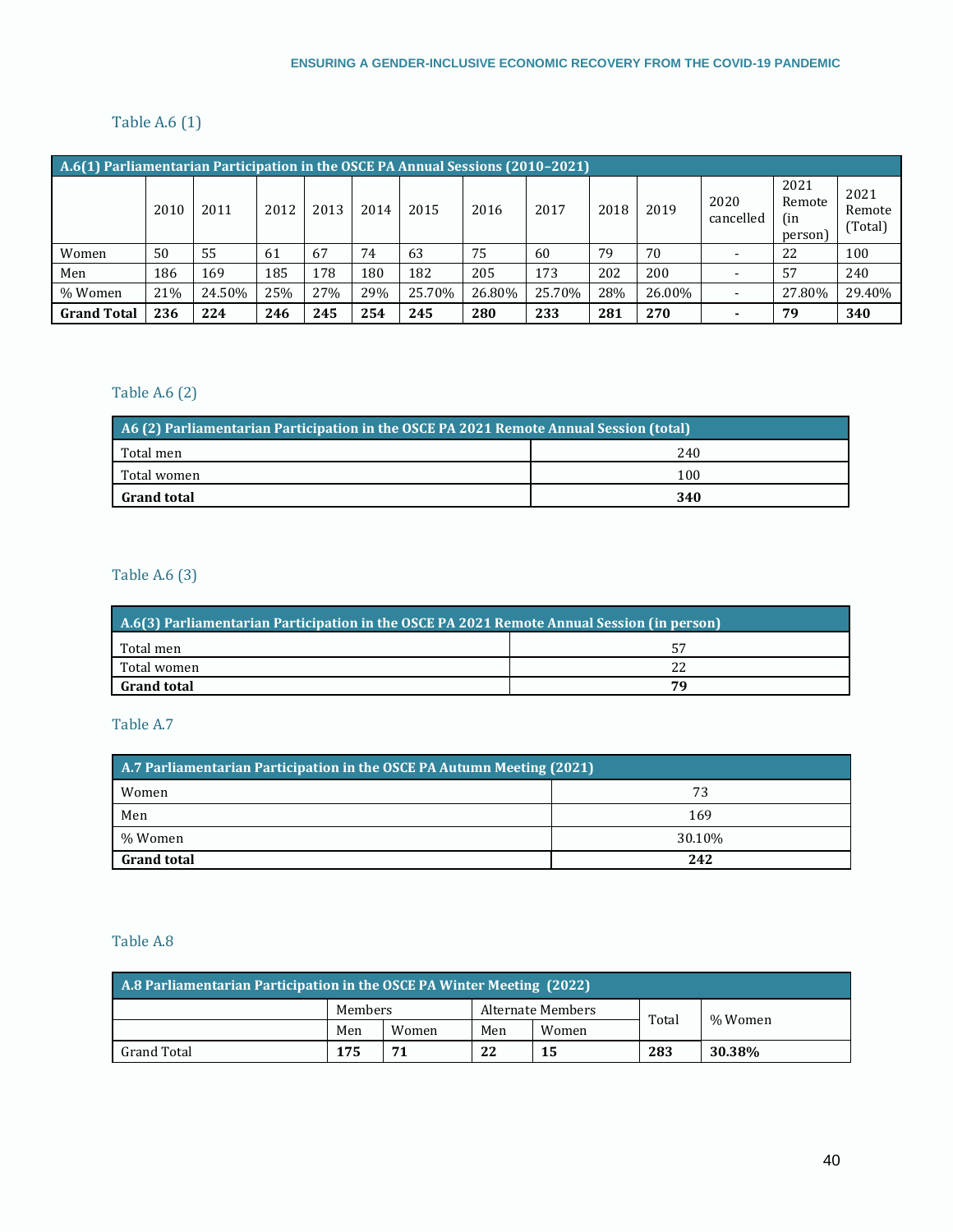#### Table A.9

| A.9 OSCE PA Election Monitoring                                    |            |       |                              |  |  |  |
|--------------------------------------------------------------------|------------|-------|------------------------------|--|--|--|
| 1 July 2021-1 June 2022                                            |            |       |                              |  |  |  |
| Elections Observed                                                 | <b>MPs</b> | Women | $\frac{0}{0}$<br>of<br>Women |  |  |  |
| Parliamentary election, Moldova (11.07.2021)                       | 44         | 11    | 25.00%                       |  |  |  |
| Parliamentary election, Bulgaria (11.07.2021)                      | 10         | 3     | 30.00%                       |  |  |  |
| Presidential election, Uzbekistan (24.10.2021)                     | 72         | 19    | 26.38%                       |  |  |  |
| Parliamentary election, Kyrgyzstan (28.11.2021)                    | 41         | 11    | 26.82%                       |  |  |  |
| Presidential and early Parliamentary election, Serbia (03.04.2022) | 52         | 15    | 28.84%                       |  |  |  |
| Parliamentary election, Hungary (03.04.2022)                       | 70         | 24    | 34.28%                       |  |  |  |
| <b>Total</b>                                                       | 289        | 83    | 28.71%                       |  |  |  |

| A.10 Gender participation of OSCE PA Web Dialogues                                                                                                                                                  |     |                   |       |                        |                     |       |       |               |
|-----------------------------------------------------------------------------------------------------------------------------------------------------------------------------------------------------|-----|-------------------|-------|------------------------|---------------------|-------|-------|---------------|
| 1 July 2021-1 June 2022                                                                                                                                                                             |     |                   |       |                        |                     |       |       |               |
|                                                                                                                                                                                                     |     | <b>PA Members</b> | Total | $\frac{0}{0}$<br>Women | All<br>Participants |       | Grand | $\frac{0}{0}$ |
|                                                                                                                                                                                                     | Men | Women             |       |                        | Men                 | Women | Total | Women         |
|                                                                                                                                                                                                     |     | 2021              |       |                        |                     |       |       |               |
| "Transparency<br>Web<br>Seminar<br>and<br>on:<br>Predictability in Military Affairs: The Role of<br>the OSCE", 14 June 2021                                                                         | 14  | 2                 | 16    | 7.69%                  | 30                  | 11    | 41    | 26.82%        |
| CfA "Enhancing the Implementation of UNSCR<br>1325<br><b>OSCE</b><br>across<br>the<br>Region:<br>Contribution<br>Parliamentarians'<br>to<br>Women,<br>Peace<br>and<br>Security"<br>8 September 2021 | 18  | 16                | 34    | 47.06%                 | 41                  | 48    | 89    | 53.93%        |
| CfA follow-up meeting with Young Political<br>Leaders<br>28 September 2021                                                                                                                          | 8   | 12                | 20    | 60.00%                 | 26                  | 30    | 56    | 53.57%        |
| $CfA:$ focus<br>Human<br>Dimension<br>on<br>the<br>19 October 2021                                                                                                                                  | 17  | 13                | 30    | 43.33%                 | 37                  | 49    | 86    | 56.98%        |
| Regional Policy Dialogue with Legislators<br>from South-Eastern Europe on Foreign<br>Terrorist Fighters, 14-15 October 2022                                                                         | 20  | 8                 | 28    | 28.57%                 | 58                  | 45    | 103   | 43.68%        |
| Parliamentary Web Dialogue on "Violence<br>Against Women Journalists and Politicians: A<br>Growing Crisis", 10 November 2021                                                                        | 20  | 17                | 37    | 45.94%                 | 35                  | 75    | 110   | 68.18%        |
| 2022                                                                                                                                                                                                |     |                   |       |                        |                     |       |       |               |
| Parliamentary Web Dialogue "The Clean<br>Energy Revolution and its Implications for the<br>OSCE Region", 4 February 2022                                                                            | 44  | 24                | 68    | 35.29%                 | 79                  | 76    | 151   | 50.33%        |
| Youth contribution to strengthening of rule of<br>law, democracy, and human rights in the OSCE<br>area<br>18 February 2022                                                                          | 18  | 14                | 32    | 43.75%                 | 25                  | 41    | 66    | 62.12%        |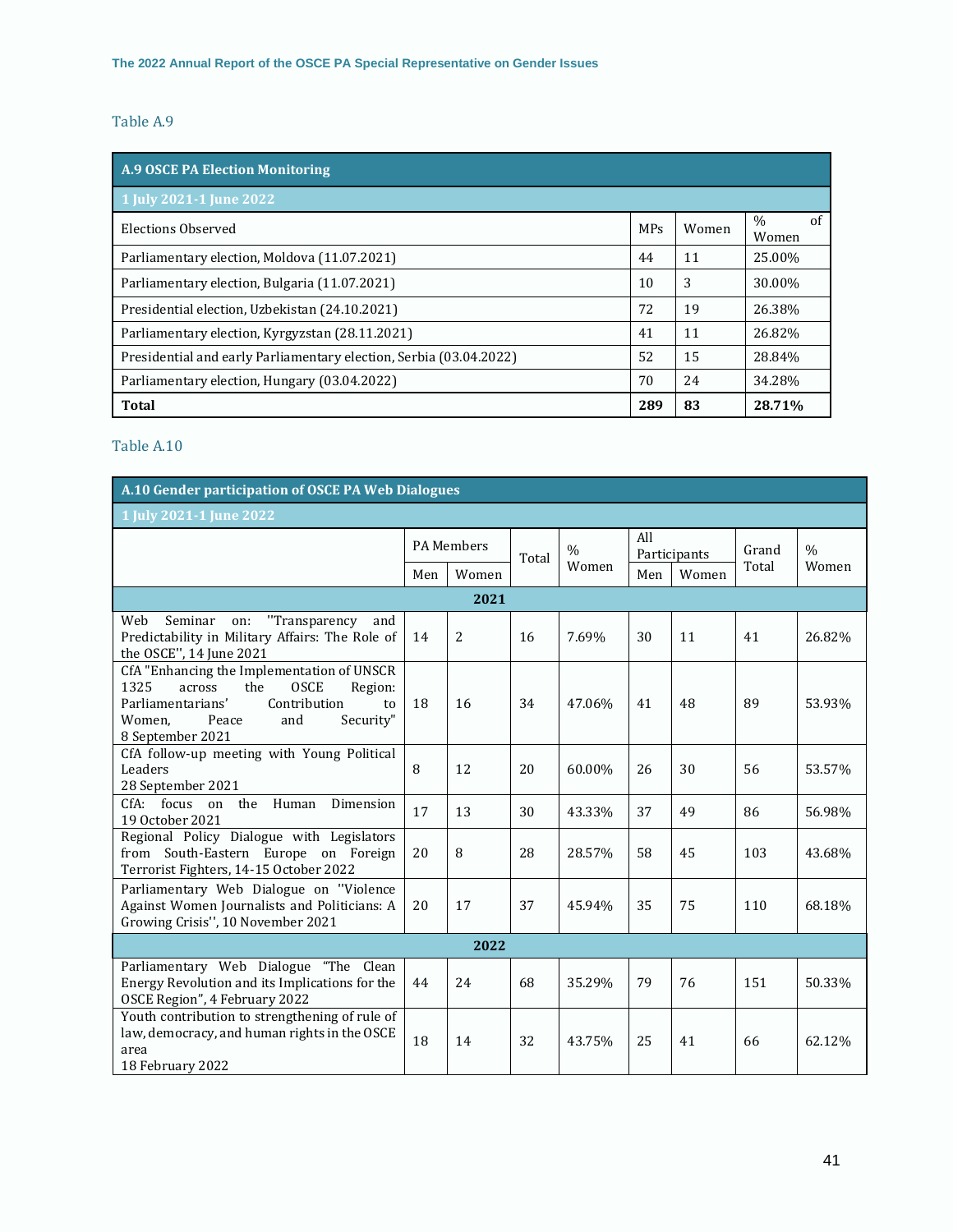| CfA "Implementation of the Sustainable<br>Development<br>Goals<br>the OSCE region:<br>parliamentary<br>a<br>in<br>perspective"<br>2 March 2022          | 17  | 16  | 33  | 48.48% | 37  | 50  | 87   | 57.47% |
|---------------------------------------------------------------------------------------------------------------------------------------------------------|-----|-----|-----|--------|-----|-----|------|--------|
| CfA "The role of the OSCE in addressing the<br>conflict in Ukraine and its consequences"<br>23 March 2022                                               | 46  | 23  | 69  | 33.33% | 88  | 75  | 163  | 46.01% |
| Joint Web Dialogue on "Realizing Gender<br>Equality in Parliament:<br>Transforming<br>Institutions, Delivering for all Women and<br>Men", 30 March 2022 | 16  | 33  | 49  | 67.34% | 42  | 96  | 138  | 69.56% |
| Joint Web Dialogue on the "Safety of Female"<br>Journalists Online: The Role of Parliamentary<br>Action", 20 April 2022                                 | 16  | 18  | 34  | 52.94% | 25  | 47  | 72   | 65.28% |
| CfA follow-up meeting on the role of the OSCE<br>in addressing the war in Ukraine and its<br>consequences<br>11 May 2022                                | 40  | 29  | 69  | 42.03% | 84  | 70  | 154  | 45.45% |
| <b>Grand Total</b>                                                                                                                                      | 294 | 225 | 519 | 30.00% | 607 | 713 | 1316 | 47.98% |

| A.11 Gender composition of the OSCE PA IS Permanent Staff |    |  |  |  |  |  |
|-----------------------------------------------------------|----|--|--|--|--|--|
| as of 1 June 2022                                         |    |  |  |  |  |  |
| Women                                                     |    |  |  |  |  |  |
| Men                                                       | 13 |  |  |  |  |  |